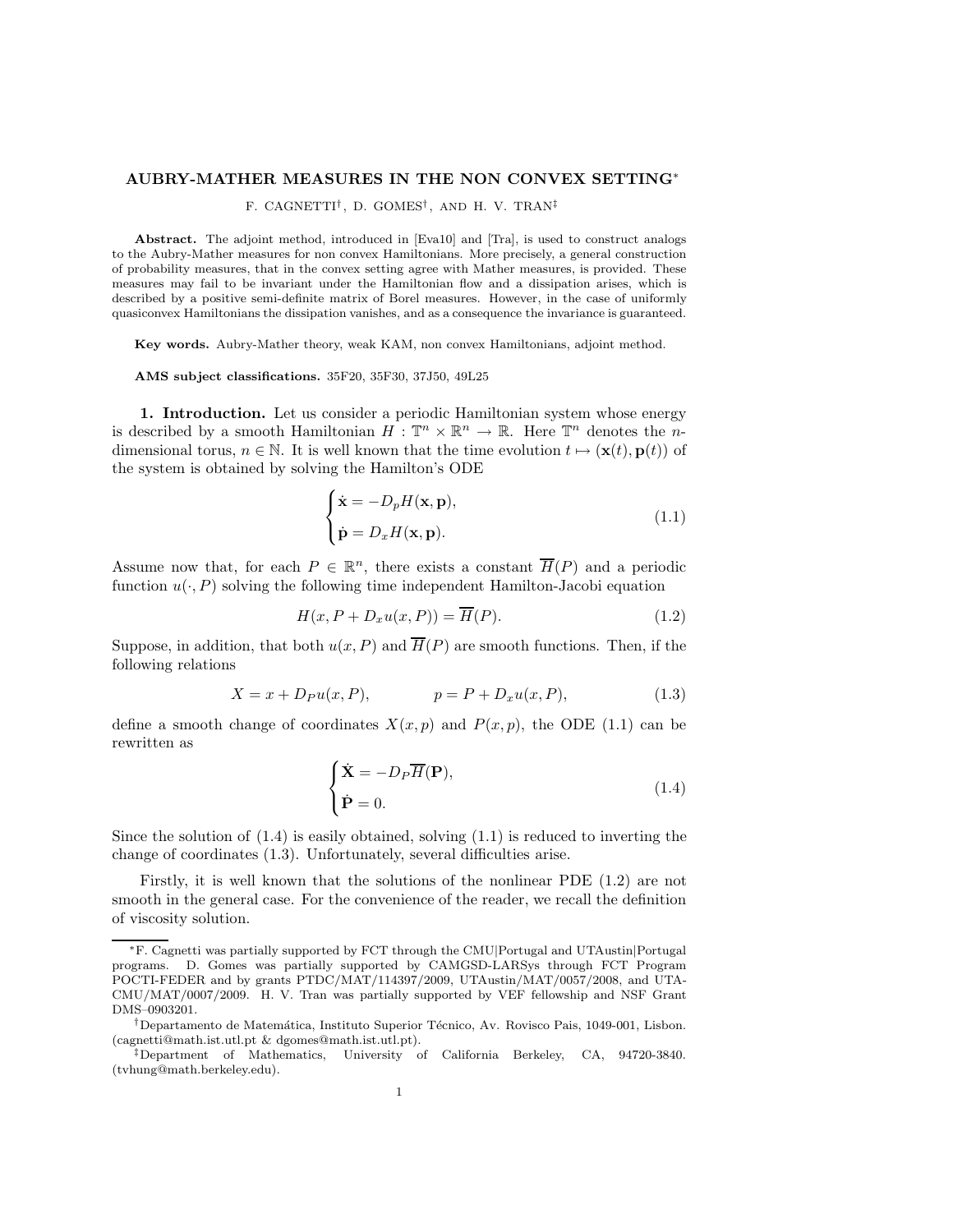DEFINITION 1.1. We say that u is a viscosity solution of (1.2) if for each  $v \in$  $C^{\infty}(\mathbb{R}^n)$ 

• If  $u - v$  has a local maximum at a point  $x_0 \in \mathbb{R}^n$  then

$$
H(x_0, P + Dv(x_0)) \le \overline{H}(P);
$$

• If  $u - v$  has a local minimum at a point  $x_0 \in \mathbb{R}^n$  then

$$
H(x_0, P + Dv(x_0)) \ge \overline{H}(P).
$$

One can anyway solve (1.2) in this weaker sense, as made precise by the following theorem, due to Lions, Papanicolaou and Varadhan.

THEOREM 1.2 (See [LPV88]). Let  $H : \mathbb{T}^n \times \mathbb{R}^n \to \mathbb{R}$  be smooth such that

$$
\lim_{|p| \to +\infty} H(x, p) = +\infty. \tag{1.5}
$$

Then, for every  $P \in \mathbb{R}^n$  there exists a unique  $\overline{H}(P) \in \mathbb{R}$  such that (1.2) admits a  $\mathbb{Z}^n$ periodic viscosity solution  $u(\cdot, P) : \mathbb{T}^n \to \mathbb{R}$ . We call (1.2) the cell problem. It can be proved that all the viscosity solutions of the cell problem are Lipschitz continuous, with Lipschitz constants uniformly bounded in P.

A second important issue is that the solution  $u(\cdot, P)$  of (1.2) may not be unique, even modulo addition of constants. Indeed, a simple example is given by the Hamiltonian  $H(x, p) = p \cdot (p - D\psi(x))$ , where  $\psi : \mathbb{T}^n \to \mathbb{R}$  is a smooth fixed function. In this case, for  $P = 0$  and  $\overline{H}(0) = 0$ , the cell problem is

$$
Du\cdot D(u-\psi)=0,
$$

which admits both  $u \equiv 0$  and  $u = \psi$  as solutions. Therefore, smoothness of  $u(x, P)$ in P cannot be guaranteed.

Finally, even in the particular case in which both  $u(x, P)$  and  $\overline{H}(P)$  are smooth, relations (1.3) may not be invertible, or the functions  $X(x, p)$  and  $P(x, p)$  may not be smooth or globally defined.

Therefore, in order to understand the solutions of Hamilton's ODE (1.1) in the general case, it is very important to exploit the functions  $\overline{H}(P)$  and  $u(x, P)$ , and to extract any possible information "encoded" in  $\overline{H}(P)$  about the dynamics.

1.1. Classical Results: the convex case. Classically, the additional hypotheses required in literature on the Hamiltonian  $H$  are:

- (i)  $H(x, \cdot)$  is strictly convex;
- (ii)  $H(x, \cdot)$  is superlinear, i.e.

$$
\lim_{|p| \to +\infty} \frac{H(x,p)}{|p|} = +\infty.
$$

A typical example is the mechanical Hamiltonian

$$
H(x, p) = \frac{|p|^2}{2} + V(x),
$$

where V is a given smooth  $\mathbb{Z}^n$ -periodic function. Also, one restricts the attention to a particular class of trajectories of (1.1), the so-called one sided absolute minimizers of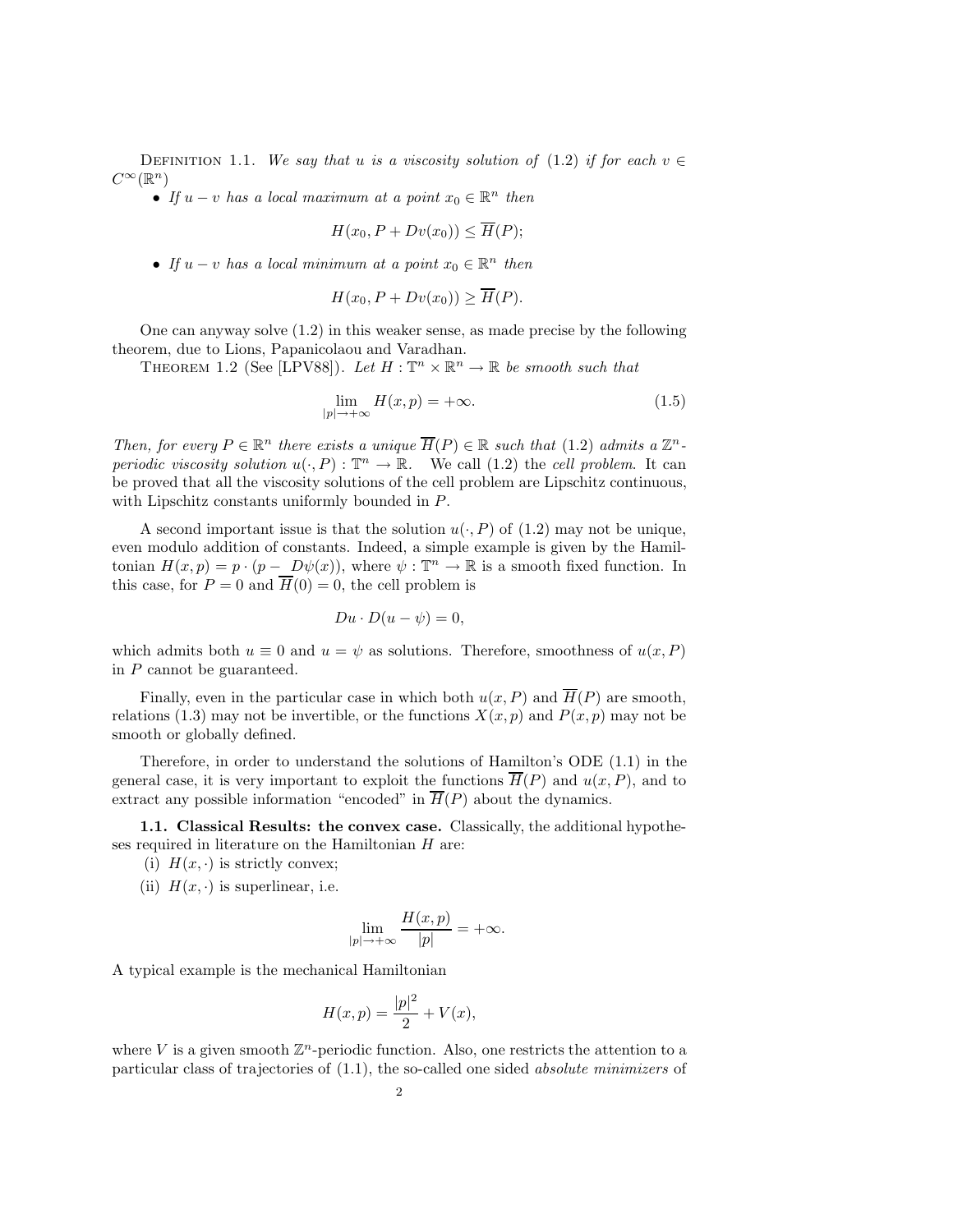the action integral. More precisely, one first defines the Lagrangian  $L : \mathbb{T}^n \times \mathbb{R}^n \to \mathbb{R}$ associated to  $H$  as the Legendre transform of  $H$ :

$$
L(x,v) := H^*(x,v) = \sup_{p \in \mathbb{R}^n} \{-p \cdot v - H(x,p)\} \quad \text{for every } (x,v) \in \mathbb{T}^n \times \mathbb{R}^n. \tag{1.6}
$$

Here the signs are set following the Optimal Control convention (see [FS93]). Then, one looks for a Lipschitz curve  $\mathbf{x}(\cdot)$  which minimizes the action integral, i.e. such that

$$
\int_0^T L(\mathbf{x}(t), \dot{\mathbf{x}}(t)) dt \le \int_0^T L(\mathbf{y}(t), \dot{\mathbf{y}}(t)) dt
$$
\n(1.7)

for each time  $T > 0$  and each Lipschitz curve  $y(\cdot)$  with  $y(0) = x(0)$  and  $y(T) = x(T)$ . Under fairly general conditions such minimizers exist, are smooth, and satisfy the Euler-Lagrange equations

$$
\frac{d}{dt}\left[D_v L(\mathbf{x}(t), \dot{\mathbf{x}}(t))\right] = D_x L(\mathbf{x}(t), \dot{\mathbf{x}}(t)), \quad t \in (0, +\infty).
$$
\n(1.8)

It may be shown that if  $\mathbf{x}(\cdot)$  solves (1.7) (and in turn (1.8)), then  $(\mathbf{x}(\cdot), \mathbf{p}(\cdot))$  is a solution of (1.1), where  $\mathbf{p}(\cdot) := -D_v L(\dot{\mathbf{x}}(\cdot), \mathbf{x}(\cdot))$ . This is a consequence of assumptions (i) and (ii), that in particular guarantee a one to one correspondence between Hamiltonian space and Lagrangian space coordinates, through the one to one map  $\Phi: \mathbb{T}^n \times \mathbb{R}^n \to \mathbb{T}^n \times \mathbb{R}^n$  defined as

$$
\Phi(x, v) := (x, -D_v L(x, v)).
$$
\n(1.9)

There are several natural questions related to the trajectories  $\mathbf{x}(\cdot)$  satisfying (1.7), in particular in what concerns ergodic averages, asymptotic behavior and so on. To address such questions it is common to consider the following related problem.

In 1991 John N. Mather (see [Mat91]) proposed a relaxed version of (1.7), by considering

$$
\min_{\nu \in \mathcal{D}} \int_{\mathbb{T}^n \times \mathbb{R}^n} L(x, v) \, d\nu(x, v), \tag{1.10}
$$

where D is the class of probability measures in  $\mathbb{T}^n \times \mathbb{R}^n$  that are invariant under the Euler-Lagrange flow. In Hamiltonian coordinates the property of invariance for a measure  $\nu$  can be written more conveniently as:

$$
\int_{\mathbb{T}^n \times \mathbb{R}^n} {\{\phi, H\} \, d\mu(x, p) = 0, \qquad \text{for every } \phi \in C_c^1(\mathbb{T}^n \times \mathbb{R}^n),
$$

where  $\mu = \Phi_{\mu} \nu$  is the push-forward of the measure  $\nu$  with respect to the map  $\Phi$ , i.e., the measure  $\mu$  such that

$$
\int_{\mathbb{T}^n\times\mathbb{R}^n}\phi(x,p)\,d\mu(x,p)=\int_{\mathbb{T}^n\times\mathbb{R}^n}\phi(x,-D_vL(x,v))\,d\nu(x,v),
$$

for every  $\phi \in C_c(\mathbb{T}^n \times \mathbb{R}^n)$ . Here the symbol  $\{\cdot,\cdot\}$  stands for the Poisson bracket, that is

$$
\{F, G\} := D_p F \cdot D_x G - D_x F \cdot D_p G, \qquad \text{for every } F, G \in C^1(\mathbb{T}^n \times \mathbb{R}^n).
$$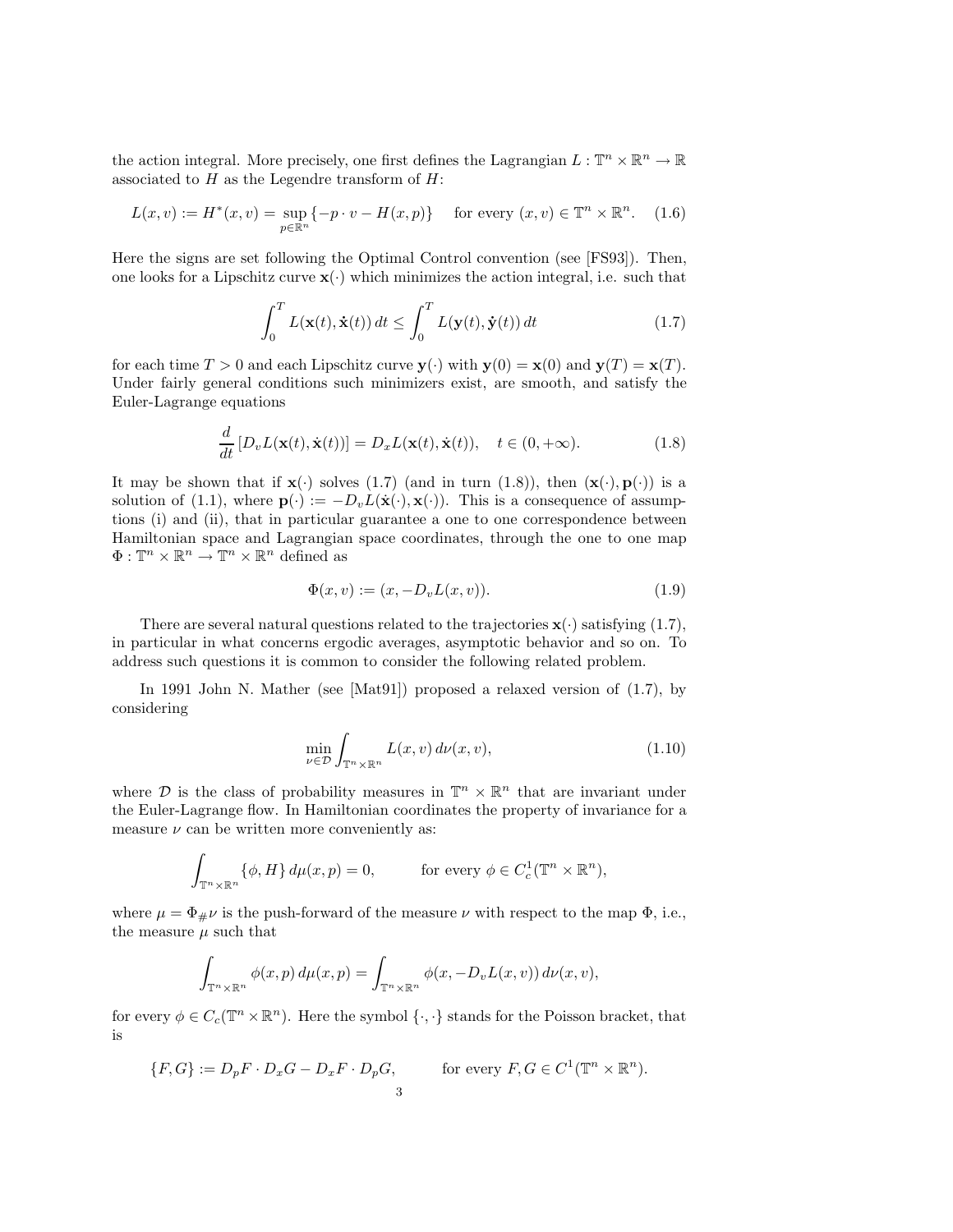Denoting by  $\mathcal{P}(\mathbb{T}^n \times \mathbb{R}^n)$  the class of probability measures on  $\mathbb{T}^n \times \mathbb{R}^n$ , we have

$$
\mathcal{D} = \left\{ \nu \in \mathcal{P}(\mathbb{T}^n \times \mathbb{R}^n) : \int_{\mathbb{T}^n \times \mathbb{R}^n} \{ \phi, H \} d\Phi_{\#} \nu(x, p) = 0, \text{ for every } \phi \in C_c^1(\mathbb{T}^n \times \mathbb{R}^n) \right\}
$$
\n(1.11)

The main disadvantage of problem  $(1.10)$  is that the set  $(1.11)$  where the minimization takes place depends on the Hamiltonian  $H$  and thus, in turn, on the integrand L. For this reason, Ricardo Mañe (see  $[Mn96]$ ) considered the problem

$$
\min_{\nu \in \mathcal{F}} \int_{\mathbb{T}^n \times \mathbb{R}^n} L(x, v) \, d\nu(x, v), \tag{1.12}
$$

.

where

$$
\mathcal{F} := \left\{ \nu \in \mathcal{P}(\mathbb{T}^n \times \mathbb{R}^n) : \int_{\mathbb{T}^n \times \mathbb{R}^n} v \cdot D\psi(x) \, d\nu(x, v) = 0, \quad \text{ for every } \psi \in C^1(\mathbb{T}^n) \right\}.
$$

Measures belonging to  $\mathcal F$  are called *holonomic* measures. Notice that, in particular, to every trajectory  $y(\cdot)$  of the original problem (1.7) we can associate a measure  $\nu_{\mathbf{y}(\cdot)} \in \mathcal{F}$ . Indeed, for every  $T > 0$  we can first define a measure  $\nu_{T,\mathbf{y}(\cdot)} \in \mathcal{P}(\mathbb{T}^n \times \mathbb{R}^n)$ by the relation

$$
\int_{\mathbb{T}^n \times \mathbb{R}^n} \phi(x, v) d\nu_{T, \mathbf{y}(\cdot)}(x, v) := \frac{1}{T} \int_0^T \phi(\mathbf{y}(t), \dot{\mathbf{y}}(t)) dt \quad \text{ for every } \phi \in C_c(\mathbb{T}^n \times \mathbb{R}^n).
$$

Then, from the fact that

 $\text{supp }\nu_{T,\mathbf{y}(\cdot)} \subset \mathbb{T}^n \times [-M, M], \quad \text{ for every } T > 0, \quad (M = \text{Lipschitz constant of } \mathbf{y}(\cdot))$ we infer that there exists a sequence  $T_j \to \infty$  and a measure  $\nu_{\mathbf{y}(\cdot)} \in \mathcal{P}(\mathbb{T}^n \times \mathbb{R}^n)$  such that  $\nu_{T_j, \mathbf{y}(\cdot)} \stackrel{*}{\rightharpoonup} \nu_{\mathbf{y}(\cdot)}$  in the sense of measures, that is,

$$
\lim_{j \to \infty} \frac{1}{T_j} \int_0^{T_j} \phi(\mathbf{y}(t), \dot{\mathbf{y}}(t)) dt = \int_{\mathbb{T}^n \times \mathbb{R}^n} \phi(x, v) d\nu_{\mathbf{y}(\cdot)}(x, v) \quad \text{for every } \phi \in C_c(\mathbb{T}^n \times \mathbb{R}^n).
$$
\n(1.13)

Choosing  $\phi(x, v) = v \cdot D\psi(x)$  in (1.13) it follows that  $\nu_{\mathbf{y}(\cdot)} \in \mathcal{F}$ , since

$$
\int_{\mathbb{T}^n \times \mathbb{R}^n} v \cdot D\psi(x) d\nu_{\mathbf{y}(\cdot)}(x, v) = \lim_{j \to \infty} \frac{1}{T_j} \int_0^{T_j} \dot{\mathbf{y}}(t) \cdot D\psi(\mathbf{y}(t)) dt = \lim_{j \to \infty} \frac{\psi(\mathbf{y}(T_j)) - \psi(\mathbf{y}(0))}{T_j} = 0.
$$

In principle, since  $\mathcal F$  is much larger than the class of measures  $\mathcal D$ , we could expect the last problem not to have the same solution of  $(1.10)$ . However, Mane proved that every solution of (1.12) is also a minimizer of (1.10).

A more general version of (1.12) consists in studying, for each  $P \in \mathbb{R}^n$  fixed,

$$
\min_{\nu \in \mathcal{F}} \int_{\mathbb{T}^n \times \mathbb{R}^n} \left( L(x, v) + P \cdot v \right) \, d\nu(x, v), \tag{1.14}
$$

referred to as Mather problem. Any minimizer of (1.14) is said to be a Mather measure. An interesting connection between the Mather problem and the time independent Hamilton-Jacobi equation (1.2) is established by the identity:

$$
-\overline{H}(P) = \min_{\nu \in \mathcal{F}} \int_{\mathbb{T}^n \times \mathbb{R}^n} \left( L(x, v) + P \cdot v \right) d\nu(x, v).
$$
 (1.15)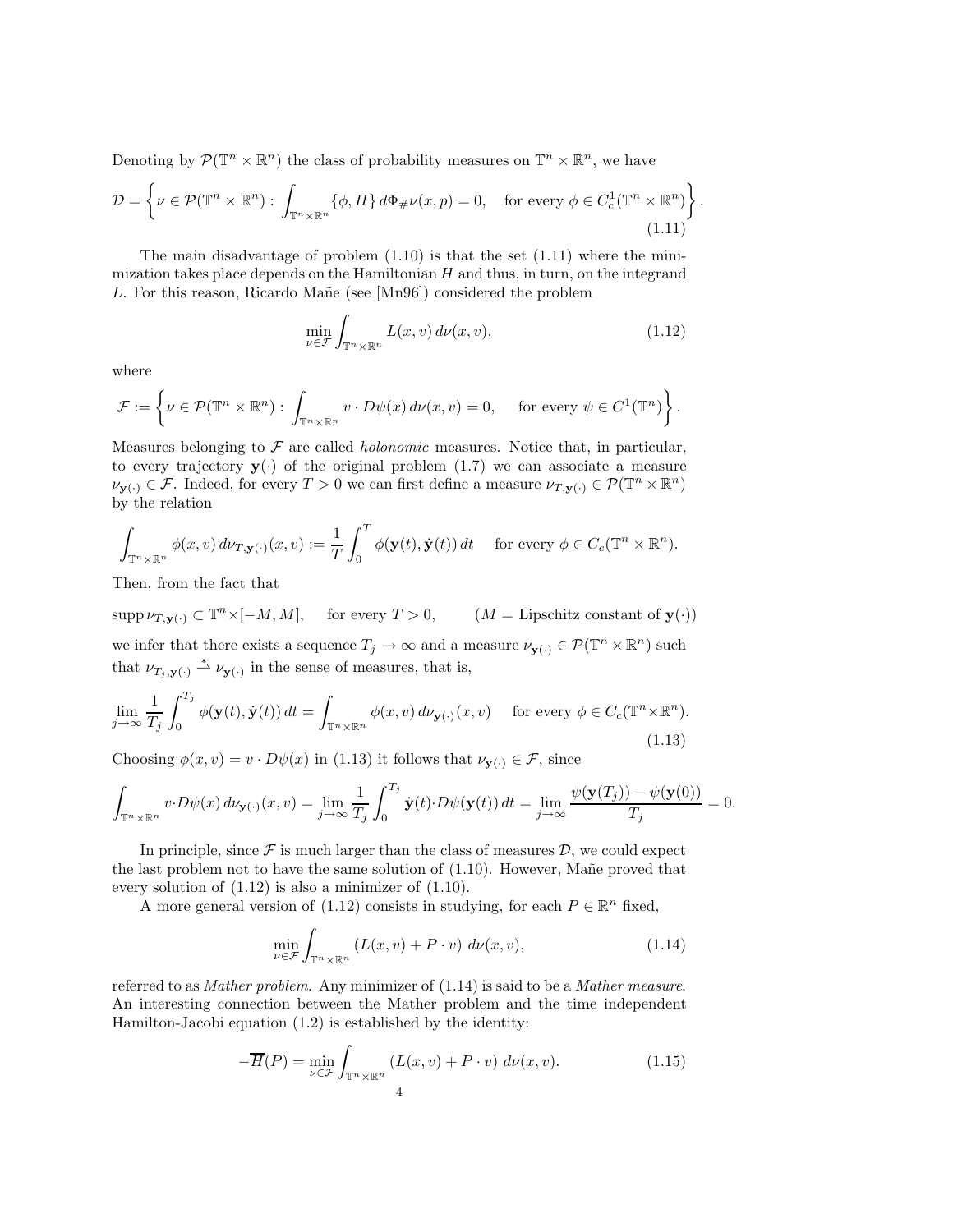Notice that problems (1.12) and (1.14) have the same Euler-Lagrange equation, but possibly different minimizers, since the term  $P \cdot v$  is a null Lagrangian. The following theorem gives a characterization of Mather measures in the convex case.

THEOREM 1.3. Let  $H : \mathbb{T}^n \times \mathbb{R}^n \to \mathbb{R}$  be a smooth function satisfying (i) and (ii), and let  $P \in \mathbb{R}^n$ . Then,  $\nu \in \mathcal{P}(\mathbb{T}^n \times \mathbb{R}^n)$  is a solution of (1.14) if and only if:

(a) 
$$
\int_{\mathbb{T}^n \times \mathbb{R}^n} H(x, p) d\mu(x, p) = \overline{H}(P) = H(x, p) \quad \mu \text{-}a.e.;
$$
  
\n(b) 
$$
\int_{\mathbb{T}^n \times \mathbb{R}^n} (p - P) \cdot D_p H(x, p) d\mu(x, p) = 0;
$$
  
\n(c) 
$$
\int_{\mathbb{T}^n \times \mathbb{R}^n} D_p H(x, p) \cdot D\phi(x) d\mu(x, p) = 0, \quad \text{for every } \phi \in C^1(\mathbb{T}^n),
$$

where  $\mu = \Phi_{\#}\nu$  and  $\overline{H}(P)$  is defined by Theorem 1.2. Before proving Theorem 1.3 we state the following proposition, which is a consequence of the results in [Mn96], [Fat97a], [Fat97b], [Fat98a], [Fat98b] and [EG01].

PROPOSITION 1.4. Let  $H : \mathbb{T}^n \times \mathbb{R}^n \to \mathbb{R}$  be a smooth function satisfying (i) and (ii). Let  $P \in \mathbb{R}^n$ , let  $\nu \in \mathcal{P}(\mathbb{T}^n \times \mathbb{R}^n)$  be a minimizer of (1.14) and set  $\mu = \Phi_{\#}\nu$ . Then,

(1)  $\mu$  is invariant under the Hamiltonian dynamics, i.e.

$$
\int_{\mathbb{T}^n \times \mathbb{R}^n} {\{\phi, H\} \, d\mu(x, p) = 0} \qquad \text{for every } \phi \in C_c^1(\mathbb{T}^n \times \mathbb{R}^n);
$$

(2)  $\mu$  is supported on the graph

$$
\Sigma := \{(x, p) \in \mathbb{T}^n \times \mathbb{R}^n : p = P + D_x u(x, P)\},\
$$

where u is any viscosity solution of  $(1.2)$ . We observe that property  $(2)$ , also known as the graph theorem, is a highly nontrivial result. Indeed, by using hypothesis (ii) one can show that any solution  $u(\cdot, P)$  of (1.2) is Lipschitz continuous, but higher regularity cannot be expected in the general case.

*Proof.* [Proof of Theorem 1.3] To simplify, we will assume  $P = 0$ .

Let  $\nu$  be a minimizer of (1.14). By the previous proposition, we know that properties (1) and (2) hold; let us prove that  $\mu = \Phi_{\#}\nu$  satisfies (a)–(c). By (1.15), we have

$$
\int_{\mathbb{T}^n \times \mathbb{R}^n} L(x, v) d\nu(x, v) = -\overline{H}(0).
$$

Furthermore, because of (2)

$$
\int_{\mathbb{T}^n \times \mathbb{R}^n} H(x, p) d\mu(x, p) = \overline{H}(0),
$$

that is, (a). Since  $H(x, p) = -L(x, -D_pH(x, p)) + p \cdot D_pH(x, p)$ , this implies that

$$
\int_{\mathbb{T}^n \times \mathbb{R}^n} p \cdot D_p H(x, p) d\mu(x, p) = 0,
$$

and so (b) holds. Finally, (c) follows directly from the fact that  $\nu \in \mathcal{F}$ .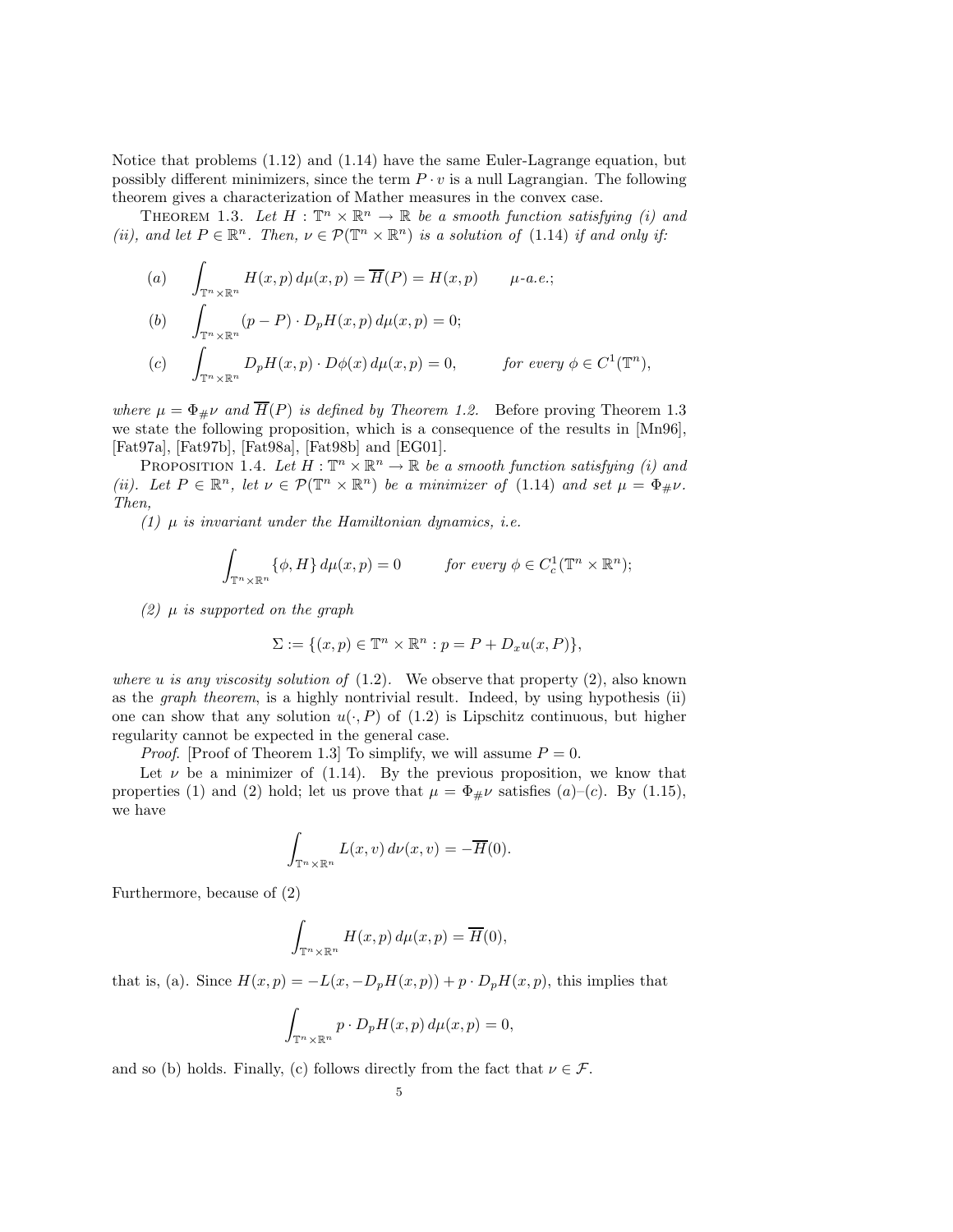Let now  $\mu \in \mathcal{P}(\mathbb{T}^n \times \mathbb{R}^n)$  satisfy  $(a)$ – $(c)$ , and let us show that  $\nu = (\Phi^{-1})_{\#}\mu$  is a minimizer of (1.14). First of all, observe that  $\nu \in \mathcal{F}$ . Indeed, by using (c) for every  $\psi \in C^1(\mathbb{T}^n)$ 

$$
\int_{\mathbb{T}^n \times \mathbb{R}^n} v \cdot D\psi(x) d\nu(x, v) = -\int_{\mathbb{T}^n \times \mathbb{R}^n} D_p H(x, p) \cdot D\psi(x) d\mu(x, p) = 0.
$$

Let now prove that  $\nu$  is a minimizer.

Integrating equality  $H(x, p) = -L(x, -D_pH(x, p)) + p \cdot D_pH(x, p)$  with respect to  $\mu$ , and using (a) and (b) we have

$$
\overline{H}(0) = \int_{\mathbb{T}^n \times \mathbb{R}^n} H(x, p) d\mu(x, p)
$$
  
= 
$$
- \int_{\mathbb{T}^n \times \mathbb{R}^n} L(x, -D_p H(x, p)) d\mu(x, p) + \int_{\mathbb{T}^n \times \mathbb{R}^n} p \cdot D_p H(x, p) d\mu(x, p)
$$
  
= 
$$
- \int_{\mathbb{T}^n \times \mathbb{R}^n} L(x, -D_p H(x, p)) d\mu(x, p) = - \int_{\mathbb{T}^n \times \mathbb{R}^n} L(x, v) d\nu(x, v).
$$

By  $(1.15)$ ,  $\nu$  is a minimizer of  $(1.14)$ .  $\mathbf{\Pi}$ 

1.2. The Non Convex Case. The main goal of this paper is to use the techniques of [Eva10] and [Tra] to construct Mather measures under fairly general hypotheses, when the variational approach just described cannot be used. Indeed, when (i) and (ii) are satisfied  $H$  coincides with the Legendre transform of  $L$ , that is, identity  $H = H^{**}$  holds. Moreover, L turns out to be convex and superlinear as well, and relation (1.9) defines a smooth diffeomorphism, that allows to pass from Hamiltonian to Lagrangian coordinates.

First of all, we extend the definition of Mather measure to the non convex setting, without making use of the Lagrangian formulation.

DEFINITION 1.5. We say that a measure  $\mu \in \mathcal{P}(\mathbb{T}^n \times \mathbb{R}^n)$  is a Mather measure if there exists  $P \in \mathbb{R}^n$  such that properties  $(a)$ – $(c)$  are satisfied. The results exposed in the previous subsection show that, modulo the push-forward operation, this definition is equivalent to the usual one in literature (see e.g. [Fat], [Mn96], [Mat91]). We would like now to answer the following natural questions:

• Question 1: Does a Mather measure exist?

• Question 2: Let  $\mu$  be a Mather measure. Are properties (1) and (2) satisfied? We just showed that in the convex setting both questions have affirmative answers. Before addressing these issues, let us make some hypotheses on the Hamiltonian H. We remark that without any coercivity assumption (i.e. without any condition similar to (ii)), there are no a priori bounds for the modulus of continuity of periodic solutions of  $(1.2)$ . Indeed, for  $n = 2$  consider the Hamiltonian

$$
H(x, p) = p_1^2 - p_2^2 \qquad \text{for every } p = (p_1, p_2) \in \mathbb{R}^2.
$$

In this case, equation (1.2) for  $P = 0$  and  $\overline{H}(P) = 0$  becomes

$$
u_x^2 - u_y^2 = 0.\t\t(1.16)
$$

Then, for every choice of  $f : \mathbb{R} \to \mathbb{R}$  of class  $C^1$ , the function  $u(x, y) = f(x - y)$  is a solution of (1.16). Clearly, there are no uniform Lipschitz bounds for the family of all such functions u. Throughout all the paper, we will assume that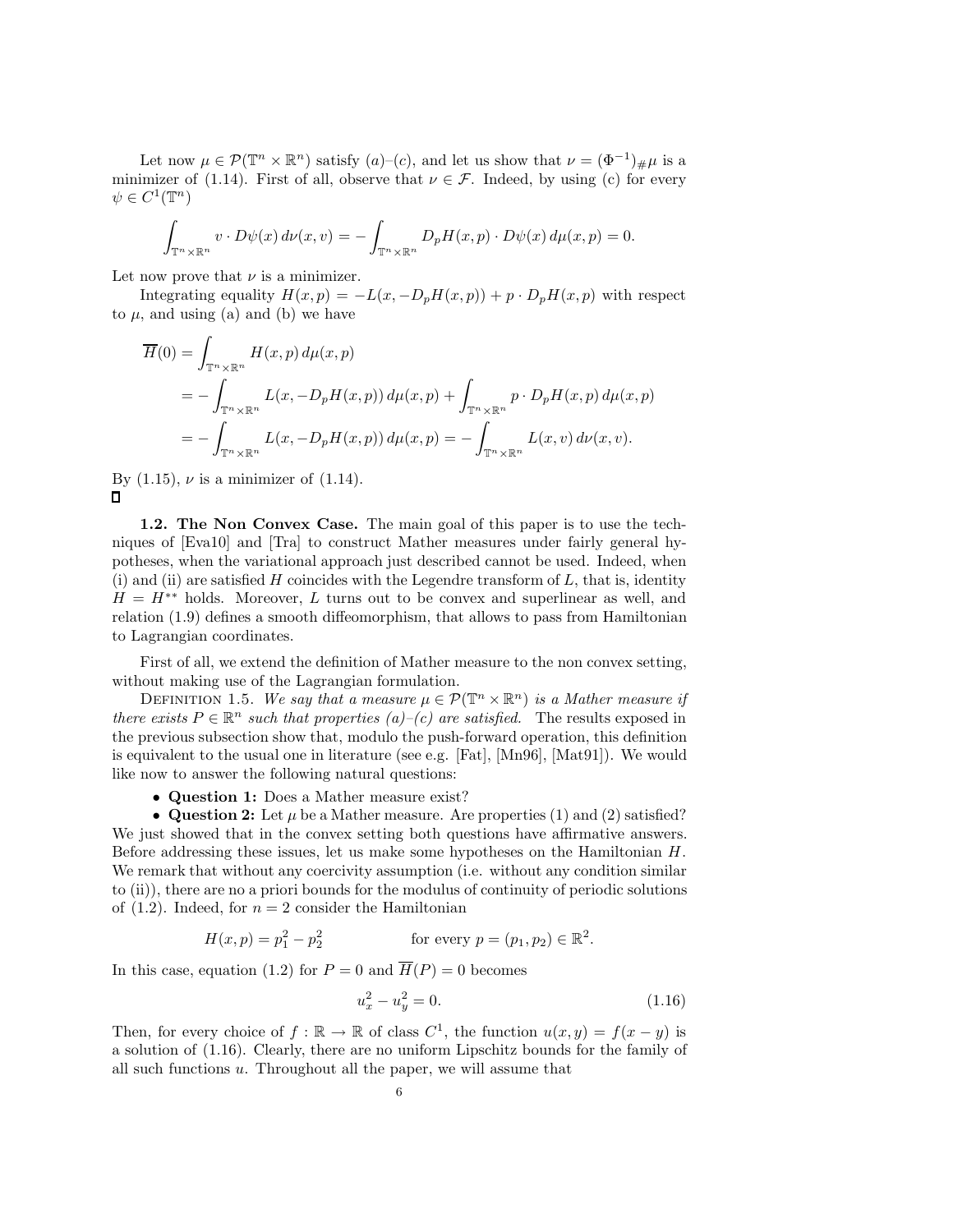- $(H1)$  H is smooth;
- (H2)  $H(\cdot, p)$  is  $\mathbb{Z}^n$ -periodic for every  $p \in \mathbb{R}^n$ ;

(H3) 
$$
\lim_{|p| \to +\infty} \left( \frac{1}{2} |H(x,p)|^2 + D_x H(x,p) \cdot p \right) = +\infty
$$
 uniformly in x.

Note that if hypothesis (ii) of the previous subsection holds uniformly in  $x$  and we have a bound on  $D_xH(x, p)$ , e.g.  $|D_xH(x, p)| \leq C(1+|p|)$ , then (H3) holds.

First we consider, for every  $\varepsilon > 0$ , a regularized version of (1.2), showing existence and uniqueness of a constant  $\overline{H}^{\varepsilon}(P)$  such that

$$
-\frac{\varepsilon^2}{2}\Delta u^{\varepsilon}(x) + H(x, P + Du^{\varepsilon}(x)) = \overline{H}^{\varepsilon}(P)
$$
\n(1.17)

admits a  $\mathbb{Z}^n$ -periodic viscosity (in fact smooth) solution (see Theorem 2.1).

Thanks to (H3), we can establish a uniform bound on  $||Du^{\varepsilon}||_{L^{\infty}}$  and prove that, up to subsequences,  $\overline{H}^{\varepsilon}(P) \to \overline{H}(P)$  and  $u^{\varepsilon}(\cdot, P)$  converges uniformly to  $u(\cdot, P)$  as  $\varepsilon \to 0$ , where  $\overline{H}(P)$  and  $u(\cdot, P)$  solve equation (1.2).

Observe that, in particular, this shows that Theorem 1.2 still holds true under assumption (H3) when (1.5) does not hold, as for instance when  $n = 1$  and

$$
H(x, p) = p3 + V(x), \quad V \text{ smooth and } \mathbb{Z}^n\text{-periodic}.
$$

On the other hand (1.5) does not imply (H3), see the Hamiltonian

$$
H(x,p) = p^2 \left(3 + \sin(e^{p^2}(\cos 2\pi x))\right)
$$

(here again  $n = 1$ ). Thus, although (H3) seems to be a technical assumption strictly related to the particular choice of the approximating equations (1.17), it is not less general than (1.5), as just clarified by the previous examples. Anyway, it is not clear at the moment if the results we prove in the present paper are still true for Hamiltonians satisfying  $(1.5)$  but not  $(H3)$ .

Once suitable properties for the sequence  $\{u^{\varepsilon}\}\$ are proved, for every  $\varepsilon > 0$  we define the perturbed Hamilton SDE (see Section 3) as

$$
\begin{cases} d\mathbf{x}^{\varepsilon} = -D_p H(\mathbf{x}^{\varepsilon}, \mathbf{p}^{\varepsilon}) dt + \varepsilon dw_t, \\ d\mathbf{p}^{\varepsilon} = D_x H(\mathbf{x}^{\varepsilon}, \mathbf{p}^{\varepsilon}) dt + \varepsilon D^2 u^{\varepsilon} dw_t, \end{cases}
$$
(1.18)

where  $w_t$  is a n-dimensional Brownian motion. The main reason why we use a stochastic approach, is that in this way we emphasize the connection with the convex setting by averaging functions along trajectories. Nevertheless, our techniques can also be introduced in a purely PDE way (see Section 3.3 for a sketch of this approach).

In the second step, as just explained, in analogy to what is done in the convex setting we encode the long-time behavior of the solutions  $t \mapsto (\mathbf{x}^{\varepsilon}(t), \mathbf{p}^{\varepsilon}(t))$  of (1.18) into a family of probability measures  $\{\mu^{\varepsilon}\}_{\varepsilon>0}$ , defined by

$$
\int_{\mathbb{T}^n \times \mathbb{R}^n} \phi(x, p) d\mu^{\varepsilon}(x, p) := \lim_{T_j \to \infty} \frac{1}{T_j} E\left[\int_0^{T_j} \phi(\mathbf{x}^{\varepsilon}(t), \mathbf{p}^{\varepsilon}(t)) dt\right] \quad \text{ for every } \phi \in C_c(\mathbb{T}^n \times \mathbb{R}^n),
$$

where with  $E[\cdot]$  we denote the expected value and the limit is taken along appropriate subsequences  ${T_j}_{j \in \mathbb{N}}$  (see Section 3.1).

Using the techniques developed in [Eva10], we are able to provide some bounds on the derivatives of the functions  $u^{\varepsilon}$ . More precisely, defining  $\theta_{\mu^{\varepsilon}}$  as the projection on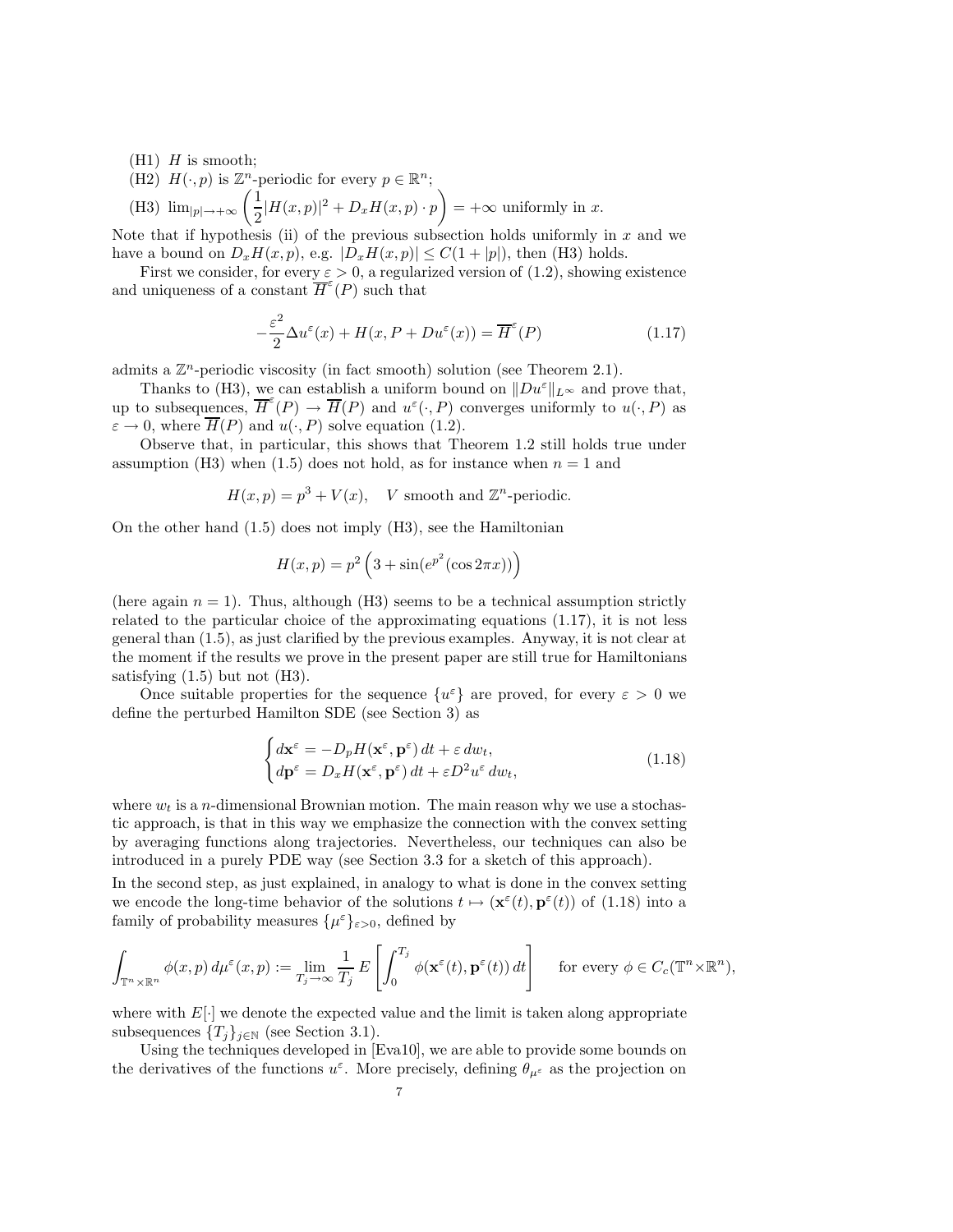the torus  $\mathbb{T}^n$  of the measure  $\mu^{\varepsilon}$  (see Section 3.2), we give estimates on the  $(L^2, d\theta_{\mu^{\varepsilon}})$ norm of the second and third derivatives of  $u^{\varepsilon}$ , uniformly w.r.t.  $\varepsilon$  (see Proposition 4.1).

In this way, we show that there exist a Mather measure  $\mu$  and a nonnegative, symmetric  $n \times n$  matrix of Borel measures  $(m_{kj})_{k,j=1,\dots,n}$  such that  $\mu^{\varepsilon}$  converges weakly to  $\mu$  up to subsequences and

$$
\int_{\mathbb{T}^n \times \mathbb{R}^n} {\{\phi, H\} \, d\mu} + \int_{\mathbb{T}^n \times \mathbb{R}^n} {\phi_{p_k p_j} \, dm_{kj}} = 0, \qquad \forall \phi \in C_c^2(\mathbb{T}^n \times \mathbb{R}^n), \qquad (1.19)
$$

with sum understood over repeated indices (see Theorem 5.1). As in [Eva10], we call  $m_{ki}$  the *dissipation measures.* Relation (1.19) is the key point of our work, since it immediately shows the differences with the convex case. Indeed, the Mather measure  $\mu$  is invariant under the Hamiltonian flow if and only the dissipation measures  $m_{ki}$ vanish. When  $H(x, \cdot)$  is convex, this is guaranteed by an improved version of the estimates on the second derivatives of  $u^{\varepsilon}$  (see Proposition 4.1, estimate (4.4)). We give in Section 10 a one dimensional example showing that, in general, the dissipation measures  $(m_{kj})_{k,j=1,\ldots,n}$  do not disappear.

We study property (2) in Section 8. In particular, we show that if (1.2) admits a solution  $u(\cdot, P)$  of class  $C^1$ , which is a rather restrictive condition, then the corresponding Mather measure  $\mu$  given by Theorem 1.2 satisfies

$$
D_p H(x, P + D_x u(x, P)) \cdot (p - P - D_x u(x, P)) = 0
$$

in the support of  $\mu$  (see Corollary 8.2). Observe that this single relation is not enough to give us (2) in general, e.g.  $n > 2$ .

Finally, we are able to provide some examples of non-convex Hamiltonians (see Section 9), for which both properties  $(1)$  and  $(2)$  are satisfied. We observe that the case of strictly quasiconvex Hamiltonians, which appears among our examples, could also be studied using duality (see Section 9.7).

2. Elliptic regularization of the cell problem. We start by quoting a classical result concerning an elliptic regularization of equation (1.2). This, also called vanishing viscosity method, is a well known tool to study viscosity solutions. In the context of Mather measures this procedure was introduced by Gomes in [Gom02], see also [Ana04], [AIPSM05], [ISM05].

THEOREM 2.1. For every  $\varepsilon > 0$  and every  $P \in \mathbb{R}^n$ , there exists a unique number  $\overline{H}^{\varepsilon}(P) \in \mathbb{R}$  such that the equation

$$
-\frac{\varepsilon^2}{2}\Delta u^{\varepsilon}(x) + H(x, P + Du^{\varepsilon}(x)) = \overline{H}^{\varepsilon}(P)
$$
\n(2.1)

admits a unique (up to constants)  $\mathbb{Z}^n$ -periodic viscosity solution. Moreover, for every  $P \in \mathbb{R}^n$ 

 $\lim_{\varepsilon \to 0^+} \overline{H}^{\varepsilon}(P) = \overline{H}(P)$ , and  $u^{\varepsilon} \to u$  uniformly (up to subsequences),

where  $\overline{H}(P) \in \mathbb{R}$  and  $u : \mathbb{T}^n \to \mathbb{R}$  are such that  $(1.2)$  is satisfied in the viscosity sense. We call  $(2.1)$  the *stochastic cell problem*.

DEFINITION 2.2. Let  $\varepsilon > 0$  and  $P \in \mathbb{R}^n$ . The linearized operator  $L^{\varepsilon, P}: C^2(\mathbb{T}^n) \to$  $C(\mathbb{T}^n)$  associated to equation (2.1) is defined as

$$
L^{\varepsilon,P}v(x) := -\frac{\varepsilon^2}{2}\Delta v(x) + D_p H(x,P+Du^{\varepsilon}(x)) \cdot Dv(x),
$$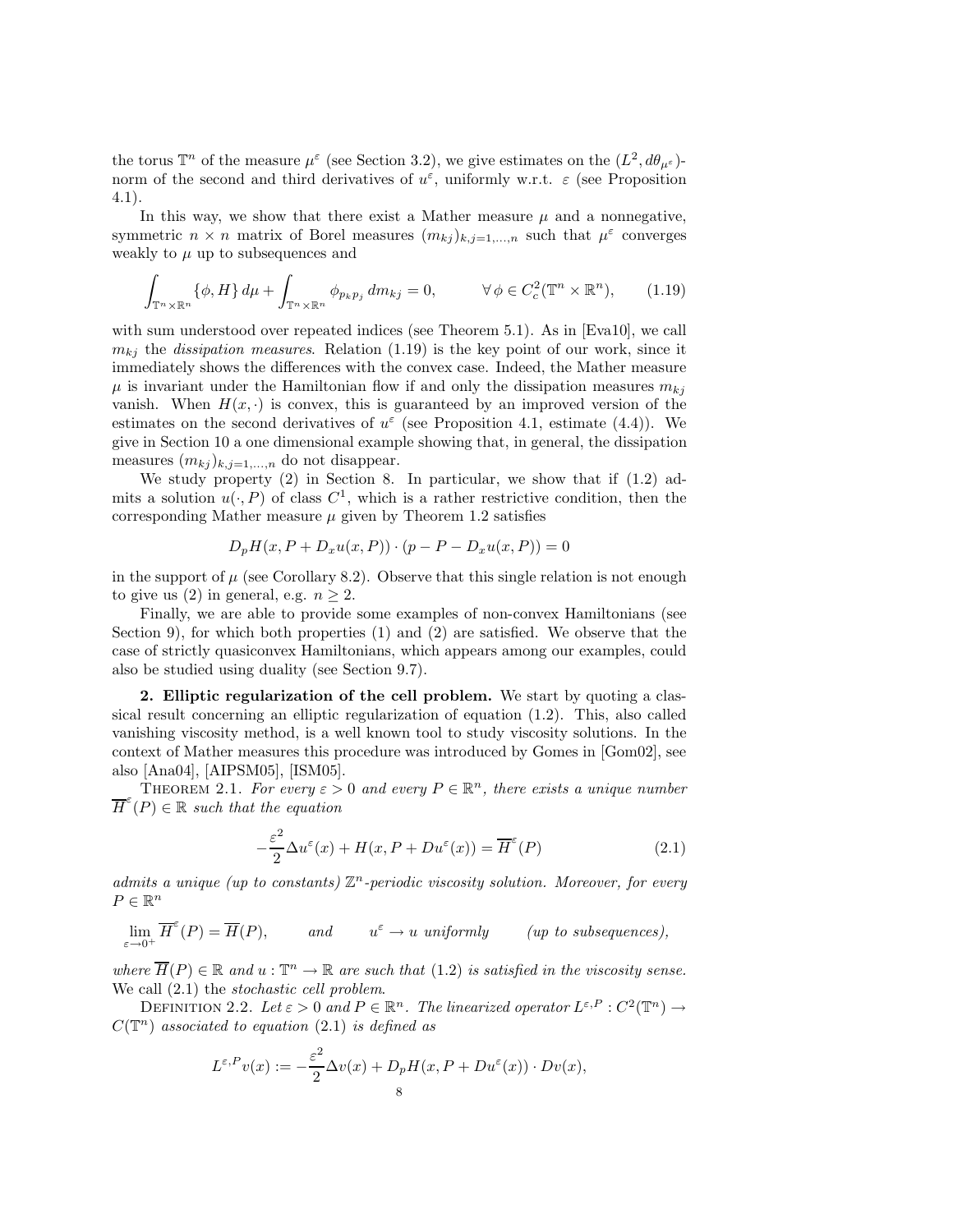for every  $v \in C^2(\mathbb{T}^n)$ .

*Proof.* [Sketch of the Proof] We mimic the proof in [LPV88]. For every  $\lambda > 0$ , let's consider the following problem

$$
\lambda v^{\lambda} + H(x, P + Dv^{\lambda}) = \frac{\varepsilon^2}{2} \Delta v^{\lambda}.
$$

The above equation has a unique smooth solution  $v^{\lambda}$  in  $\mathbb{R}^n$  which is  $\mathbb{Z}^n$ -periodic. We will prove that  $\|\lambda v^\lambda\|_{L^\infty}, \|D v^\lambda\|_{L^\infty} \leq C$ , for some positive constant C independent on  $\lambda$  and  $\varepsilon$ . By using the viscosity property with  $\varphi = 0$  as a test function, we get  $\|\lambda v^\lambda\|_{L^\infty} \leq C.$  Let now  $w^\lambda = \frac{|Dv^\lambda|^2}{2}$  $\frac{c}{2}$ . Then we have

$$
2\lambda w^{\lambda} + D_p H \cdot Dw^{\lambda} + D_x H \cdot Dv^{\lambda} = \frac{\varepsilon^2}{2} \Delta w^{\lambda} - \frac{\varepsilon^2}{2} |D^2 v^{\lambda}|^2.
$$

Notice that for  $\varepsilon < 1/\sqrt{n}$ 

$$
\frac{\varepsilon^2}{2}|D^2v^\lambda|^2 \ge \frac{\varepsilon^4}{4}|\Delta v^\lambda|^2 = (\lambda v^\lambda + H)^2 \ge \frac{1}{2}H^2 - C.
$$

Therefore,

$$
2\lambda w^{\lambda} + D_p H \cdot Dw^{\lambda} + D_x H \cdot Dv^{\lambda} + \frac{1}{2}H^2 - C \le \frac{\varepsilon^2}{2} \Delta w^{\lambda}.
$$

At  $x_1 \in \mathbb{T}^n$  where  $w^{\lambda}(x_1) = \max_{\mathbb{T}^n} w^{\lambda}$ 

$$
2\lambda w^{\lambda}(x_1) + D_x H \cdot Dv^{\lambda}(x_1) + \frac{1}{2}H^2 \leq C.
$$

Since  $w^{\lambda}(x_1) \geq 0$ , using condition (H3) we deduce that  $w^{\lambda}$  is bounded independently of  $\lambda, \varepsilon$ . Finally, considering the limit  $\lambda \to 0$  we conclude the proof.  $\square$ 

REMARK 2.3. Bernstein method and  $(H3)$  were used in the proof to deduce the uniform bound on  $||Dv^{\lambda}||_{L^{\infty}}$ , which is one of the key properties we need along our derivation. See [Lio82, Appendix 1] for conditions similar to (H3).

The classical theory (see [Lio82]) ensures that the functions  $u^{\varepsilon}(\cdot,P)$  are  $C^{\infty}$ . In addition, the previous proof shows that they are Lipschitz, with Lipschitz constant independent of  $\varepsilon$ .

3. Stochastic dynamics. We now introduce a stochastic dynamics associated with the stochastic cell problem  $(2.1)$ . This will be a perturbation to the Hamiltonian dynamics (1.1), which describes the trajectory in the phase space of a classical mechanical system.

Let  $(\mathbb{T}^n, \sigma, P)$ be a probability space, and let  $w_t$  be a *n*-dimensional Brownian motion on  $\mathbb{T}^n$ . Let  $\varepsilon > 0$ , and let  $u^{\varepsilon}$  be a  $\mathbb{Z}^n$ -periodic solution of (2.1). To simplify, we set  $P = 0$ . Consider now the solution  $\mathbf{x}^{\varepsilon}(t)$  of

$$
\begin{cases} d\mathbf{x}^{\varepsilon} = -D_p H(\mathbf{x}^{\varepsilon}, Du^{\varepsilon}(\mathbf{x}^{\varepsilon})) dt + \varepsilon dw_t, \\ \mathbf{x}^{\varepsilon}(0) = \overline{x}, \end{cases}
$$
 (3.1)

with  $\overline{x} \in \mathbb{T}^n$  arbitrary. Accordingly, the momentum variable is defined as

$$
\mathbf{p}^{\varepsilon}(t) = Du^{\varepsilon}(\mathbf{x}^{\varepsilon}(t)).
$$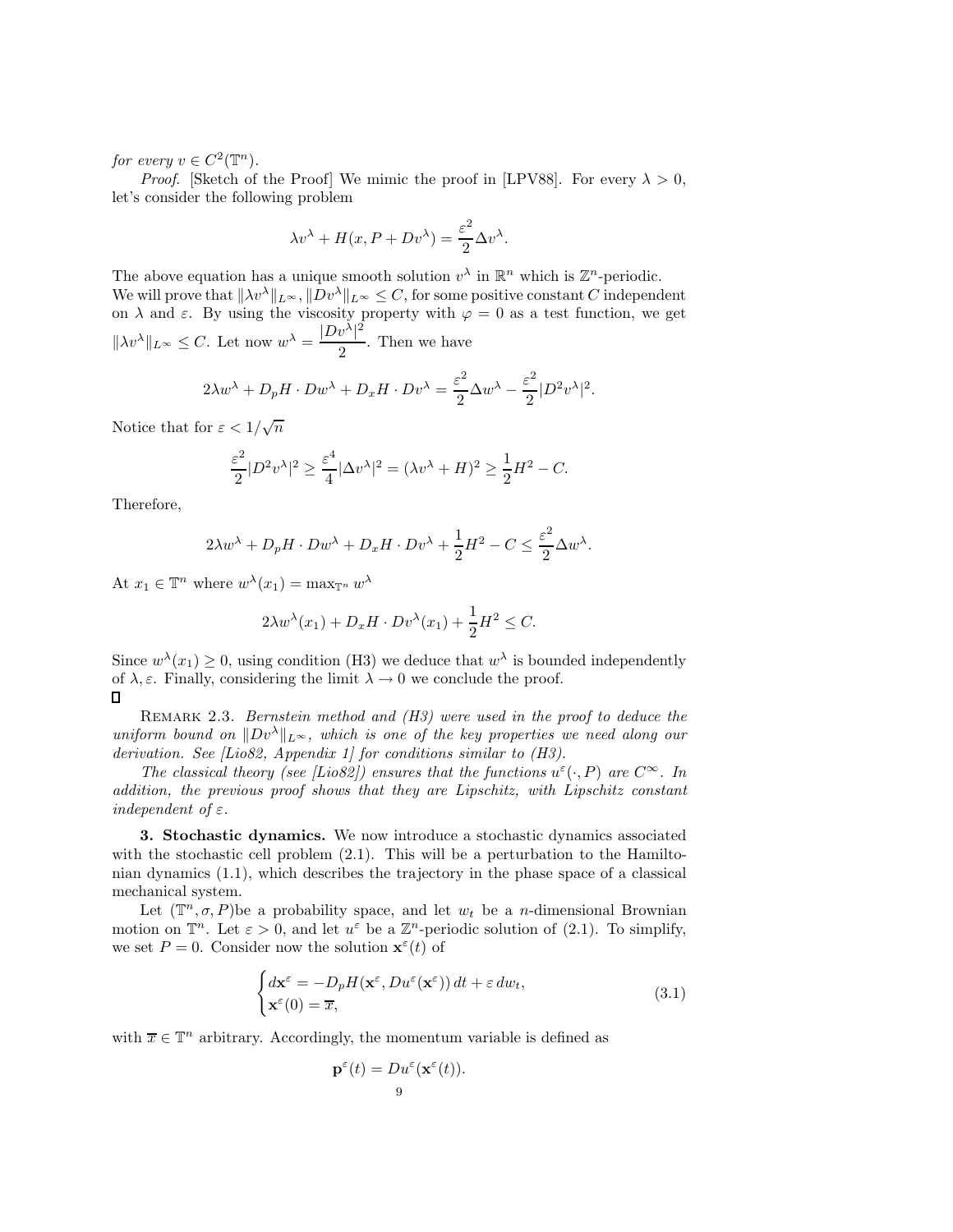Remark 3.1. From Remark 2.3 it follows that

$$
\sup_{t>0} |\mathbf{p}^{\varepsilon}(t)| < \infty.
$$

Let us now recall some basic fact of stochastic calculus. Suppose  $\mathbf{z}: [0, +\infty) \to \mathbb{R}^n$ is a solution to the SDE:

$$
d\mathbf{z}_i = a_i dt + b_{ij} w_t^j \qquad i = 1, \dots, n,
$$

with  $a_i$  and  $b_{ij}$  bounded and progressively measurable processes. Let  $\varphi : \mathbb{R}^n \times \mathbb{R} \to \mathbb{R}$ be a smooth function. Then,  $\varphi(\mathbf{z}, t)$  satisfies the Itô formula:

$$
d\varphi = \varphi_{z_i} dz_i + \left(\varphi_t + \frac{1}{2} b_{ij} b_{jk} \varphi_{z_i z_k}\right) dt.
$$
 (3.2)

An integrated version of the Itô formula is the  $Dynkin's$  formula:

$$
E\left[\phi(\mathbf{z}(T)) - \phi(\mathbf{z}(0))\right] = E\left[\int_0^T \left(a_i D_{z_i} \phi(\mathbf{z}(t)) + \frac{1}{2} b_{ij} b_{jk} D_{z_i z_k}^2 \phi(\mathbf{z}(t))\right) dt\right].
$$

Here and always in the sequel, we use Einstein's convention for repeated indices in a sum. In the present situation, we have

$$
a_i = -D_{p_i}H(\mathbf{x}^{\varepsilon}, Du^{\varepsilon}), \qquad b_{ij} = \varepsilon \delta_{ij}.
$$

Hence, recalling (3.1) and (3.2)

$$
dp_i = u_{x_ix_j}^{\varepsilon} dx_j^{\varepsilon} + \frac{\varepsilon^2}{2} \Delta(u_{x_i}^{\varepsilon}) dt = -L^{\varepsilon, P} u_{x_i}^{\varepsilon} dt + \varepsilon u_{x_ix_j}^{\varepsilon} dw_t^j
$$
  
=  $D_{x_i} H dt + \varepsilon u_{x_ix_j}^{\varepsilon} dw_t^j$ ,

where in the last equality we used identity (4.9). Thus,  $(\mathbf{x}^{\varepsilon}, \mathbf{p}^{\varepsilon})$  satisfies the following stochastic version of the Hamiltonian dynamics (1.1):

$$
\begin{cases} d\mathbf{x}^{\varepsilon} = -D_p H(\mathbf{x}^{\varepsilon}, \mathbf{p}^{\varepsilon}) dt + \varepsilon dw_t, \\ d\mathbf{p}^{\varepsilon} = D_x H(\mathbf{x}^{\varepsilon}, \mathbf{p}^{\varepsilon}) dt + \varepsilon D^2 u^{\varepsilon} dw_t. \end{cases} \tag{3.3}
$$

We are now going to study the behavior of the solutions  $u^{\varepsilon}$  of equation (2.1) along the trajectory  $\mathbf{x}^{\varepsilon}(t)$ . Thanks to the Itô formula and relations (3.3) and (2.1):

$$
du^{\varepsilon}(\mathbf{x}^{\varepsilon}(t)) = Du^{\varepsilon}d\mathbf{x}^{\varepsilon} + \frac{\varepsilon^{2}}{2}\Delta u^{\varepsilon} dt = -L^{\varepsilon,P}u^{\varepsilon}dt + \varepsilon Du^{\varepsilon} dw_{t}
$$

$$
= \left(H - \overline{H}^{\varepsilon} - Du^{\varepsilon} \cdot D_{p}H\right)dt + \varepsilon Du^{\varepsilon} dw_{t}.
$$
(3.4)

Using Dynkin's formula in (3.4) we obtain

$$
E(u^{\varepsilon}(\mathbf{x}^{\varepsilon}(T)) - u^{\varepsilon}(\mathbf{x}^{\varepsilon}(0))) = E\left[\int_0^T \left(H - \overline{H}^{\varepsilon} - Du^{\varepsilon} \cdot D_p H\right) dt\right].
$$

We observe that in the convex case, since the Lagrangian  $L$  is related with the Hamiltonian by the relation

$$
L = p \cdot D_p H - H,
$$

we have

$$
u^{\varepsilon}(\mathbf{x}^{\varepsilon}(0)) = E\left[\int_0^T (L + \overline{H}^{\varepsilon}) dt + u^{\varepsilon}(\mathbf{x}^{\varepsilon}(T))\right].
$$
  
10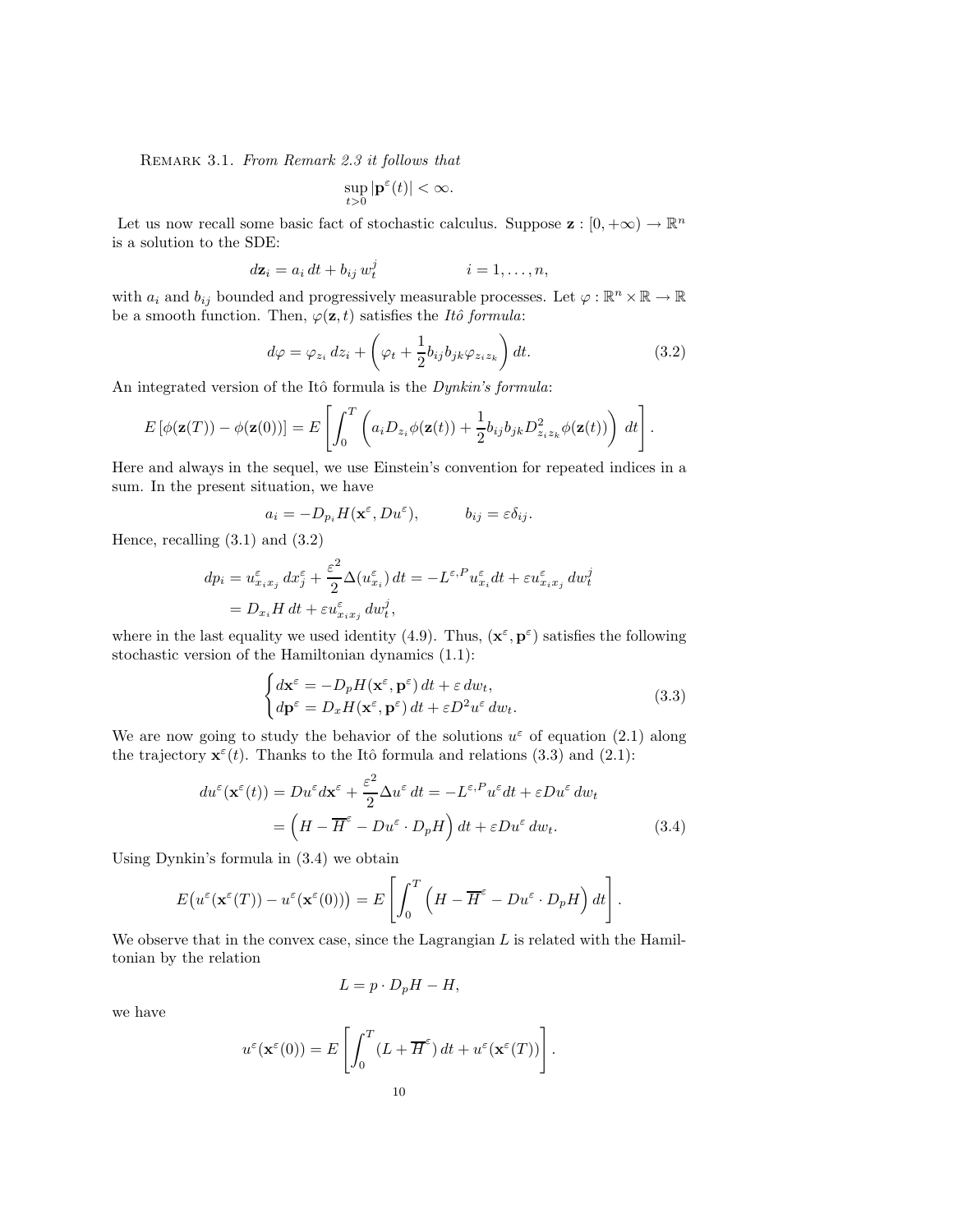3.1. Phase space measures. We will encode the asymptotic behaviour of the trajectories by considering ergodic averages. More precisely, we associate to every trajectory  $(\mathbf{x}^{\varepsilon}(\cdot), \mathbf{p}^{\varepsilon}(\cdot))$  of  $(3.3)$  a probability measure  $\mu^{\varepsilon} \in \mathcal{P}(\mathbb{T}^n \times \mathbb{R}^n)$  defined by

$$
\int_{\mathbb{T}^n \times \mathbb{R}^n} \phi(x, p) d\mu^{\varepsilon}(x, p) := \lim_{T \to \infty} \frac{1}{T} E\left[\int_0^T \phi(\mathbf{x}^{\varepsilon}(t), \mathbf{p}^{\varepsilon}(t)) dt\right],
$$
 (3.5)

for every  $\phi \in C_c(\mathbb{T}^n \times \mathbb{R}^n)$ . In the expression above, the definition makes sense provided the limit is taken over an appropriate subsequence. Moreover, no uniqueness is asserted, since by choosing a different subsequence one can in principle obtain a different limit measure  $\mu^{\varepsilon}$ . Then, using Dynkin's formula we have, for every  $\phi \in$  $C_c^2(\mathbb{T}^n\times\mathbb{R}^n),$ 

$$
E\left[\phi(\mathbf{x}^{\varepsilon}(T), \mathbf{p}^{\varepsilon}(T)) - \phi(\mathbf{x}^{\varepsilon}(0), \mathbf{p}^{\varepsilon}(0))\right] = E\left[\int_0^T \left(D_p \phi \cdot D_x H - D_x \phi \cdot D_p H\right) dt\right] + E\left[\int_0^T \left(\frac{\varepsilon^2}{2} \phi_{x_i x_i} + \varepsilon^2 u_{x_i x_j}^{\varepsilon} \phi_{x_i p_j} + \frac{\varepsilon^2}{2} u_{x_i x_k}^{\varepsilon} u_{x_i x_j}^{\varepsilon} \phi_{p_k p_j}\right) dt\right].
$$
\n(3.6)

Dividing last relation by T and passing to the limit as  $T \rightarrow +\infty$  (along a suitable subsequence) we obtain

$$
\int_{\mathbb{T}^n \times \mathbb{R}^n} {\{\phi, H\}} d\mu^{\varepsilon} + \int_{\mathbb{T}^n \times \mathbb{R}^n} \left[ \frac{\varepsilon^2}{2} \phi_{x_i x_i} + \varepsilon^2 u_{x_i x_j}^{\varepsilon} \phi_{x_i p_j} + \frac{\varepsilon^2}{2} u_{x_i x_k}^{\varepsilon} u_{x_i x_j}^{\varepsilon} \phi_{p_k p_j} \right] d\mu^{\varepsilon} = 0.
$$
\n(3.7)

**3.2. Projected measure.** We define the *projected measure*  $\theta_{\mu^{\varepsilon}} \in \mathcal{P}(\mathbb{T}^n)$  in the following way:

$$
\int_{\mathbb{T}^n} \varphi(x) d\theta_{\mu^{\varepsilon}}(x) := \int_{\mathbb{T}^n \times \mathbb{R}^n} \varphi(x) d\mu^{\varepsilon}(x, p), \qquad \forall \varphi \in C(\mathbb{T}^n).
$$

Using test functions that do not depend on the variable  $p$  in the previous definition we conclude from identity (3.7) that

$$
\int_{\mathbb{T}^n} D_p H \cdot D\varphi \, d\theta_{\mu^{\varepsilon}} = \frac{\varepsilon^2}{2} \int_{\mathbb{T}^n \times \mathbb{R}^n} \Delta \varphi \, d\theta_{\mu^{\varepsilon}}, \qquad \forall \varphi \in C^2(\mathbb{T}^n). \tag{3.8}
$$

**3.3. PDE Approach.** The measures  $\mu^{\varepsilon}$  and  $\theta_{\mu^{\varepsilon}}$  can be defined also by using standard PDE methods from (3.8). Indeed, given  $u^{\varepsilon}$  we can consider the PDE

$$
\frac{\varepsilon^2}{2} \Delta \theta^{\varepsilon} + \text{div} \left( D_p H(x, Du^{\varepsilon}) \theta^{\varepsilon} \right) = 0,
$$

which admits a unique non-negative solution  $\theta^{\varepsilon}$  with

$$
\int_{\mathbb{T}^n} \theta^{\varepsilon}(x) \, dx = 1,
$$

since it is not hard to see that 0 is the principal eigenvalue of the following elliptic operator in  $C^2(\mathbb{T}^n)$ :

$$
v \longmapsto -\frac{\varepsilon^2}{2} \Delta v - \text{div}(D_p H(x, Du^{\varepsilon}) v).
$$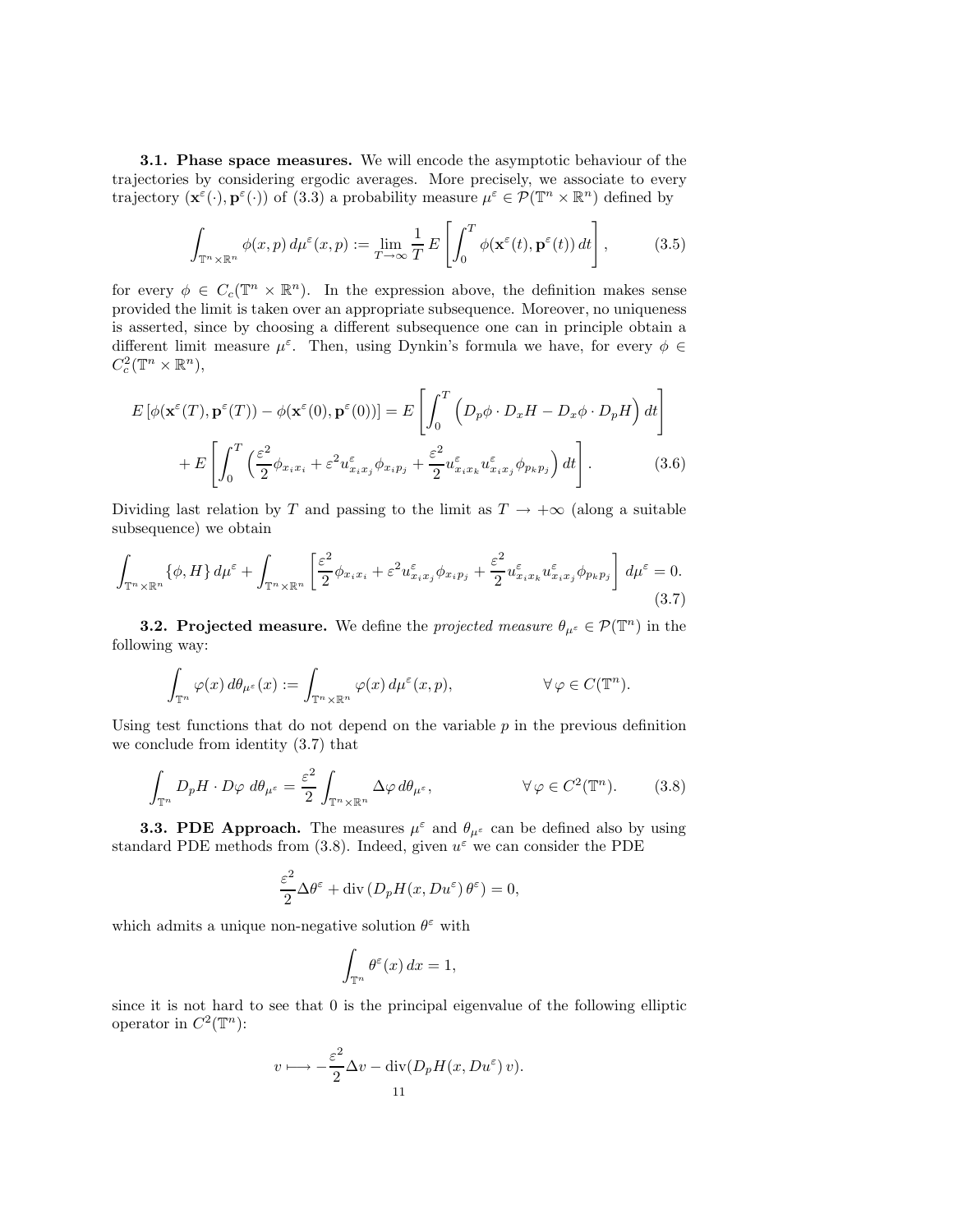Then  $\mu^{\varepsilon}$  can be defined as a unique measure such that

$$
\int_{\mathbb{T}^n\times\mathbb{R}^n}\psi(x,p)\,d\mu^{\varepsilon}(x,p)=\int_{\mathbb{T}^n}\psi(x,Du^{\varepsilon}(x))\,d\theta^{\varepsilon}(x),
$$

for every  $\psi \in C_c(\mathbb{T}^n \times \mathbb{R}^n)$ . Finally, identity (3.7) requires some work but can also be proved in a purely analytic way.

4. Uniform estimates. In this section we derive several estimates that will be useful when passing to the limit as  $\varepsilon \to 0$ . We will use here the same techniques as in [Eva10] and [Tra].

PROPOSITION 4.1. We have the following estimates:

$$
\varepsilon^2 \int_{\mathbb{T}^n} |D^2_{xx} u^{\varepsilon}|^2 d\theta_{\mu^{\varepsilon}} \le C,\tag{4.1}
$$

$$
\varepsilon^2 \int_{\mathbb{T}^n} |D_{Px}^2 u^{\varepsilon}|^2 d\theta_{\mu^{\varepsilon}} \le \int_{\mathbb{T}^n} |D_P u^{\varepsilon}|^2 d\theta_{\mu^{\varepsilon}} + \int_{\mathbb{T}^n} |D_p H - D_P \overline{H}^{\varepsilon}|^2 d\theta_{\mu^{\varepsilon}}, \tag{4.2}
$$

$$
\varepsilon^2 \int_{\mathbb{T}^n} |Du_{x_ix_i}^{\varepsilon}|^2 d\theta_{\mu^{\varepsilon}} \le C \left(1 + \int_{\mathbb{T}^n} |D_{xx}^2 u^{\varepsilon}|^3 d\theta_{\mu^{\varepsilon}}\right), \qquad i = 1, \dots, n. \tag{4.3}
$$

In addition, if H is uniformly convex in p, inequalities  $(4.1)$  and  $(4.2)$  can be improved to:

$$
\int_{\mathbb{T}^n} |D^2_{xx} u^{\varepsilon}|^2 d\theta_{\mu^{\varepsilon}} \le C,\tag{4.4}
$$

$$
\int_{\mathbb{T}^n} |D_{Px}^2 u^{\varepsilon}|^2 d\theta_{\mu^{\varepsilon}} \le C \operatorname{trace} (D_{PP}^2 \overline{H}^{\varepsilon}), \tag{4.5}
$$

respectively. Here C denotes a positive constant independent of  $\varepsilon$ .

REMARK 4.2. Estimate (4.4) was already proven in [Eva10] and [Tra].

To prove the proposition we first need an auxiliary lemma. In the following, we denote by  $\beta$  either a direction in  $\mathbb{R}^n$  (i.e.  $\beta \in \mathbb{R}^n$  with  $|\beta|=1$ ), or a parameter (e.g.  $\beta = P_i$  for some  $i \in \{1, ..., n\}$ . When  $\beta = P_i$  for some  $i \in \{1, ..., n\}$  the symbols  $H_{\beta}$  and  $H_{\beta\beta}$  have to be understood as  $H_{p_i}$  and  $H_{p_i p_i}$ , respectively.

Lemma 4.3. We have

$$
\varepsilon^2 \int_{\mathbb{T}^n} |D_x u_{\beta}^{\varepsilon}|^2 d\theta_{\mu^{\varepsilon}} = 2 \int_{\mathbb{T}^n} u_{\beta}^{\varepsilon} (\overline{H}_{\beta}^{\varepsilon} - H_{\beta}) d\theta_{\mu^{\varepsilon}}, \tag{4.6}
$$

$$
\int_{\mathbb{T}^n} (\overline{H}_{\beta\beta}^{\varepsilon} - H_{\beta\beta} - 2D_p H_{\beta} \cdot D_x u_{\beta}^{\varepsilon} - D_{pp}^2 H D_x u_{\beta}^{\varepsilon} \cdot D_x u_{\beta}^{\varepsilon}) d\theta_{\mu^{\varepsilon}} = 0,
$$
\n(4.7)

$$
\varepsilon^2 \int_{\mathbb{T}^n} |D_x u_{\beta\beta}^\varepsilon|^2 d\theta_{\mu^\varepsilon} = 2 \int_{\mathbb{T}^n} u_{\beta\beta}^\varepsilon (\overline{H}_{\beta\beta}^\varepsilon - H_{\beta\beta} - 2D_p H_\beta \cdot D_x u_\beta^\varepsilon - D_{pp}^2 H : D_x u_\beta^\varepsilon \otimes D_x u_\beta^\varepsilon d\theta_{\mu^\varepsilon}.
$$
\n(4.8)

*Proof.* By differentiating equation (2.1) with respect to  $\beta$  and recalling Definition 2.2 we get

$$
L^{\varepsilon,P}u_{\beta}^{\varepsilon} = \overline{H}_{\beta}^{\varepsilon} - H_{\beta},\tag{4.9}
$$

so that

$$
\frac{1}{2}L^{\varepsilon,P}(|u_{\beta}^{\varepsilon}|^2) = u_{\beta}^{\varepsilon}L^{\varepsilon,P}u_{\beta}^{\varepsilon} - \frac{\varepsilon^2}{2}|D_x u_{\beta}^{\varepsilon}|^2 = u_{\beta}^{\varepsilon}(\overline{H}_{\beta}^{\varepsilon} - H_{\beta}) - \frac{\varepsilon^2}{2}|D_x u_{\beta}^{\varepsilon}|^2.
$$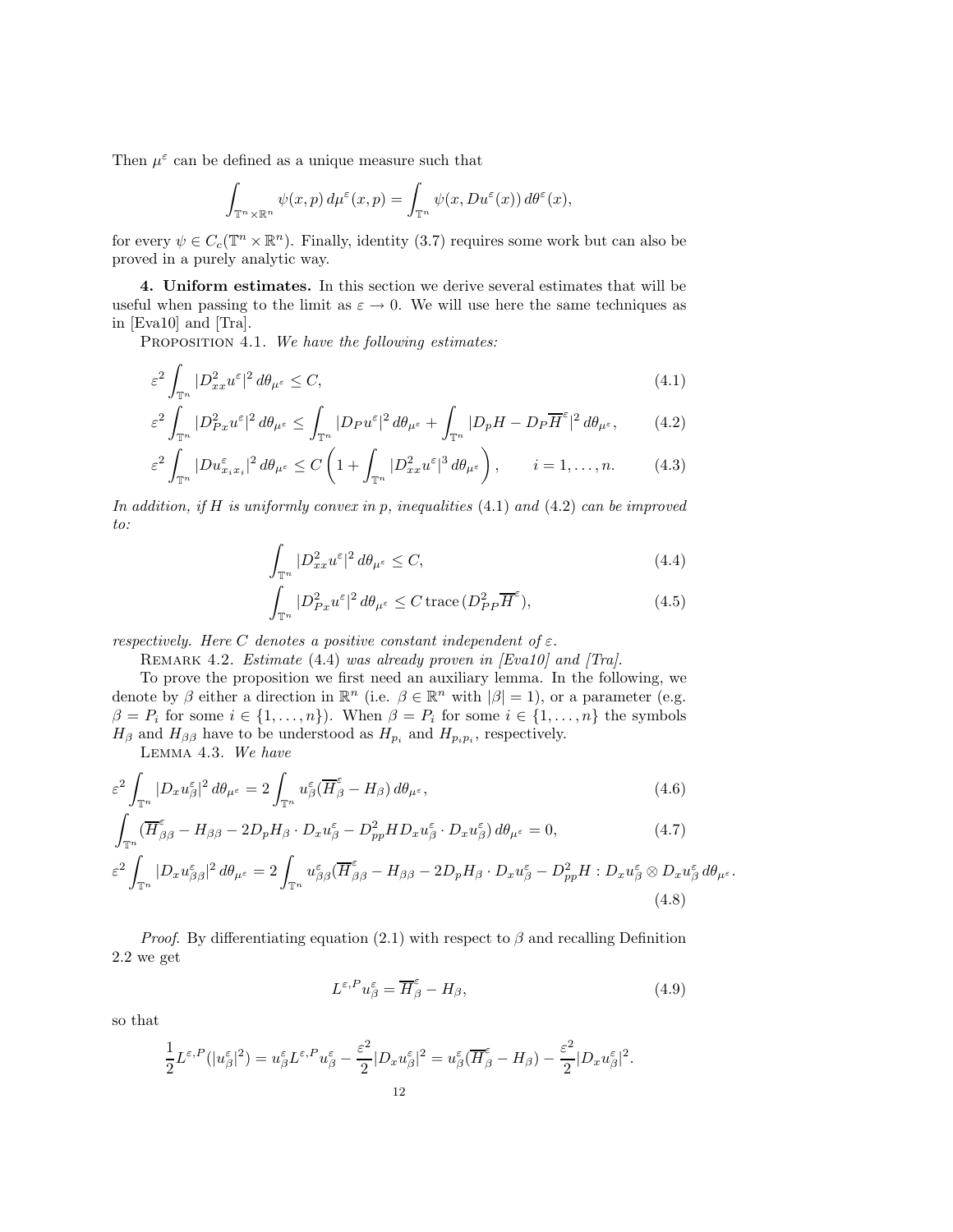Integrating w.r.t.  $\theta_{\mu^{\varepsilon}}$  and recalling (3.8) we get (4.6).

To prove (4.7), we differentiate (4.9) w.r.t.  $\beta$  obtaining

$$
L^{\varepsilon,P} u_{\beta\beta}^{\varepsilon} = \overline{H}_{\beta\beta}^{\varepsilon} - H_{\beta\beta} - 2D_p H_{\beta} \cdot D_x u_{\beta}^{\varepsilon} - D_{pp}^2 H : D_x u_{\beta}^{\varepsilon} \otimes D_x u_{\beta}^{\varepsilon}.
$$
 (4.10)

Integrating w.r.t.  $\theta_{\mu^{\varepsilon}}$  and recalling (3.8) equality (4.7) follows. Finally, using (4.10)

$$
\frac{1}{2}L^{\varepsilon,P}(|u_{\beta\beta}^{\varepsilon}|^2) = u_{\beta\beta}^{\varepsilon}L^{\varepsilon,P}u_{\beta\beta}^{\varepsilon} - \frac{\varepsilon^2}{2}|D_x u_{\beta\beta}^{\varepsilon}|^2
$$
\n
$$
= u_{\beta\beta}^{\varepsilon}(\overline{H}_{\beta\beta}^{\varepsilon} - H_{\beta\beta} - 2D_p H_{\beta} \cdot D_x u_{\beta}^{\varepsilon} - D_{pp}^2 H : D_x u_{\beta}^{\varepsilon} \otimes D_x u_{\beta}^{\varepsilon}) - \frac{\varepsilon^2}{2}|D_x u_{\beta\beta}^{\varepsilon}|^2.
$$

Once again, we integrate w.r.t.  $\theta_{\mu^{\varepsilon}}$  and use (3.8) to get (4.8).  $\Box$  We can now proceed to the proof of Proposition 4.1.

Proof. [Proof of Proposition 4.1]

Summing up the *n* identities obtained from (4.6) with  $\beta = x_1, \ldots, x_n$  respectively, we have

$$
\varepsilon^2 \int_{\mathbb{T}^n} |D^2_{xx} u^\varepsilon|^2 d\theta_{\mu^\varepsilon} = -2 \int_{\mathbb{T}^n} D_x u^\varepsilon \cdot D_x H d\theta_{\mu^\varepsilon}.
$$

Thanks to Remark 2.3, (4.1) follows. Analogously, relation (4.2) is obtained by summing up (4.6) with  $\beta = P_1, P_2, \ldots, P_n$ , which yields

$$
\varepsilon^2 \int_{\mathbb{T}^n} |D_{Px}^2 u^{\varepsilon}|^2 d\theta_{\mu^{\varepsilon}} = 2 \int_{\mathbb{T}^n} D_P u^{\varepsilon} \cdot \left[ D_P \overline{H}^{\varepsilon} - D_p H \right] d\theta_{\mu^{\varepsilon}}.
$$

Let us show  $(4.3)$ . Thanks to  $(4.8)$ 

$$
\varepsilon^2 \int_{\mathbb{T}^n} |D_x u_{x_i x_i}^{\varepsilon}|^2 d\theta_{\mu^{\varepsilon}}
$$
  
= 
$$
-2 \int_{\mathbb{T}^n} u_{x_i x_i}^{\varepsilon} (H_{x_i x_i} + 2D_p H_{x_i} \cdot D_x u_{x_i}^{\varepsilon} + D_{pp}^2 H : D_x u_{x_i}^{\varepsilon} \otimes D_x u_{x_i}^{\varepsilon}) d\theta_{\mu^{\varepsilon}}.
$$

Since the functions  $u^{\varepsilon}$  are uniformly Lipschitz, we have

$$
|H_{x_ix_i}|, |D_pH_{x_i}|, |D_{pp}^2H| \le C, \quad \text{ on the support of } \theta_{\mu^{\varepsilon}}.
$$

Hence,

$$
\begin{aligned} \varepsilon^2 \int_{{\mathbb T}^n} |D_x u^\varepsilon_{x_i x_i}|^2 \, d\theta_{\mu^\varepsilon} &\leq C \left[ \int_{{\mathbb T}^n} |D^2_{xx} u^\varepsilon| \, d\theta_{\mu^\varepsilon} + \int_{{\mathbb T}^n} |D^2_{xx} u^\varepsilon|^2 \, d\theta_{\mu^\varepsilon} + \int_{{\mathbb T}^n} |D^2_{xx} u^\varepsilon|^3 \, d\theta_{\mu^\varepsilon} \right] \\ &\leq C \left( 1 + \int_{{\mathbb T}^n} |D^2_{xx} u^\varepsilon|^3 \, d\theta_{\mu^\varepsilon} \right). \end{aligned}
$$

Finally, assume that H is uniformly convex. Thanks to (4.7) for every  $i = 1, \ldots, n$ 

$$
0 = \int_{\mathbb{T}^n} (H_{x_i x_i} + 2D_p H_{x_i} \cdot D_x u_{x_i}^{\varepsilon} + D_{pp}^2 HD_x u_{x_i}^{\varepsilon} \cdot D_x u_{x_i}^{\varepsilon}) d\theta_{\mu^{\varepsilon}}
$$
  
\n
$$
\geq \int_{\mathbb{T}^n} (H_{x_i x_i} + 2D_p H_{x_i} \cdot D_x u_{x_i}^{\varepsilon}) d\theta_{\mu^{\varepsilon}} + \alpha ||D_x u_{x_i}^{\varepsilon}||_{L^2(\mathbb{T}^n; d\theta_{\mu^{\varepsilon}})}^2,
$$
  
\n13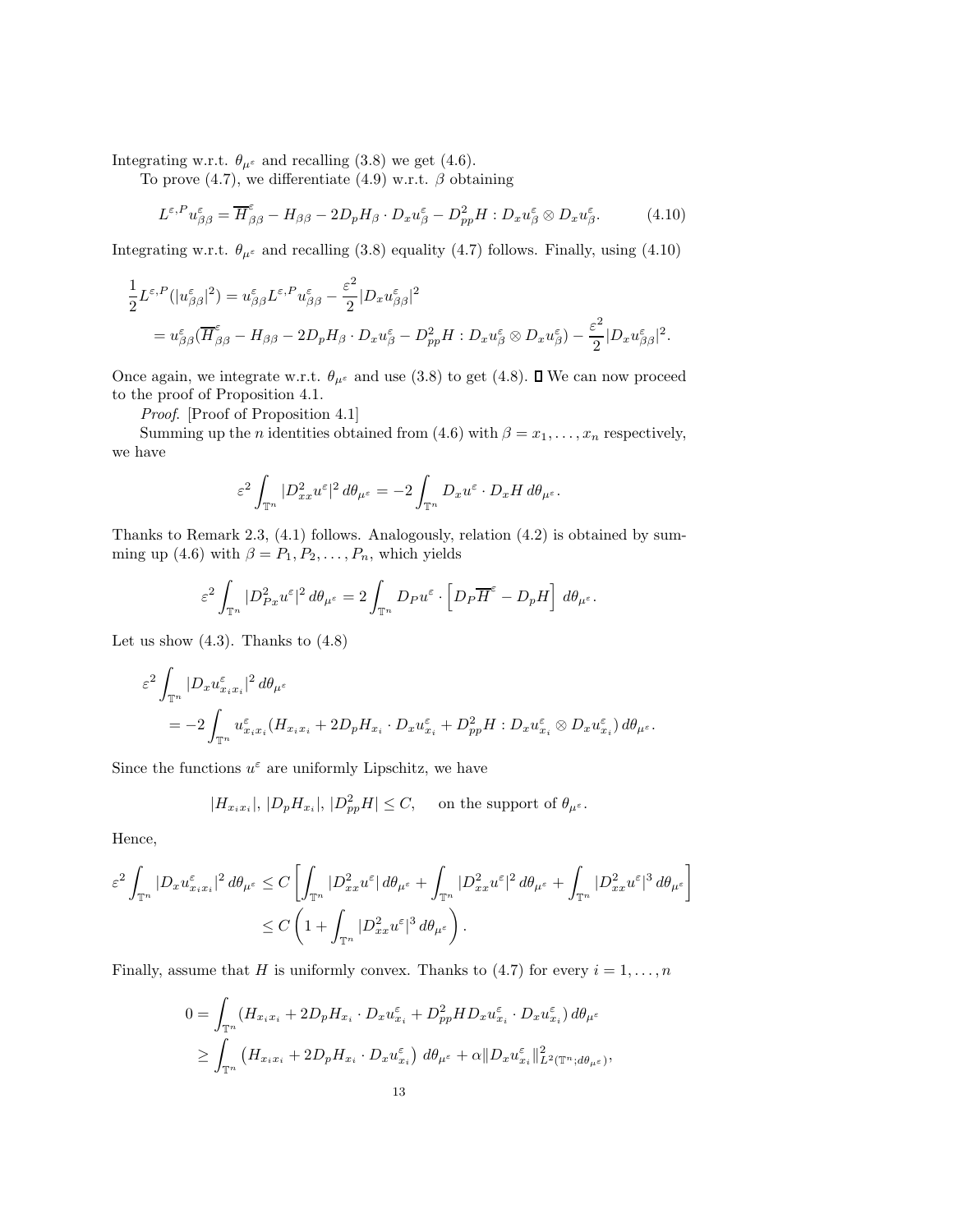for some  $\alpha > 0$ . Thus, using Cauchy's and Young's inequalities, for every  $\eta \in \mathbb{R}$ 

$$
\alpha \|D_x u_{x_i}^{\varepsilon}\|_{L^2(\mathbb{T}^n; d\theta_{\mu^{\varepsilon}})}^2 \leq -\int_{\mathbb{T}^n} H_{x_i x_i} d\theta_{\mu^{\varepsilon}} + 2 \|D_p H_{x_i}\|_{L^2(\mathbb{T}^n; d\theta_{\mu^{\varepsilon}})} \|D_x u_{x_i}^{\varepsilon}\|_{L^2(\mathbb{T}^n; d\theta_{\mu^{\varepsilon}})} \n\leq -\int_{\mathbb{T}^n} H_{x_i x_i} d\theta_{\mu^{\varepsilon}} + \frac{1}{\eta^2} \|D_p H_{x_i}\|_{L^2(\mathbb{T}^n; d\theta_{\mu^{\varepsilon}})}^2 + \eta^2 \|D_x u_{x_i}^{\varepsilon}\|_{L^2(\mathbb{T}^n; d\theta_{\mu^{\varepsilon}})}^2.
$$

Finally,

$$
(\alpha - \eta^2) \|D_x u_{x_i}^\varepsilon\|_{L^2(\mathbb{T}^n; d\theta_{\mu^\varepsilon})}^2 \leq - \int_{\mathbb{T}^n} H_{x_i x_i} d\theta_{\mu^\varepsilon} + \frac{1}{\eta^2} \|D_p H_{x_i}\|_{L^2(\mathbb{T}^n; d\theta_{\mu^\varepsilon})}^2.
$$

Choosing  $\eta^2 < \alpha$  we get (4.4).

Let  $i \in \{1, ..., n\}$  and let us integrate w.r.t.  $\theta_{\mu^{\varepsilon}}$  relation (4.10) with  $\beta = P_i$ :

$$
0 = \int_{\mathbb{T}^n} \left( \overline{H}_{P_i P_i}^{\varepsilon} - H_{p_i p_i} - 2D_p H_{p_i} \cdot D_x u_{P_i}^{\varepsilon} - D_{pp}^2 H D_x u_{P_i}^{\varepsilon} \cdot D_x u_{P_i}^{\varepsilon} \right) d\theta_{\mu^{\varepsilon}}.
$$

Since  $D^2_{pp}H$  is positive definite,

$$
\begin{aligned} \alpha\int_{\mathbb{T}^n}|D_xu_{P_i}^\varepsilon|^2\,d\theta_{\mu^\varepsilon}&\leq \int_{\mathbb{T}^n}(\overline{H}_{P_iP_i}^\varepsilon-H_{p_ip_i}-2D_pH_{p_i}\cdot D_xu_{P_i}^\varepsilon)\,d\theta_{\mu^\varepsilon}\\ &\leq \int_{\mathbb{T}^n}(\overline{H}_{P_iP_i}^\varepsilon-2D_pH_{p_i}\cdot D_xu_{P_i}^\varepsilon)\,d\theta_{\mu^\varepsilon}. \end{aligned}
$$

Using once again Cauchy's and Young's inequalities and summing up with respect to  $i = 1, \ldots, n$  (4.5) follows.  $\blacksquare$ 

5. Existence of Mather measures and dissipation measures. We now look at the asymptotic behavior of the measures  $\mu^{\varepsilon}$  as  $\varepsilon \to 0$ , proving existence of Mather measures. The main result of the section is the following.

THEOREM 5.1. Let  $H : \mathbb{T}^n \times \mathbb{R}^n \to \mathbb{R}$  be a smooth function satisfying conditions (H1)–(H3), and let  $\{\mu^{\varepsilon}\}_{\varepsilon>0}$  be the family of measures defined in Section 3. Then there exist a Mather measure  $\mu$  and a nonnegative, symmetric  $n \times n$  matrix  $(m_{kj})_{k,j=1,...n}$ of Borel measures such that

$$
\mu^{\varepsilon} \stackrel{*}{\rightharpoonup} \mu \quad in the sense of measures up to subsequences,
$$
 (5.1)

and

$$
\int_{\mathbb{T}^n \times \mathbb{R}^n} {\{\phi, H\} \, d\mu} + \int_{\mathbb{T}^n \times \mathbb{R}^n} {\phi_{p_k p_j} \, dm_{kj}} = 0, \qquad \forall \phi \in C_c^2(\mathbb{T}^n \times \mathbb{R}^n). \tag{5.2}
$$

Moreover,

$$
supp \mu \ and \ supp \ m \ are \ compact. \tag{5.3}
$$

We call the matrix  $m_{kj}$  the dissipation measure.

*Proof.* First of all, we notice that since we have a uniform (in  $\varepsilon$ ) Lipschitz estimate for the functions  $u^{\varepsilon}$ , there exists a compact set  $K \subset \mathbb{T}^n \times \mathbb{R}^n$  such that

$$
\mathrm{supp}\,\mu^{\varepsilon}\subset K,\qquad \qquad \forall\,\varepsilon>0.
$$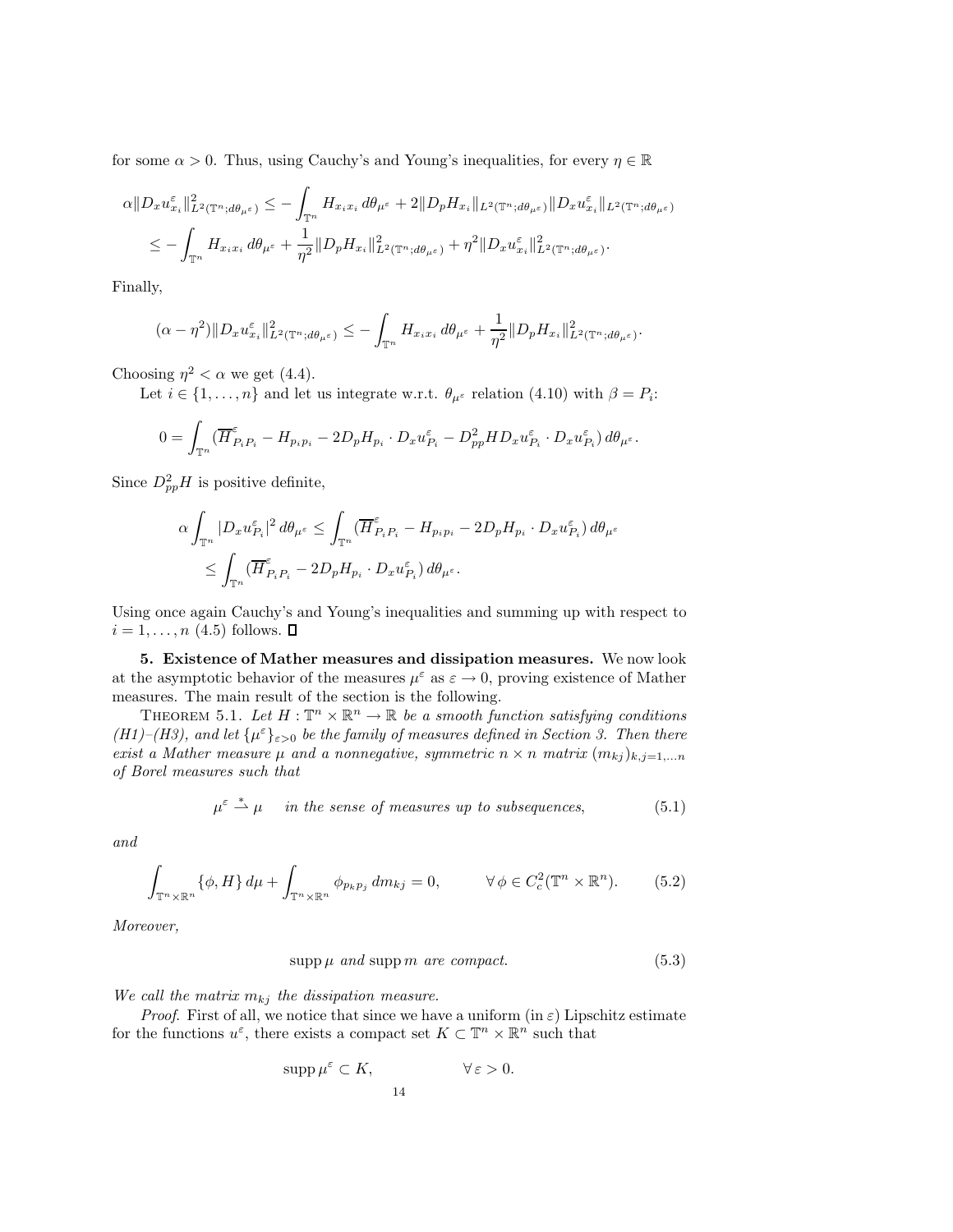Moreover, up to subsequences, we have (5.1), that is

$$
\lim_{\varepsilon \to 0} \int_{\mathbb{T}^n \times \mathbb{R}^n} \phi \, d\mu^{\varepsilon} \to \int_{\mathbb{T}^n \times \mathbb{R}^n} \phi \, d\mu,
$$

for every function  $\phi \in C_c(\mathbb{T}^n \times \mathbb{R}^n)$ , for some probability measure  $\mu \in \mathcal{P}(\mathbb{T}^n \times \mathbb{R}^n)$ , and this proves (5.1). From what we said, it follows that

$$
\operatorname{supp}\mu\subset K.
$$

To show (5.2), we need to pass to the limit in relation (3.7). First, let us focus on the second term of the aforementioned formula:

$$
\int_{\mathbb{T}^n \times \mathbb{R}^n} \left[ \frac{\varepsilon^2}{2} \phi_{x_i x_i} + \varepsilon^2 u_{x_i x_j}^{\varepsilon} \phi_{x_i p_j} + \frac{\varepsilon^2}{2} u_{x_i x_k}^{\varepsilon} u_{x_i x_j}^{\varepsilon} \phi_{p_k p_j} \right] d\mu^{\varepsilon}.
$$
 (5.4)

By the bounds of the previous section,

$$
\lim_{\varepsilon \to 0} \int_{\mathbb{T}^n \times \mathbb{R}^n} \left[ \frac{\varepsilon^2}{2} \phi_{x_i x_i} + \varepsilon^2 u_{x_i x_j}^{\varepsilon} \phi_{x_i p_j} \right] d\mu^{\varepsilon} = 0.
$$

However, as in [Eva10], the last term in (5.4) does not vanish in the limit. In fact, through a subsequence, for every  $k, j = 1, \ldots, n$  we have

$$
\frac{\varepsilon^2}{2} \int_{\mathbb{T}^n \times \mathbb{R}^n} u_{x_ix_k}^{\varepsilon} u_{x_ix_j}^{\varepsilon} \psi(x, p) d\mu^{\varepsilon}(x, p) \longrightarrow \int_{\mathbb{T}^n \times \mathbb{R}^n} \psi(x, p) dm_{kj}(x, p) \quad \forall \psi \in C_c(\mathbb{T}^n \times \mathbb{R}^n),
$$

for some nonnegative, symmetric  $n \times n$  matrix  $(m_{kj})_{k,j=1,...n}$  of Borel measures. Passing to the limit as  $\varepsilon \to 0$  in (3.7) condition (5.2) follows. From Remark 3.1 we infer that supp  $m \subset K$ , so that (5.3) follows.

Let us show that  $\mu$  satisfies conditions (a)–(c) with  $P = 0$ . As in [Eva10] and [Tra], consider

$$
\int_{\mathbb{T}^n \times \mathbb{R}^n} \left( H(x, p) - \overline{H}^{\varepsilon} \right)^2 d\mu^{\varepsilon}(x, p) = \frac{\varepsilon^4}{4} \int_{\mathbb{T}^n \times \mathbb{R}^n} |\Delta u^{\varepsilon}(x)|^2 d\mu^{\varepsilon}(x, p) \longrightarrow 0
$$

as  $\varepsilon \to 0$ , where we used (2.1) and (4.1). Therefore, (a) follows. Let us consider relation (3.7), and let us choose as test function  $\phi = \varphi(u^{\varepsilon})$ . We get

$$
\int_{\mathbb{T}^n\times\mathbb{R}^n} \varphi'(u^{\varepsilon})D_x u^{\varepsilon} \cdot D_p H \, d\mu^{\varepsilon} + \varepsilon^2 \int_{\mathbb{T}^n\times\mathbb{R}^n} \left( \varphi'(u^{\varepsilon})u^{\varepsilon}_{x_ix_i} + \varphi''(u^{\varepsilon})(u^{\varepsilon}_{x_i})^2 \right) \, d\mu^{\varepsilon} = 0.
$$

Passing to the limit as  $\varepsilon \to 0$ , we have

$$
\int_{\mathbb{T}^n \times \mathbb{R}^n} \varphi'(u) \, p \cdot D_p H \, d\mu = 0.
$$

Choosing  $\varphi(u) = u$  we get (b). Finally, relation (c) follows by simply choosing in (5.2) test functions  $\phi$  that do not depend on the variable p.

## $\Box$

We conclude the section with a useful identity that will be used in Section 9. PROPOSITION 5.2. For every  $\lambda \in \mathbb{R}$ 

$$
\int_{\mathbb{T}^n \times \mathbb{R}^n} e^{\lambda H} \left( \lambda H_{p_k} H_{p_j} + H_{p_k p_j} \right) dm_{kj} = 0.
$$
\n(5.5)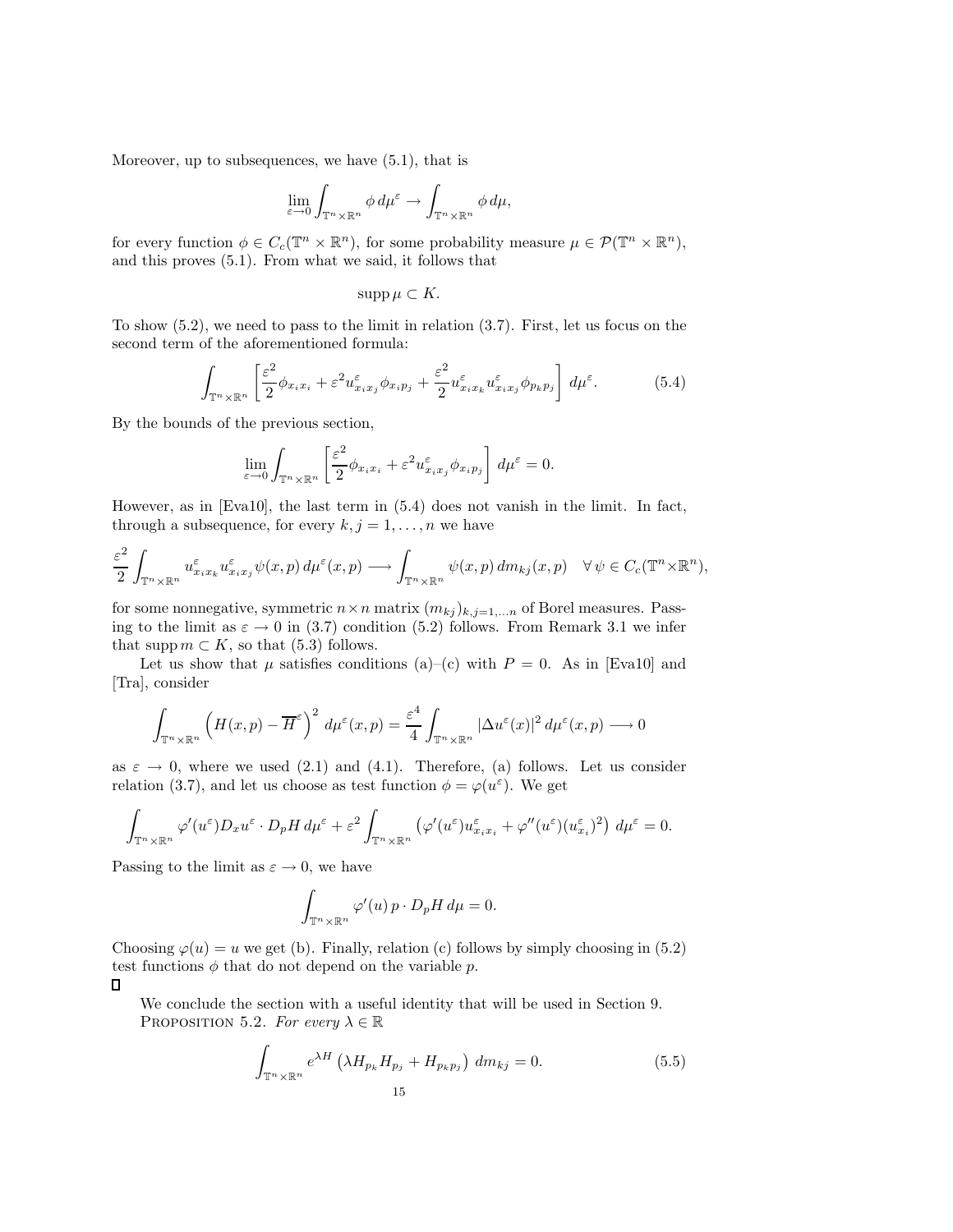*Proof.* First recall that for any function  $f : \mathbb{R} \to \mathbb{R}$  of class  $C^1$ 

$$
\{H, f(H)\}=0,
$$

and, furthermore, for any  $\psi \in C^1(\mathbb{T}^n \times \mathbb{R}^n)$ 

$$
\{H,\psi f(H)\}=\{H,\psi\} f(H).
$$

Let now  $\lambda \in \mathbb{R}$ . By choosing in (5.2)  $\phi = \psi f(H)$  with  $f(z) = e^{\lambda z}$  and  $\psi \equiv 1$  we conclude the proof.  $\square$ 

6. Support of the dissipation measures. We discuss now in a more detailed way the structure of supp  $m$ .

PROPOSITION 6.1. We have

$$
supp m \subset \overline{\bigcup_{x \in \mathbb{T}^n} co\,(x)} =: K,\tag{6.1}
$$

where with  $co G(x)$  we denote the convex hull in  $\mathbb{R}^n$  of the set  $G(x)$ , and

$$
G(\overline{x}) := supp \,\mu \cap \{(x, p) \in \mathbb{T}^n \times \mathbb{R}^n : x = \overline{x}\}, \quad \overline{x} \in \mathbb{T}^n.
$$

REMARK 6.2. We stress that the convex hull of the set  $G(x)$  is taken only with respect to the variable p, while the closure in the right-hand side of  $(6.1)$  is taken in all  $\mathbb{T}^n \times \mathbb{R}^n$ .

*Proof.* [Sketch of the proof] For  $\tau > 0$  sufficiently small, we can choose an open set  $K_{\tau}$  in  $\mathbb{T}^n \times \mathbb{R}^n$  such that  $K \subset K_{\tau}$ , dist  $(\partial K_{\tau}, K) < \tau$ , and  $K_{\tau}(x) := \{p \in \mathbb{R}^n : (x, p) \in$  $K_{\tau}$  is convex for every  $x \in \mathbb{T}^n$ .

Also, we can find a smooth open set  $K_{2\tau} \subset \mathbb{T}^n \times \mathbb{R}^n$  such that, for every  $x \in$  $\mathbb{T}^n$ ,  $K_{2\tau}(x) := \{p \in \mathbb{R}^n : (x,p) \in K_{2\tau}\}\$ is strictly convex,  $K_{2\tau}(x) \supset K_{\tau}(x)$ , and dist  $(\partial K_{2\tau}(x), K_{\tau}(x)) < \tau$ .

Finally, we can construct a smooth function  $\eta_{\tau}: \mathbb{T}^n \times \mathbb{R}^n \to \mathbb{R}$  such that for every  $x\in\mathbb{T}^n$  :

- $\eta_{\tau}(x,p) = 0$  for  $p \in K_{\tau}(x)$ .
- $p \mapsto \eta_{\tau}(x, p)$  is convex.

•  $p \mapsto \eta_{\tau}(x, p)$  is uniformly convex on  $\mathbb{R}^n \setminus K_{2\tau}(x)$ .

In this way,  $\eta_{\tau}(x, p) = 0$  on  $K_{\tau} \supset K \supset \text{supp}\mu$ . Therefore

$$
\int_{\mathbb{T}^n\times\mathbb{R}^n} \{\eta_\tau, H\} d\mu = 0.
$$

Combining with (5.2),

$$
\int_{\mathbb{T}^n\times\mathbb{R}^n} (\eta_\tau)_{p_k p_j} dm_{kj} = 0,
$$

which implies supp  $m \subset \bigcup_{x \in \mathbb{T}^n} K_{2\tau}(x)$ . Letting  $\tau \to 0$ , we finally get the desired result.  $\square$  As a consequence, we have the following corollary.

Corollary 6.3.

$$
\operatorname{supp} m \subset \overline{\operatorname{co}\{H(x,p)\leq \overline{H}\}}.
$$

*Proof.* The proof follows simply from the fact that for every  $x \in \mathbb{T}^n$  we have

$$
G(x) \subset \{H(x, p) \leq \overline{H}\}.
$$

 $\Box$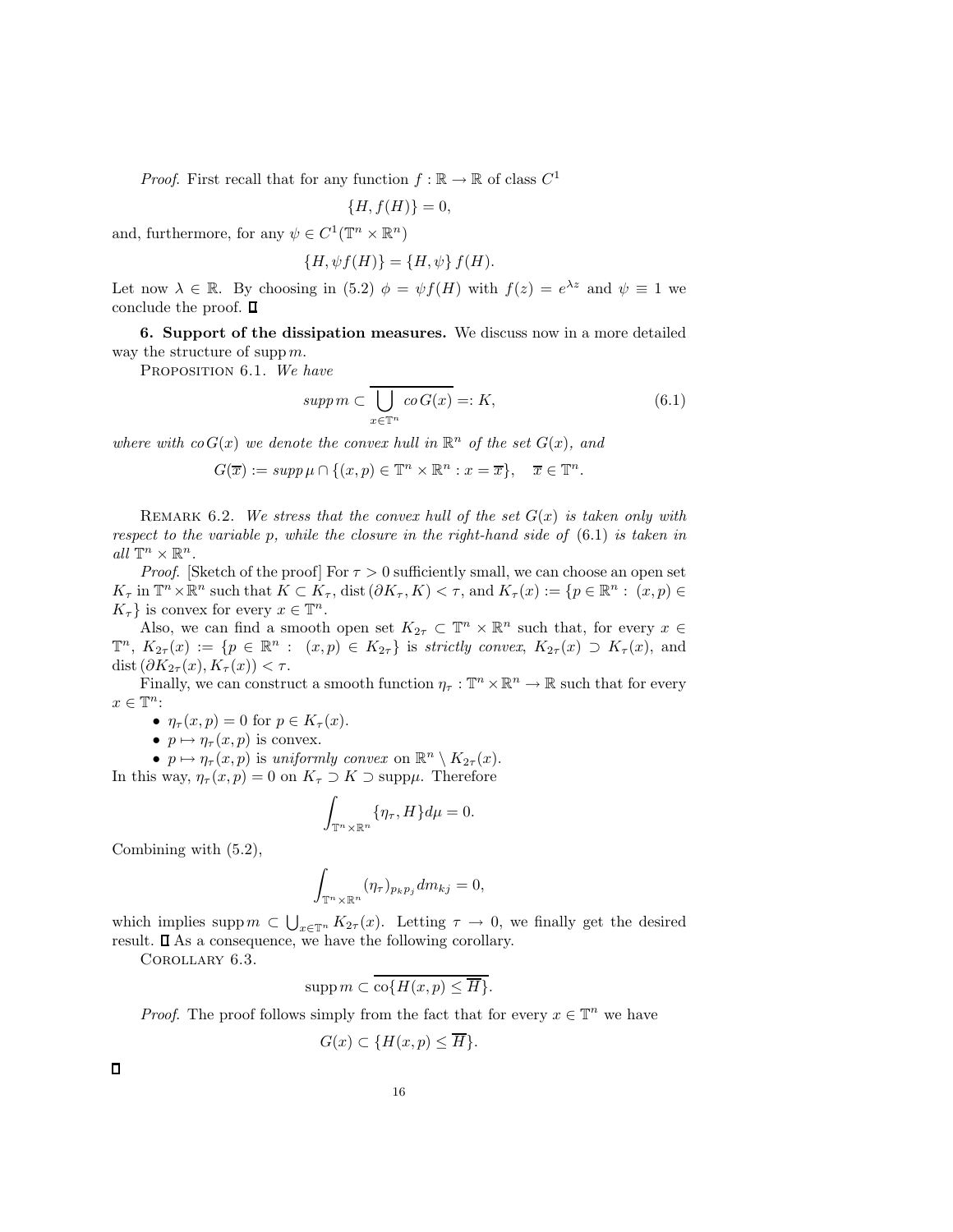7. Averaging. In this section we prove some additional estimates concerning averaging with respect to the process (1.17). When necessary, to avoid confusion we will explicitly write the dependence on  $P$ . Let us start with a definition.

DEFINITION 7.1. We define the rotation number  $\rho_0$  associated to the measures  $\mu$ and m as

$$
\rho_0 := \lim_{\varepsilon \to 0} \lim_{T \to +\infty} E\left[\frac{\mathbf{x}^{\varepsilon}(T) - \mathbf{x}^{\varepsilon}(0)}{T}\right],
$$

where the limit is taken along the same subsequences as in  $(3.5)$  and  $(5.1)$ . The following theorem gives a formula for the rotation number.

THEOREM 7.2.

There holds

$$
\rho_0 = \int_{\mathbb{T}^n \times \mathbb{R}^n} D_p H \, d\mu. \tag{7.1}
$$

Moreover, defining for every  $\varepsilon > 0$  the variable  $\mathbf{X}^{\varepsilon} := \mathbf{x}^{\varepsilon} + D_P u^{\varepsilon}(\mathbf{x}^{\varepsilon})$ , we have

$$
E\left[\frac{\mathbf{X}^{\varepsilon}(T) - \mathbf{X}^{\varepsilon}(0)}{T}\right] = -D_{P}\overline{H}^{\varepsilon}(P),\tag{7.2}
$$

and

$$
\lim_{T \to +\infty} E\left[\frac{\left(\mathbf{X}^{\varepsilon}(T) - \mathbf{X}^{\varepsilon}(0) + D_{P}\overline{H}^{\varepsilon}(P)T\right)^{2}}{T}\right] \leq 2 n \varepsilon^{2} + 2 \int_{\mathbb{T}^{n}} |D_{P}u^{\varepsilon}|^{2} d\theta_{\mu^{\varepsilon}} + 2 \int_{\mathbb{T}^{n}} |D_{P}H - D_{P}\overline{H}^{\varepsilon}|^{2} d\theta_{\mu^{\varepsilon}}.
$$

*Proof.* Choosing  $\phi(x) = x_i$  with  $i = 1, 2, 3$  in (3.6) we obtain

$$
E\left[\frac{\mathbf{x}^{\varepsilon}(T) - \mathbf{x}^{\varepsilon}(0)}{T}\right] = -E\left[\frac{1}{T}\int_0^T D_p H(\mathbf{x}^{\varepsilon}(t), \mathbf{p}^{\varepsilon}(t)) dt\right].
$$

Passing to the limit as  $T \rightarrow +\infty$ 

$$
\rho_{\varepsilon} := \lim_{T \to +\infty} E\left[\frac{\mathbf{x}^{\varepsilon}(T) - \mathbf{x}^{\varepsilon}(0)}{T}\right] = \int_{\mathbb{T}^n \times \mathbb{R}^n} D_p H \, d\mu^{\varepsilon}.
$$

We get (7.1) by letting  $\varepsilon$  go to zero.

To prove  $(7.2)$ , recalling Itô's formula  $(3.2)$  we compute

$$
d\mathbf{X}^{\varepsilon} = d\mathbf{x}^{\varepsilon} + D_{Px}^2 u^{\varepsilon}(\mathbf{x}^{\varepsilon}) d\mathbf{x}^{\varepsilon} + \frac{\varepsilon^2}{2} D_P \Delta u^{\varepsilon}(\mathbf{x}^{\varepsilon}) dt = \left( -D_p H(\mathbf{x}^{\varepsilon}, \mathbf{p}^{\varepsilon}) (I + D_{Px}^2 u^{\varepsilon}(\mathbf{x}^{\varepsilon})) + \frac{\varepsilon^2}{2} D_P \Delta u^{\varepsilon}(\mathbf{x}^{\varepsilon}) \right) dt + \varepsilon (I + D_{Px}^2 u^{\varepsilon}(\mathbf{x}^{\varepsilon})) dw_t,
$$

where in the last equality we used  $(3.1)$ . By differentiating equation  $(2.1)$  w.r.t. P we obtain

$$
-D_p H(\mathbf{x}^{\varepsilon}, \mathbf{p}^{\varepsilon})(I + D_{Px}^2 u^{\varepsilon}(\mathbf{x}^{\varepsilon})) + \frac{\varepsilon^2}{2} D_P \Delta u^{\varepsilon}(\mathbf{x}^{\varepsilon}) = -D_P \overline{H}^{\varepsilon}(P),\tag{7.3}
$$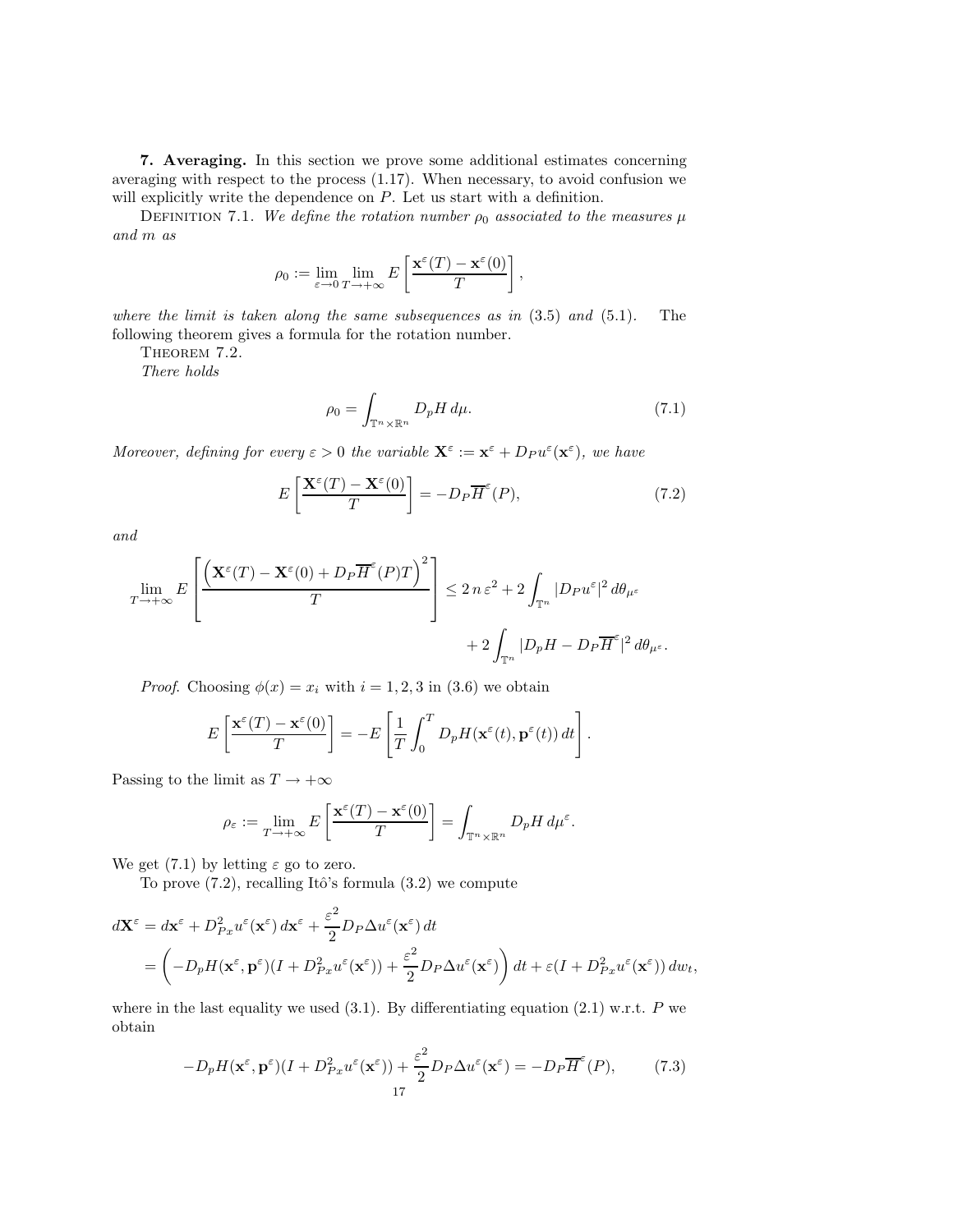so that

$$
d\mathbf{X}^{\varepsilon} = -D_P \overline{H}^{\varepsilon}(P) dt + \varepsilon (I + D_{Px}^2 u^{\varepsilon}(\mathbf{x}^{\varepsilon})) dw_t.
$$
 (7.4)

Using the fact that

$$
E\left[\int_0^T \varepsilon(I + D_{Px}^2 u^{\varepsilon}(\mathbf{x}^{\varepsilon})) \, dw_t\right] = 0,
$$

(7.2) follows.

Finally, using once again Itô's formula  $(3.2)$  and relation  $(7.4)$  we can write

$$
d\left[\left(\mathbf{X}^{\varepsilon}(t) - \mathbf{X}^{\varepsilon}(0) + D_{P}\overline{H}^{\varepsilon}(P)t\right)^{2}\right]
$$
  
=  $2\left(\mathbf{X}^{\varepsilon}(t) - \mathbf{X}^{\varepsilon}(0) + D_{P}\overline{H}^{\varepsilon}(P)t\right) (d\mathbf{X}^{\varepsilon} + D_{P}\overline{H}^{\varepsilon}(P) dt) + \varepsilon^{2}|I + D_{Px}^{2}u^{\varepsilon}(\mathbf{x}^{\varepsilon})|^{2} dt$   
=  $2\varepsilon \left(\mathbf{X}^{\varepsilon}(t) - \mathbf{X}^{\varepsilon}(0) + D_{P}\overline{H}^{\varepsilon}(P)t\right) (I + D_{Px}^{2}u^{\varepsilon}(\mathbf{x}^{\varepsilon})) dw_{t} + \varepsilon^{2}|I + D_{Px}^{2}u^{\varepsilon}(\mathbf{x}^{\varepsilon})|^{2} dt$ .

Hence,

$$
\begin{split} &E\left[\left(\mathbf{X}^{\varepsilon}(T)-\mathbf{X}^{\varepsilon}(0)+D_{P}\overline{H}^{\varepsilon}(P)T\right)^{2}\right] \\ &=E\left[\int_{0}^{T}2\,\varepsilon\left(\mathbf{X}^{\varepsilon}(t)-\mathbf{X}^{\varepsilon}(0)+D_{P}\overline{H}^{\varepsilon}(P)t\right)(I+D_{Px}^{2}u^{\varepsilon}(\mathbf{x}^{\varepsilon}))\,dw_{t}+\int_{0}^{T}\varepsilon^{2}|I+D_{Px}^{2}u^{\varepsilon}(\mathbf{x}^{\varepsilon})|^{2}\,dt\right] \\ &=E\left[\int_{0}^{T}\varepsilon^{2}|I+D_{Px}^{2}u^{\varepsilon}(\mathbf{x}^{\varepsilon})|^{2}\,dt\right].\end{split}
$$

Dividing by  $T$  and letting  $T$  go to infinity

$$
\lim_{T \to +\infty} E\left[\frac{\left(\mathbf{X}^{\varepsilon}(T) - \mathbf{X}^{\varepsilon}(0) + D_{P}\overline{H}^{\varepsilon}(P)T\right)^{2}}{T}\right] = \lim_{T \to +\infty} E\left[\int_{0}^{T} \frac{\varepsilon^{2}|I + D_{Px}^{2}u^{\varepsilon}(\mathbf{x}^{\varepsilon})|^{2}}{T} dt\right]
$$
\n
$$
= \varepsilon^{2} \int_{\mathbb{T}^{n}} |I + D_{Px}^{2}u^{\varepsilon}|^{2} d\theta_{\mu^{\varepsilon}} \leq 2 n \varepsilon^{2} + 2 \varepsilon^{2} \int_{\mathbb{T}^{n}} |D_{Px}^{2}u^{\varepsilon}|^{2} d\theta_{\mu^{\varepsilon}}
$$
\n
$$
\leq 2 n \varepsilon^{2} + 2 \int_{\mathbb{T}^{n}} |D_{P}u^{\varepsilon}|^{2} d\theta_{\mu^{\varepsilon}} + 2 \int_{\mathbb{T}^{n}} |D_{P}H - D_{P}\overline{H}^{\varepsilon}|^{2} d\theta_{\mu^{\varepsilon}},
$$

where we used  $(4.2)$ .

 $\Box$ 

We conclude the section with a proposition which shows in a formal way how much relation (1.3) is "far" from being an actual change of variables. Let us set  $w^{\varepsilon}(x,P) := P \cdot x + u^{\varepsilon}(x,P)$ , where  $u^{\varepsilon}(x,P)$  is a  $\mathbb{Z}^n$ -periodic viscosity solution of (1.17), and let  $k \in \mathbb{Z}^n$ . We recall that in the convex setting the following weak version of the change of variables (1.3) holds [EG01, Theorem 9.1]:

$$
\lim_{h \to 0} \int_{\mathbb{T}^n} \Phi\left(D_P^h u(x, P)\right) d\theta_\mu = \int_{\mathbb{T}^n} \Phi\left(X\right) dX,
$$

for each continuous  $\mathbb{Z}^n$ -periodic function  $\Phi : \mathbb{R}^n \to \mathbb{R}$ , where

$$
D_P^h u(x, P) := \left( \frac{u(x, P + he_1) - u(x, P)}{h}, \dots, \frac{u(x, P + he_n) - u(x, P)}{h} \right),
$$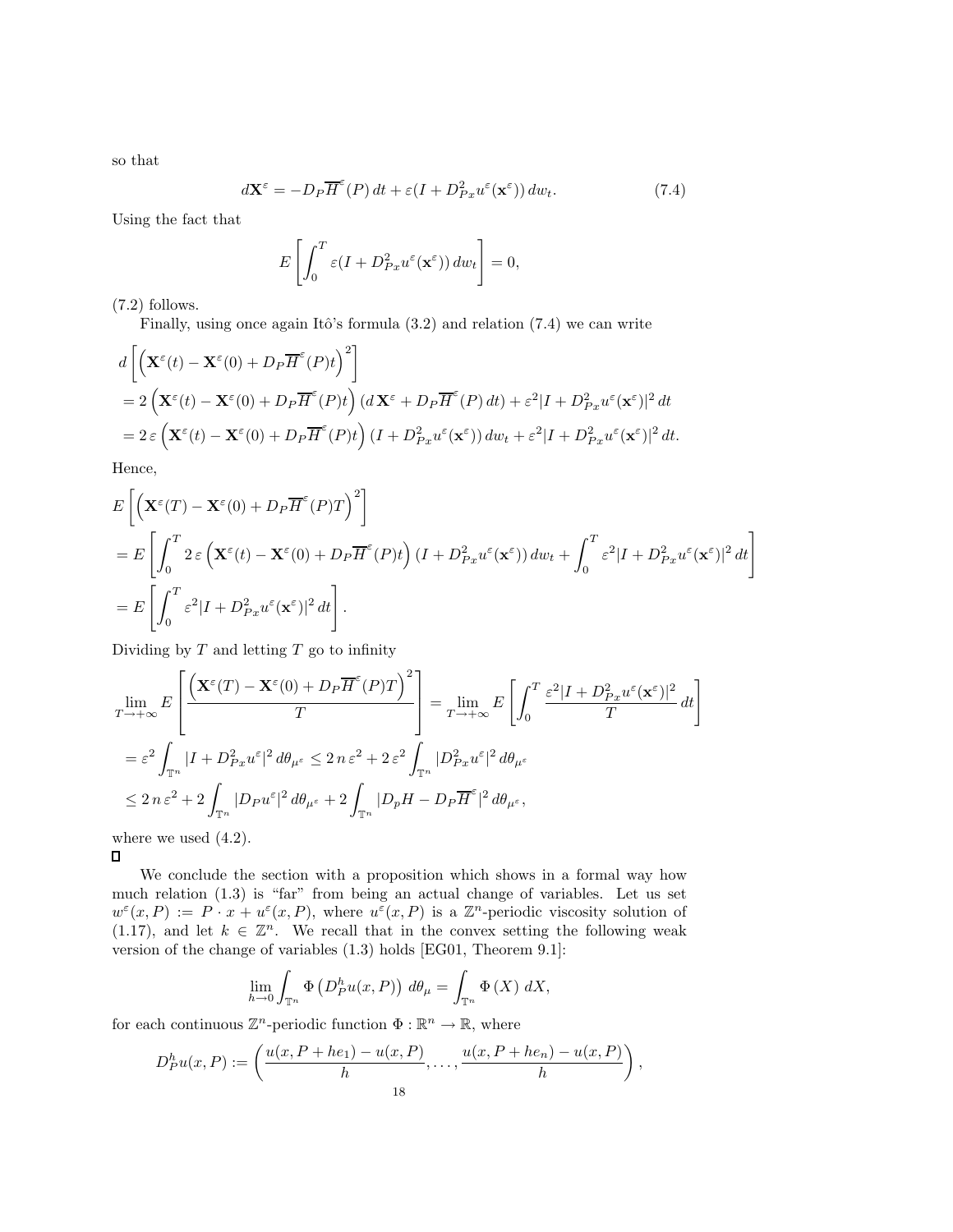$e_1, \ldots, e_n$  being the vectors of the canonical basis in  $\mathbb{R}^n$ . The quoted result was proven by the authors by considering the Fourier series of  $\Phi$ , and then analyzing the integral on the left-hand side mode by mode. The next proposition shows what happens for a fixed mode in the non convex case.

PROPOSITION 7.3. The following inequality holds:

$$
(k \cdot D_P \overline{H}^{\varepsilon}) \int_{\mathbb{T}^n} e^{2\pi i k \cdot D_P w^{\varepsilon}} d\theta_{\mu^{\varepsilon}}
$$
  

$$
\leq 2\pi |k|^2 \left( \varepsilon^2 + \int_{\mathbb{T}^n} |D_P u^{\varepsilon}|^2 d\theta_{\mu^{\varepsilon}} + \int_{\mathbb{T}^n} |D_p H - D_P \overline{H}^{\varepsilon}|^2 d\theta_{\mu^{\varepsilon}} \right).
$$

Proof. Recalling identity (3.8) with

$$
\varphi(x) = e^{2\pi i k \cdot D_P w^{\varepsilon}(x, P)}
$$

we obtain

$$
0 = \int_{\mathbb{T}^n} L^{\varepsilon, P} e^{2\pi i k \cdot D_P w^{\varepsilon}} d\theta_{\mu^{\varepsilon}}
$$
  
=  $2\pi i \int_{\mathbb{T}^n} e^{2\pi i k \cdot D_P w^{\varepsilon}} \left[ L^{\varepsilon, P} (k \cdot D_P w^{\varepsilon}) - \pi i \varepsilon^2 |D_x (k \cdot D_P w^{\varepsilon})|^2 \right] d\theta_{\mu^{\varepsilon}}$   
=  $2\pi i \int_{\mathbb{T}^n} e^{2\pi i k \cdot D_P w^{\varepsilon}} \left[ k \cdot D_P \overline{H}^{\varepsilon} - \pi i \varepsilon^2 |D_x (k \cdot D_P w^{\varepsilon})|^2 \right] d\theta_{\mu^{\varepsilon}},$ 

where we used (4.9) and the fact that  $w^{\varepsilon} = P \cdot x + u^{\varepsilon}$ . Thus, thanks to estimate (4.2)

$$
\left| (k \cdot D_P \overline{H}^{\varepsilon}) \int_{\mathbb{T}^n} e^{2\pi i k \cdot D_P w^{\varepsilon}} d\theta_{\mu^{\varepsilon}} \right| \leq \pi \varepsilon^2 \int_{\mathbb{T}^n} |D_x(k \cdot D_P w^{\varepsilon})|^2 d\theta_{\mu^{\varepsilon}}
$$
  
\n
$$
\leq 2\pi |k|^2 \left( \varepsilon^2 + \varepsilon^2 \int_{\mathbb{T}^n} |D_{Px}^2 u^{\varepsilon}|^2 d\theta_{\mu^{\varepsilon}} \right)
$$
  
\n
$$
\leq 2\pi |k|^2 \left( \varepsilon^2 + \int_{\mathbb{T}^n} |D_P u^{\varepsilon}|^2 d\theta_{\mu^{\varepsilon}} + \int_{\mathbb{T}^n} |D_p H - D_P \overline{H}^{\varepsilon}|^2 d\theta_{\mu^{\varepsilon}} \right).
$$

 $\Box$ 

REMARK 7.4. When  $H$  is uniformly convex, thanks to  $(4.5)$  the last chain of inequalities becomes

$$
\left| (k \cdot D_P \overline{H}^{\varepsilon}) \int_{\mathbb{T}^n} e^{2\pi i k \cdot D_P w^{\varepsilon}} d\theta_{\mu^{\varepsilon}} \right| \leq C |k|^2 \varepsilon^2 \left( 1 + \text{trace} \left( D_{PP}^2 \overline{H}^{\varepsilon} \right) \right).
$$

Thus, if trace  $(D_P^2 \overline{H}^{\epsilon}) \leq C$ , the right-hand side vanishes in the limit as  $\varepsilon \to 0$ , and we recover [EG01, Theorem 9.1].

8. Compensated compactness. In this section, some analogs of compensated compactness and Div-Curl lemma introduced by Murat and Tartar in the context of conservation laws (see [Eva90], [Tar79]) will be studied, in order to better understand the support of the Mather measure  $\mu$ . Similar analogs are also considered in [Eva10], to investigate the shock nature of non-convex Hamilton-Jacobi equations.

What we are doing here is quite different from the original Murat and Tartar work (see [Tar79]), since we work on the support of the measure  $\theta_{\mu^{\varepsilon}}$ . Besides, our methods work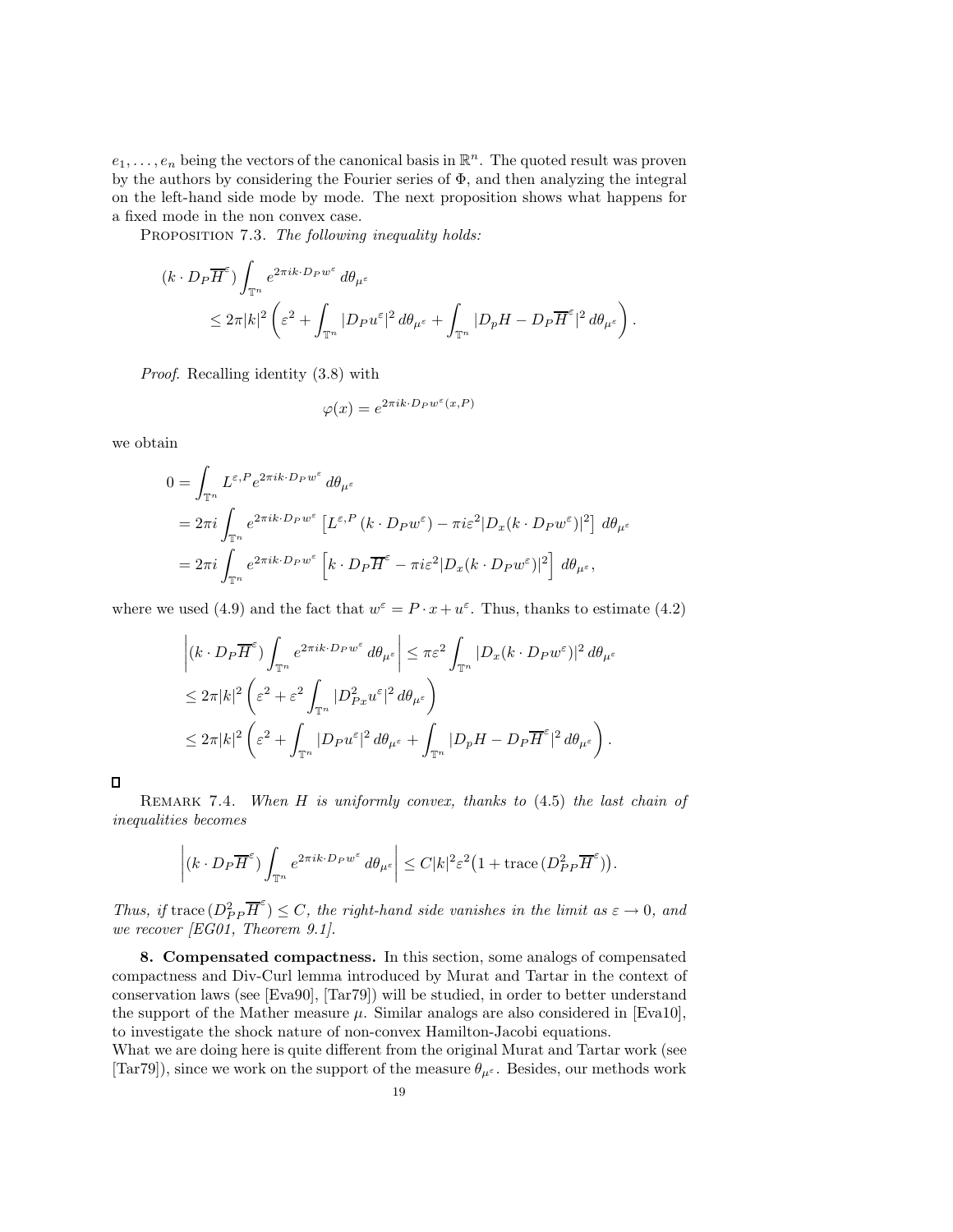on arbitrary dimensional space  $\mathbb{R}^n$  while usual compensated compactness and Div-Curl lemma in the context of conservation laws can only deal with the case  $n = 1, 2$ . However, we can only derive one single relation and this is not enough to characterize the support of  $\mu$  as in the convex case. To avoid confusion, when necessary we will explicitly write the dependence on the P variable.

Let  $\phi$  be a smooth function from  $\mathbb{T}^n \times \mathbb{R}^n \to \mathbb{R}$ , and let  $\rho^{\varepsilon} = {\phi, H}_{\theta}$ ,  $\theta_{\mu^{\varepsilon}}$  $\frac{\varepsilon^2}{2} \phi_{p_j p_k} u_{x_i x_j}^{\varepsilon} u_{x_i x_k}^{\varepsilon} \theta_{\mu^{\varepsilon}}$ . By (3.7) and (4.1), there exists  $C > 0$  such that \$

$$
\int_{\mathbb{T}^n} |\rho^{\varepsilon}| dx \leq C.
$$

So, up to passing to some subsequence, if necessary, we may assume that  $\rho^{\varepsilon} \stackrel{*}{\rightharpoonup} \rho$  as a (signed) measure.

By (5.2),  $\rho(\mathbb{T}^n) = 0$ . We have the following theorem.

THEOREM 8.1. The following properties are satisfied:

(i) for every  $\phi \in C(\mathbb{T}^n \times \mathbb{R}^n)$ 

$$
\int_{\mathbb{T}^n \times \mathbb{R}^n} D_p H \cdot (p - P) \phi(x, p) d\mu = \int_{\mathbb{T}^n} u d\rho; \tag{8.1}
$$

(ii) for every  $\phi \in C(\mathbb{T}^n \times \mathbb{R}^n)$  and for every  $\eta \in C^1(\mathbb{T}^n)$ ,

$$
\int_{\mathbb{T}^n \times \mathbb{R}^n} D_p H \cdot D\eta \, \phi(x, p) \, d\mu = \int_{\mathbb{T}^n} \eta d\rho. \tag{8.2}
$$

*Proof.* Let  $w^{\varepsilon} = \phi(x, P + D_x u^{\varepsilon})$ . Notice first that

$$
\int_{\mathbb{T}^n \times \mathbb{R}^n} D_p H \cdot (p - P) \phi(x, p) d\mu = \lim_{\varepsilon \to 0} \int_{\mathbb{T}^n} D_p H(x, P + D_x u^{\varepsilon}) \cdot D_x u^{\varepsilon} w^{\varepsilon} d\theta_{\mu^{\varepsilon}}.
$$

Integrating by parts the right hand side of the above equality we obtain

$$
\int_{\mathbb{T}^n} D_p H(x, P + D_x u^{\varepsilon}) \cdot D_x u^{\varepsilon} w^{\varepsilon} d\theta_{\mu^{\varepsilon}} = - \int_{\mathbb{T}^n} u^{\varepsilon} \text{div}(D_p H w^{\varepsilon} \theta_{\mu^{\varepsilon}}) dx
$$
\n
$$
= - \int_{\mathbb{T}^n} u^{\varepsilon} (\text{div}(D_p H \theta_{\mu^{\varepsilon}}) w^{\varepsilon} + D_p H \cdot D_x w^{\varepsilon} \theta_{\mu^{\varepsilon}}) dx = \int_{\mathbb{T}^n} u^{\varepsilon} (\frac{\varepsilon^2}{2} \Delta \theta_{\mu^{\varepsilon}} w^{\varepsilon} - D_p H \cdot D_x w^{\varepsilon} \theta_{\mu^{\varepsilon}}) dx.
$$

After several computations, by using (2.1) we get

$$
D_p H \cdot D_x w^{\varepsilon} = -\{\phi, H\} + \frac{\varepsilon^2}{2} \phi_{p_i} \Delta u_{x_i}^{\varepsilon}.
$$

Hence

$$
\frac{\varepsilon^2}{2} \Delta \theta_{\mu^{\varepsilon}} w^{\varepsilon} - D_p H \cdot D_x w^{\varepsilon} \theta_{\mu^{\varepsilon}} = \frac{\varepsilon^2}{2} \Delta \theta_{\mu^{\varepsilon}} w^{\varepsilon} + \{\phi, H\} \theta_{\mu^{\varepsilon}} - \frac{\varepsilon^2}{2} \phi_{p_i} \Delta u^{\varepsilon}_{x_i} \theta_{\mu^{\varepsilon}}
$$
\n
$$
= \frac{\varepsilon^2}{2} \Delta w^{\varepsilon} \theta_{\mu^{\varepsilon}} + \frac{\varepsilon^2}{2} (\text{div}(D_x \theta_{\mu^{\varepsilon}} w^{\varepsilon}) - \text{div}(D_x w^{\varepsilon} \theta_{\mu^{\varepsilon}})) + \{\phi, H\} \theta_{\mu^{\varepsilon}} - \frac{\varepsilon^2}{2} \phi_{p_i} \Delta u^{\varepsilon}_{x_i} \theta_{\mu^{\varepsilon}}
$$
\n
$$
= \frac{\varepsilon^2}{2} (\phi_{p_j p_k} u^{\varepsilon}_{x_i x_j} u^{\varepsilon}_{x_i x_k} + \phi_{p_j x_i} u^{\varepsilon}_{x_j x_i} + \phi_{x_i x_i} + \phi_{p_i} \Delta u^{\varepsilon}_{x_i}) \theta_{\mu^{\varepsilon}}
$$
\n
$$
+ \frac{\varepsilon^2}{2} (\text{div}(D_x \theta_{\mu^{\varepsilon}} w^{\varepsilon}) - \text{div}(D_x w^{\varepsilon} \theta_{\mu^{\varepsilon}})) + \{\phi, H\} \theta_{\mu^{\varepsilon}} - \frac{\varepsilon^2}{2} \phi_{p_i} \Delta u^{\varepsilon}_{x_i} \theta_{\mu^{\varepsilon}}
$$
\n
$$
= \rho^{\varepsilon} + \frac{\varepsilon^2}{2} \phi_{x_i x_i} \theta_{\mu^{\varepsilon}} + \frac{\varepsilon^2}{2} \phi_{p_j x_i} u^{\varepsilon}_{x_j x_i} + \frac{\varepsilon^2}{2} (\text{div}(D_x \theta_{\mu^{\varepsilon}} w^{\varepsilon}) - \text{div}(D_x w^{\varepsilon} \theta_{\mu^{\varepsilon}})).
$$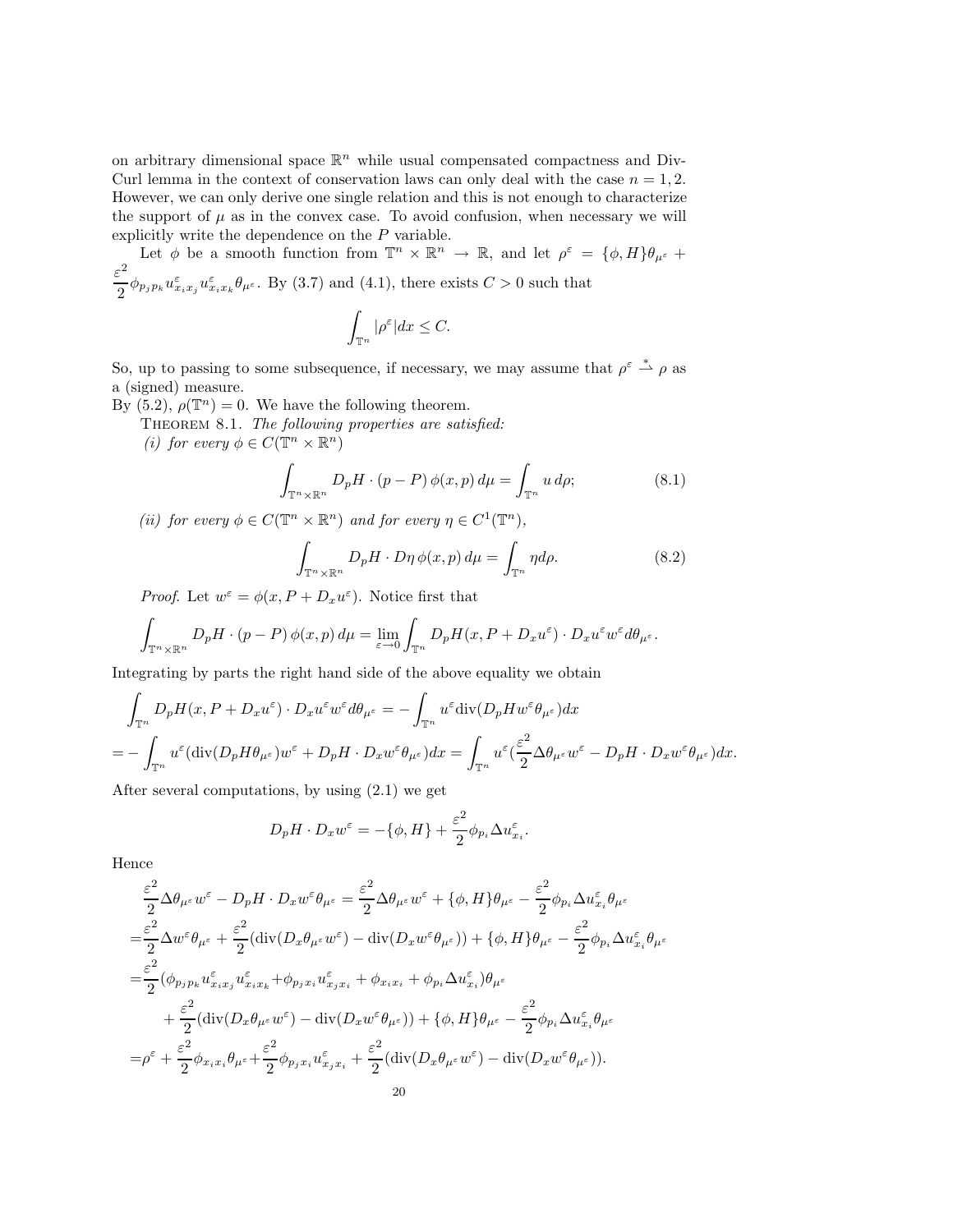Therefore

$$
\int_{\mathbb{T}^n \times \mathbb{R}^n} D_p H \cdot (p - P) \phi(x, p) d\mu
$$
\n
$$
= \lim_{\varepsilon \to 0} \int_{\mathbb{T}^n} u^{\varepsilon} \left[ \rho^{\varepsilon} + \frac{\varepsilon^2}{2} \phi_{x_i x_i} \theta_{\mu^{\varepsilon}} + \frac{\varepsilon^2}{2} \phi_{p_j x_i} u^{\varepsilon}_{x_j x_i} + \frac{\varepsilon^2}{2} (\text{div}(D_x \theta_{\mu^{\varepsilon}} w^{\varepsilon}) - \text{div}(D_x w^{\varepsilon} \theta_{\mu^{\varepsilon}})) \right] dx.
$$
\n(8.3)

Since  $u^{\varepsilon}$  converges uniformly to u,

$$
\lim_{\varepsilon \to 0} \int_{\mathbb{T}^n} u^{\varepsilon} \rho^{\varepsilon} dx = \int_{\mathbb{T}^n} u d\rho.
$$

The second term in the right hand side of (8.3) obviously converges to 0 as  $\varepsilon \to 0$ . The third term also tends to 0 by (4.1).

Let's look at the last term. We have

$$
\begin{split}\n&\left|\lim_{\varepsilon\to 0}\frac{\varepsilon^{2}}{2}\int_{\mathbb{T}^{n}}u^{\varepsilon}(\operatorname{div}(D_{x}\theta_{\mu^{\varepsilon}}w^{\varepsilon})-\operatorname{div}(D_{x}w^{\varepsilon}\theta_{\mu^{\varepsilon}}))dx\right| = \left|\lim_{\varepsilon\to 0}\frac{\varepsilon^{2}}{2}\int_{\mathbb{T}^{n}}-D_{x}u^{\varepsilon}\cdot D_{x}\theta_{\mu^{\varepsilon}}w^{\varepsilon} + D_{x}u^{\varepsilon}\cdot D_{x}w^{\varepsilon}\theta_{\mu^{\varepsilon}}dx\right| \\
&=\left|\lim_{\varepsilon\to 0}\frac{\varepsilon^{2}}{2}\int_{\mathbb{T}^{n}}\operatorname{div}(D_{x}u^{\varepsilon}w^{\varepsilon})\theta_{\mu^{\varepsilon}} + D_{x}u^{\varepsilon}\cdot D_{x}w^{\varepsilon}\theta_{\mu^{\varepsilon}}dx\right| = \left|\lim_{\varepsilon\to 0}\frac{\varepsilon^{2}}{2}\int_{\mathbb{T}^{n}}(\Delta u^{\varepsilon}w^{\varepsilon} + 2D_{x}u^{\varepsilon}\cdot D_{x}w^{\varepsilon})\theta_{\mu^{\varepsilon}}dx\right| \\
&\leq \lim_{\varepsilon\to 0}C\varepsilon^{2}\int_{\mathbb{T}^{n}}|D_{xx}^{2}u^{\varepsilon}|\theta_{\mu^{\varepsilon}}dx \leq \lim_{\varepsilon\to 0}C\varepsilon = 0,\n\end{split}
$$

which implies (8.1). Relation (8.2) can be derived similarly.  $\Box$  As a consequence, we have the following corollary.

COROLLARY 8.2. Let  $u(\cdot, P)$  be a classical solution of (1.2), and let  $\mu$  be the corresponding Mather measure given by Theorem 1.2. Then,

$$
D_p H \cdot (p - P - D_x u) = 0 \quad in \ supp \mu.
$$

Proof. By (8.1) and (8.2)

$$
\int_{\mathbb{T}^n} D_p H \cdot (p - P - D_x u) \phi \, d\mu = 0,
$$

for all  $\phi$ . Therefore, the conclusion follows.  $\Box$ 

9. Examples. In this section, we study non-trivial examples where the Mather measure  $\mu$  is invariant under the Hamiltonian dynamics. Notice that, by (5.2), the Mather measure  $\mu$  is invariant under the Hamiltonian dynamics if and only if the dissipation measures  $(m_{kj})$  vanish. An example in Section 10 shows that this is not always guaranteed. As explained in [Eva10], the dissipation measures  $m_{kj}$  record the jump of the gradient  $D_xu$  along the shock lines.

We investigate now under which conditions we still have the invariance property (1). We provide some partial answers by studying several examples, which include the important class of strongly quasiconvex Hamiltonians (see [FS05]).

**9.1.** *H* is uniformly convex. There exists  $\alpha > 0$  so that  $D_{pp}^2 H \ge \alpha > 0$ . Let  $\lambda = 0$  in (5.5) then

$$
0 = \int_{\mathbb{T}^n \times \mathbb{R}^n} H_{p_k p_j} dm_{kj},
$$

which implies  $m_{kj} = 0$  for all  $1 \leq k, j \leq n$ . We then can follow the same steps as in [EG01] to get that  $\mu$  also satisfies (2).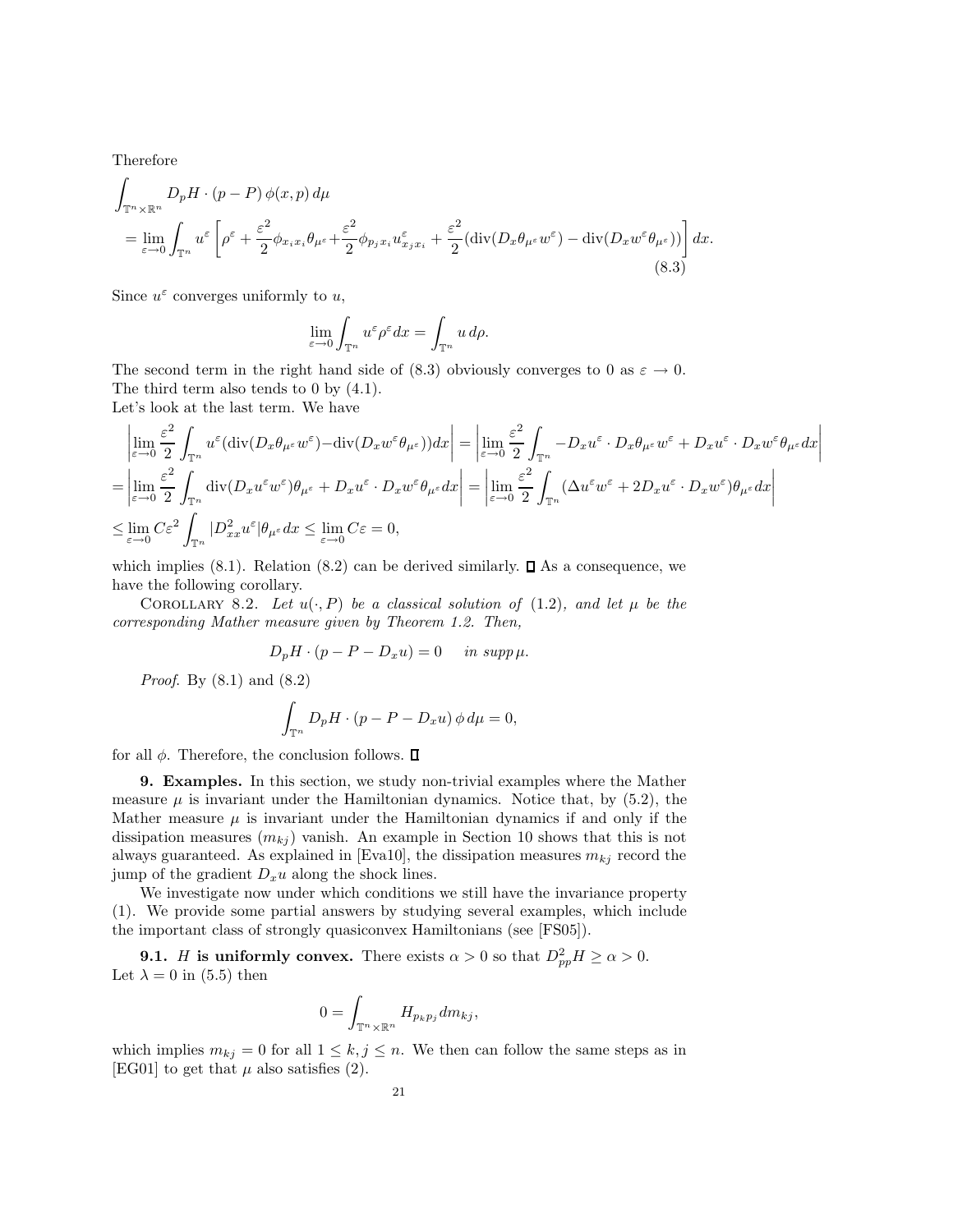**9.2.** Uniformly convex conservation law. Suppose that there exists  $F(p, x)$ , strictly convex in p, such that  $\{F, H\}=0$ . Then  $m=0$ .

9.3. Some special non-convex cases. The cases we consider here are somehow variants of the uniformly convex case.

Suppose there exists  $\phi$  uniformly convex and a smooth real function f such that either  $\phi = f(H)$  or  $H = f(\phi)$ . Then, by (5.2) we have  $m_{kj} = 0$  for all k, j. In particular, if  $H = f(\phi)$  with f increasing, then H is quasiconvex.

One explicit example of the above variants is  $H(x,p) = (|p|^2 + V(x))^2$ , where V :  $\mathbb{T}^n \to \mathbb{R}$  is smooth and may take negative values. Then  $H(x, p)$  is not convex in p anymore. Anyway, we can choose  $\phi(x, p) = |p|^2 + V(x)$ , so that  $H(x, p) = (\phi(x, p))^2$ and  $\phi$  is uniformly convex in p. Therefore,  $\mu$  is invariant under the Hamiltonian dynamics.

**9.4.** The case when  $n = 1$ . Let's consider the case  $H(x, p) = H(p) + V(x)$ . In this particular case, property (H3) implies that  $|H(x,p)| \to \infty$  as  $|p| \to +\infty$ . Let us suppose that

$$
\lim_{|p|\to+\infty}H(p)=+\infty.
$$

Assume also that there exists  $p_0 \in \mathbb{R}$  such that  $H'(p) = 0$  if and only if  $p = p_0$ and  $H''(p_0) \neq 0$ . Notice that  $H(p)$  does not need to be convex. Obviously, uniform convexity of H implies this condition.

We will show that  $m_{11} = 0$ , which implies that  $\mu$  is invariant under the Hamiltonian dynamics. From our assumptions, we have that  $H'(p) > 0$  for  $p > p_0$ ,  $H'(p) < 0$  for  $p < p_0$  and hence  $H''(p_0) > 0$ . Then there exists a neighborhood  $(p_0 - r, p_0 + r)$  of  $p_0$ such that

$$
H''(p) > \frac{H''(p_0)}{2}, \qquad \forall \ p \in (p_0 - r, p_0 + r).
$$

And since the support of  $m_{11}$  is bounded, we may assume

$$
supp(m_{11}) \subset \mathbb{T} \times [-M, M],
$$

for some  $M > 0$  large enough. We can choose M large so that  $(p_0 - r, p_0 + r) \subset$  $(-M, M).$ 

Since  $|H'(p)|^2 > 0$  for  $p \in [-M, M] \setminus (p_0 - r, p_0 + r)$  and  $[-M, M] \setminus (p_0 - r, p_0 + r)$  is compact, there exists  $\gamma > 0$  such that

$$
|H'(p)|^2 \ge \gamma > 0, \qquad \forall p \in [-M, M] \setminus (p_0 - r, p_0 + r).
$$

Hence, by choosing  $\lambda \gg 0$ 

$$
\lambda |H'(p)|^2 + H''(p) \ge \frac{H''(p_0)}{2}, \quad \forall p \in [-M, M],
$$

which shows  $m_{11} = 0$  by (5.5).

9.5. Case in which there are more conserved quantities. Let's consider

$$
H(x, p) = H(p) + V(x_1 + \dots + x_n),
$$
  
22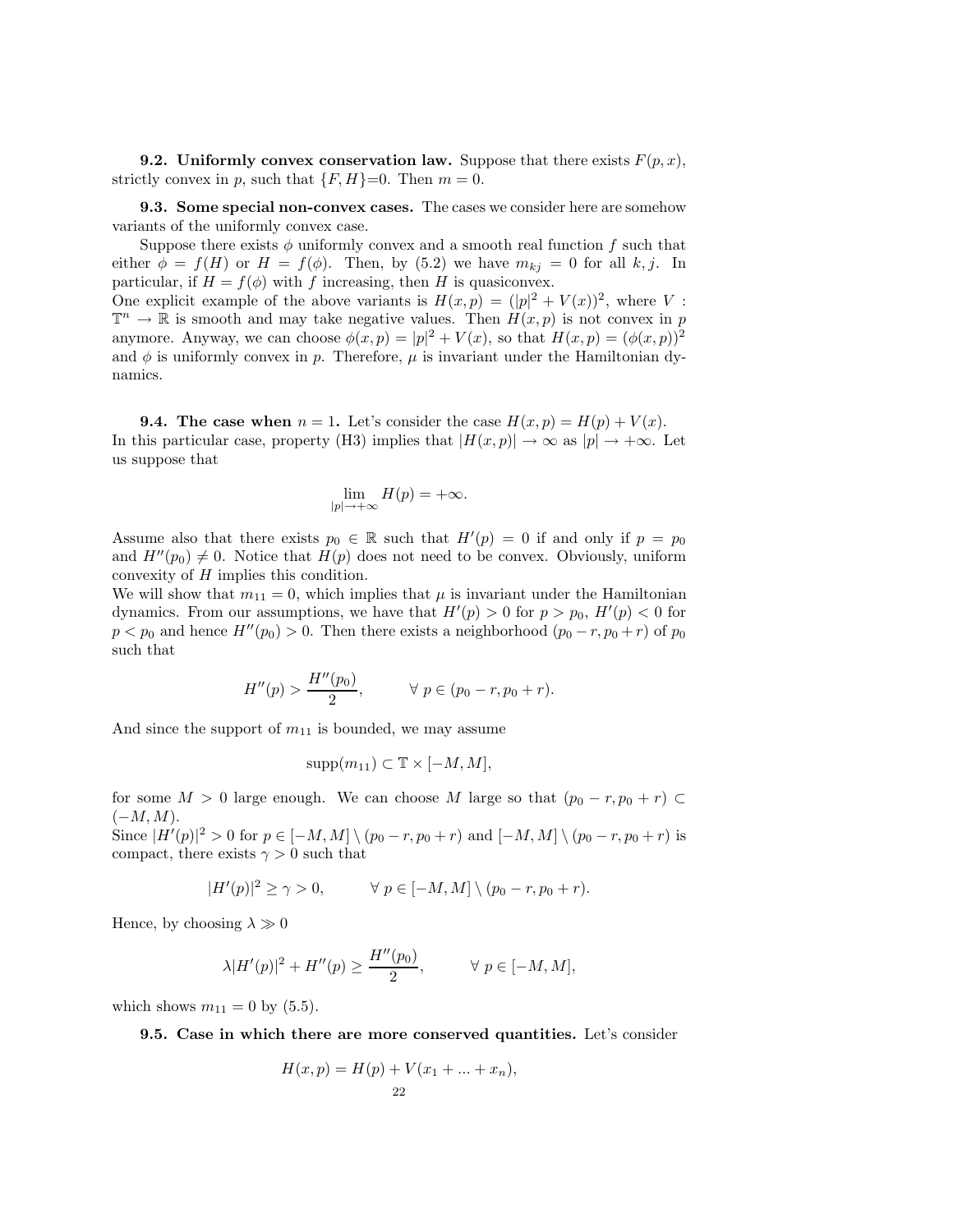where  $V : \mathbb{T} \to \mathbb{R}$  is smooth. For  $k \neq j$ , define  $\Phi^{kj} = p_k - p_j$ . It is easy to see that  $\{H, \Phi^{kj}\} = 0$  for any  $k \neq j$ . Therefore  $\{H, (\Phi^{kj})^2\} = 0$  for any  $k \neq j$ . For fixed  $k \neq j$ , let  $\phi = (\Phi^{kj})^2$  in (5.2) then

$$
2\int_{\mathbb{T}^n\times\mathbb{R}^n} (m_{kk} - 2m_{kj} + m_{jj})\,dxdp = 0.
$$

The matrix of *dissipation measures*  $(m_{kj})$  is non-negative definite, therefore  $m_{kk}$  –  $2m_{kj} + m_{jj} \ge 0$ . Thus,  $m_{kk} - 2m_{kj} + m_{jj} = 0$  for any  $k \ne j$ . Let  $\varepsilon \in (0,1)$  and take  $\xi = (\xi_1, ..., \xi_n)$ , where  $\xi_k = 1 + \varepsilon, \xi_j = -1$  and  $\xi_i = 0$  otherwise. We have

$$
0 \leq m_{kj}\xi_k\xi_j = (1+\varepsilon)^2 m_{kk} - 2(1+\varepsilon)m_{kj} + m_{jj} = 2\varepsilon(m_{kk} - m_{kj}) + \varepsilon^2 m_{kk}.
$$

Dividing both sides of the inequality above by  $\varepsilon$  and letting  $\varepsilon \to 0$ ,

$$
m_{kk} - m_{kj} \ge 0.
$$

Similarly,  $m_{jj} - m_{kj} \ge 0$ . Thus,  $m_{kk} - m_{kj} = m_{jj} - m_{kj} = 0$  for all  $k \ne j$ . Hence, there exists a non-negative measure  $m$  such that

$$
m_{kj} = m \ge 0, \qquad \forall \ k, j.
$$

Therefore, (5.5) becomes

$$
0 = \int_{\mathbb{T}^n \times \mathbb{R}^n} e^{\lambda H} \left( \lambda \left( \sum_j H_{p_j} \right)^2 + \sum_{j,k} H_{p_j p_k} \right) dm.
$$

We here point out two cases which guarantee that  $m = 0$ . In the first case, assuming additionally that  $H(p) = H_1(p_1) + ... H_n(p_n)$  and  $H_2, ..., H_n$  are convex, but not necessarily uniformly convex (their graphs may have flat regions) and  $H_1$  is uniformly convex, then we still have  $m = 0$ .

In the second case, suppose that  $H(p) = H(|p|)$ , where  $H : [0, \infty) \to \mathbb{R}$  is smooth,  $H'(0) = 0$ ,  $H''(0) > 0$  and  $H'(s) > 0$  for  $s > 0$ . Notice that H is not necessarily convex. This example is similar to the example above when  $n = 1$ . Then for  $p \neq 0$ 

$$
\lambda \left( \sum_{j} H_{p_j} \right)^2 + \sum_{j,k} H_{p_j p_k} = n \frac{H'}{|p|} + \frac{(p_1 + \dots + p_n)^2}{|p|^2} \left( \lambda (H')^2 + H'' - \frac{H'}{|p|} \right),
$$

and at  $p = 0$ 

$$
\lambda \big(\sum_j H_{p_j}(0)\big)^2 + \sum_{j,k} H_{p_j p_k}(0) = nH''(0) > 0.
$$

So, we can choose  $r > 0$ , small enough, so that for  $|p| < r$ 

$$
\lambda \left( \sum_{j} H_{p_j} \right)^2 + \sum_{j,k} H_{p_j p_k} > \frac{n}{2} H''(0) > 0.
$$

Since the support of m is bounded, there exists  $M > 0$  large enough

$$
\operatorname{supp} m \subset \mathbb{T}^n \times \{p : |p| \le M\}.
$$
  
23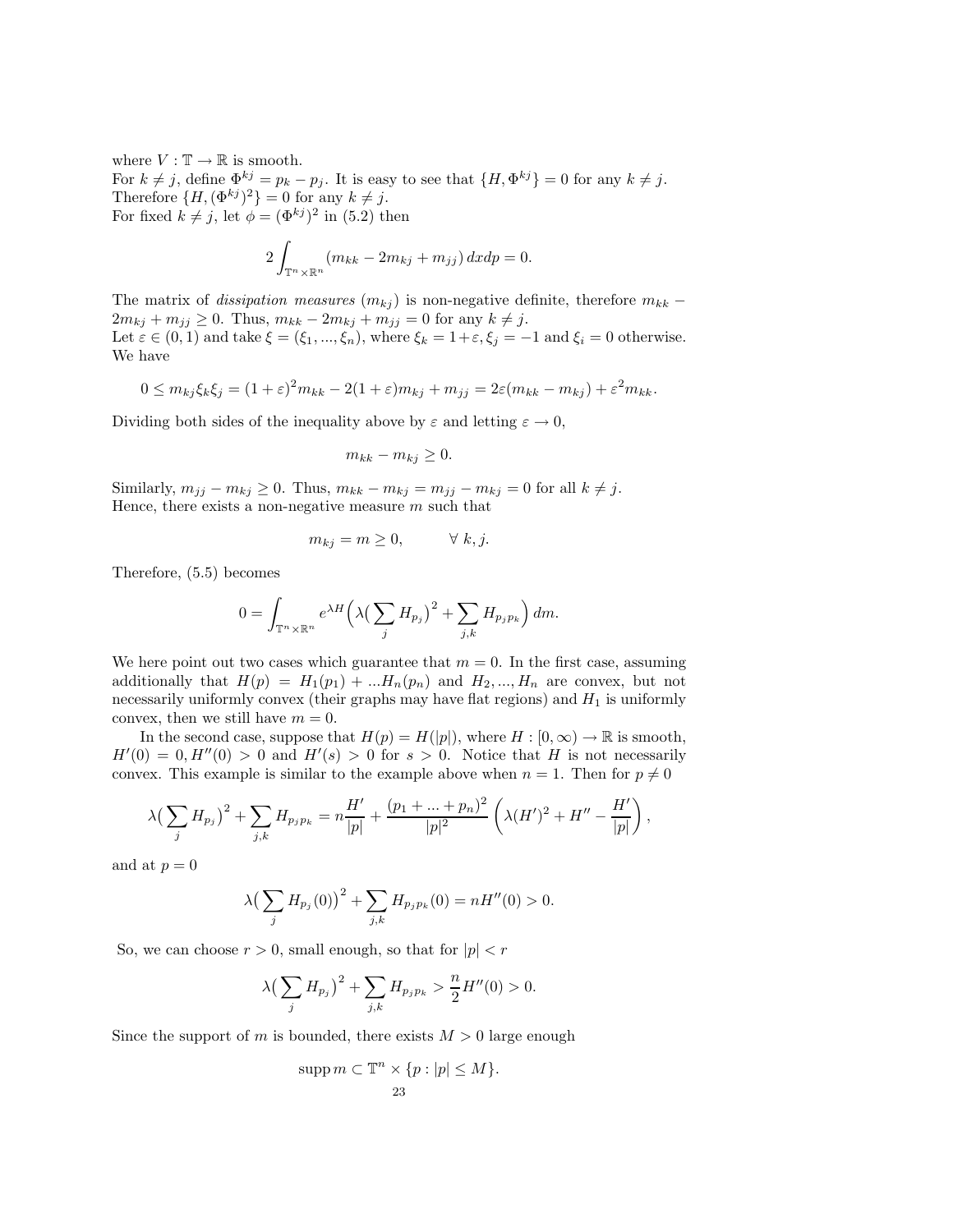Since  $\min_{s \in [r,M]} H'(s) > 0$ , by choosing  $\lambda \gg 0$ , we finally have for  $|p| \leq M$ 

$$
\lambda \big(\sum_j H_{p_j}\big)^2 + \sum_{j,k} H_{p_j p_k} \ge \beta > 0,
$$

for  $\beta = \frac{n}{2} \min \left\{ H''(0), \frac{\min_{s \in [r,M]} H'(s)}{M} \right\}$ M  $\lambda$ . Thus  $m = 0$ , and therefore  $\mu$  is invariant under the Hamiltonian dynamics.

9.6. Quasiconvex Hamiltonians: a special case. Let's consider

$$
H(x, p) = H(|p|) + V(x),
$$

where  $H : [0, \infty) \to \mathbb{R}$  is smooth,  $H'(0) = 0$ ,  $H''(0) > 0$  and  $H'(s) > 0$  for  $s > 0$ . Once again, notice that H is not necessarily convex. We here will show that  $(m_{jk}) = 0$ . For  $p \neq 0$  then

$$
(\lambda H_{p_j} H_{p_k} + H_{p_j p_k}) m_{jk} = \frac{H'}{|p|} (m_{11} + ... + m_{nn}) + \left( \lambda (H')^2 + H'' - \frac{H'}{|p|} \right) \frac{p_j p_k m_{jk}}{|p|^2}.
$$

For any symmetric, non-negative definite matrix  $m = (m_{jk})$  we have the following inequality

$$
0 \le p_j p_k m_{jk} \le |p|^2 \operatorname{trace} m = |p|^2 (m_{11} + \dots + m_{nn}).
$$

There exists  $r > 0$  small enough so that for  $|p| < r$ 

$$
\frac{H'}{|p|} > \frac{3}{4}H''(0); \qquad \left|\frac{H'}{|p|} - H''\right| < \frac{1}{4}H''(0).
$$

Hence for  $|p| < r$ 

$$
(\lambda H_{p_j} H_{p_k} + H_{p_j p_k}) m_{jk} \ge \frac{1}{2} H''(0) (m_{11} + \dots + m_{nn}).
$$

Since the support of  $(m_{ik})$  is bounded, there exists  $M > 0$  large enough

 $\text{supp } m_{ik} \subset \mathbb{T}^n \times \{p : |p| \leq M\}, \qquad \forall j, k.$ 

Since  $\min_{s \in [r,M]} H'(s) > 0$ , by choosing  $\lambda \gg 0$  we finally have for  $|p| \leq M$ 

$$
(\lambda H_{p_j} H_{p_k} + H_{p_j p_k}) m_{jk} \ge \beta (m_{11} + \dots + m_{nn}),
$$

for  $\beta = \min \left\{ \frac{H''(0)}{2}, \frac{\min_{s \in [r,M]} H'(s)}{M} \right\}$ M  $\lambda$  $> 0.$ 

We then must have  $m_{11} + ... m_{nn} = 0$ , which implies  $(m_{jk}) = 0$ . Thus,  $\mu$  is invariant under the Hamiltonian dynamics in this case.

We now derive the property (2) of  $\mu$  rigorously. Since the support of  $\mu$  is also bounded, we can use a similar procedure as above to show that  $\phi(x, p) = e^{\lambda \hat{H}(x, p)}$  is uniformly convex in  $\mathbb{T}^n \times \overline{B}(0, M) \supset \text{supp}(\mu)$  for some  $\lambda$  large enough. More precisely,

$$
\phi_{p_j p_k} \xi_j \xi_k \ge e^{\lambda H} \beta |\xi|^2, \quad \xi \in \mathbb{R}^n, \ (x, p) \in \mathbb{T}^n \times \overline{B}(0, M),
$$
  
24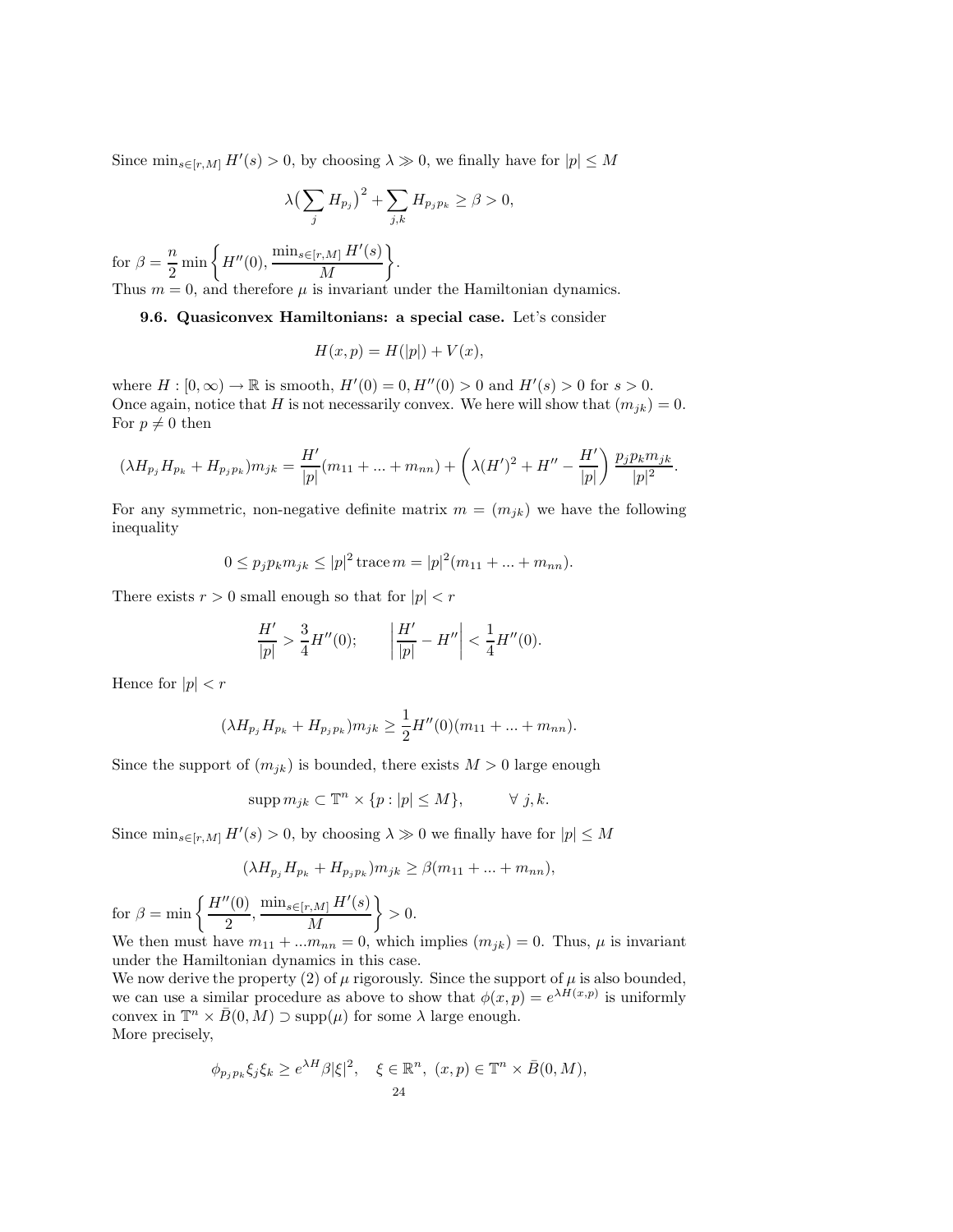for  $\beta$  chosen as above. Then doing the same steps as in [EG01], we get  $\mu$  satisfies (2). There is another simple approach to prove (2) by using the properties we get in this non-convex setting. Let's just assume that u is  $C^1$  on the support of  $\mu$ .

By Remark 8.2, it follows that  $D_pH(p - P - Du) = 0$  on support of  $\mu$ . And since  $D_pH(x,p) = H'(|p|)\frac{p}{|p|}$  for  $p \neq 0$  and  $H'(|p|) > 0$ , we then have  $p.(p - P - Du) = 0$ on support of  $\mu$ . Hence  $|p|^2 = p(P + D\underline{u})$  on supp $(\mu)$ .

Besides,  $H(x, p) = H(x, P + Du(x)) = \overline{H}(P)$  on supp $(\mu)$  by property (a) of Mather measure and the assumption that u is  $C^1$  on supp $(\mu)$ . It follows that  $H(|p|) =$  $H(|P + Du|)$ . Therefore,  $|p| = |P + Du|$  by the fact that  $H(s)$  is strictly increasing. So we have  $|p|^2 = p(P+Du)$  and  $|p| = |P+Du|$  on  $supp(\mu)$ , which implies  $p = P+Du$ on supp $(\mu)$ , which is the property (2) of  $\mu$ .

9.7. Quasiconvex Hamiltonians. We treat now the general case of uniformly quasiconvex Hamiltonians. We start with a definition.

DEFINITION 9.1. A smooth set  $A \subset \mathbb{R}^n$  is said to be strongly convex with convexity constant c if there exists a positive constant c with the following property. For every  $p \in \partial A$  there exists an orthogonal coordinate system  $(q_1, \ldots, q_n)$  centered at p, and a coordinate rectangle  $R = (a_1, b_1) \times ... \times (a_n, b_n)$  containing p such that  $T_p \partial A = \{q_n =$ 0} and  $A \cap R \subset \{q \in R : c \sum_{i=1}^{n-1} |q_i|^2 \leq q_n \leq b_n\}$ . The previous definition can be stated in the following equivalent way, by requiring that for every  $p \in \partial A$ 

$$
(\mathbf{B}_p \mathbf{v}) \cdot \mathbf{v} \ge c|\mathbf{v}|^2 \quad \text{ for every } \mathbf{v} \in T_p \partial A,
$$

where  $\mathbf{B}_p : T_p \partial A \times T_p \partial A \to \mathbb{R}$  is the second fundamental form of  $\partial A$  at p.

We consider in this subsection strongly quasiconvex Hamiltonians. That is, we assume that there exists  $c > 0$  such that

(j)  $\{p \in \mathbb{T}^n : H(x, p) \leq a\}$  is strongly convex with convexity constant c for every  $a \in \mathbb{R}$  and for every  $x \in \mathbb{T}^n$ .

In addition, we suppose that there exists  $\alpha \in \mathbb{R}$  such that for every  $x \in \mathbb{T}^n$ 

(jj) There exists unique  $\overline{p} \in \mathbb{R}^n$  s.t.  $D_p H(x, \overline{p}) = 0$ , and

$$
D_{pp}^2 H(x,\overline{p}) \ge \alpha.
$$

Notice that the special case presented in Section 9.6, where the level sets are spheres, fits into this definition. We will show that under hypotheses (j)–(j) there exists  $\lambda > 0$ such that

$$
\lambda D_p H \otimes D_p H + D_{pp}^2 H
$$
 is positive definite.

From this, thanks to relation (5.5), we conclude that  $m_{ki} = 0$ . First, we state a well-known result. We give the proof below, for the convenience of the reader.

PROPOSITION 9.2. Let  $(j)$ – $(j)$  be satisfied, and let  $(x^*, p^*) \in \mathbb{T}^n \times \mathbb{R}^n$  be such that  $D_pH(x^*, p^*) \neq 0$ . Then

$$
D_p H(x^*, p^*) \perp T_{p^*} C \quad and \quad D_{pp}^2 H(x^*, p^*) = |D_p H(x^*, p^*)| \mathbf{B}_{p^*}, \tag{9.1}
$$

where  $\mathbf{B}_{p^*}$  denotes the second fundamental form of the level set

$$
\mathcal{C}:=\{p\in\mathbb{R}^n:H(x^*,p)=H(x^*,p^*)\}
$$

at the point p∗.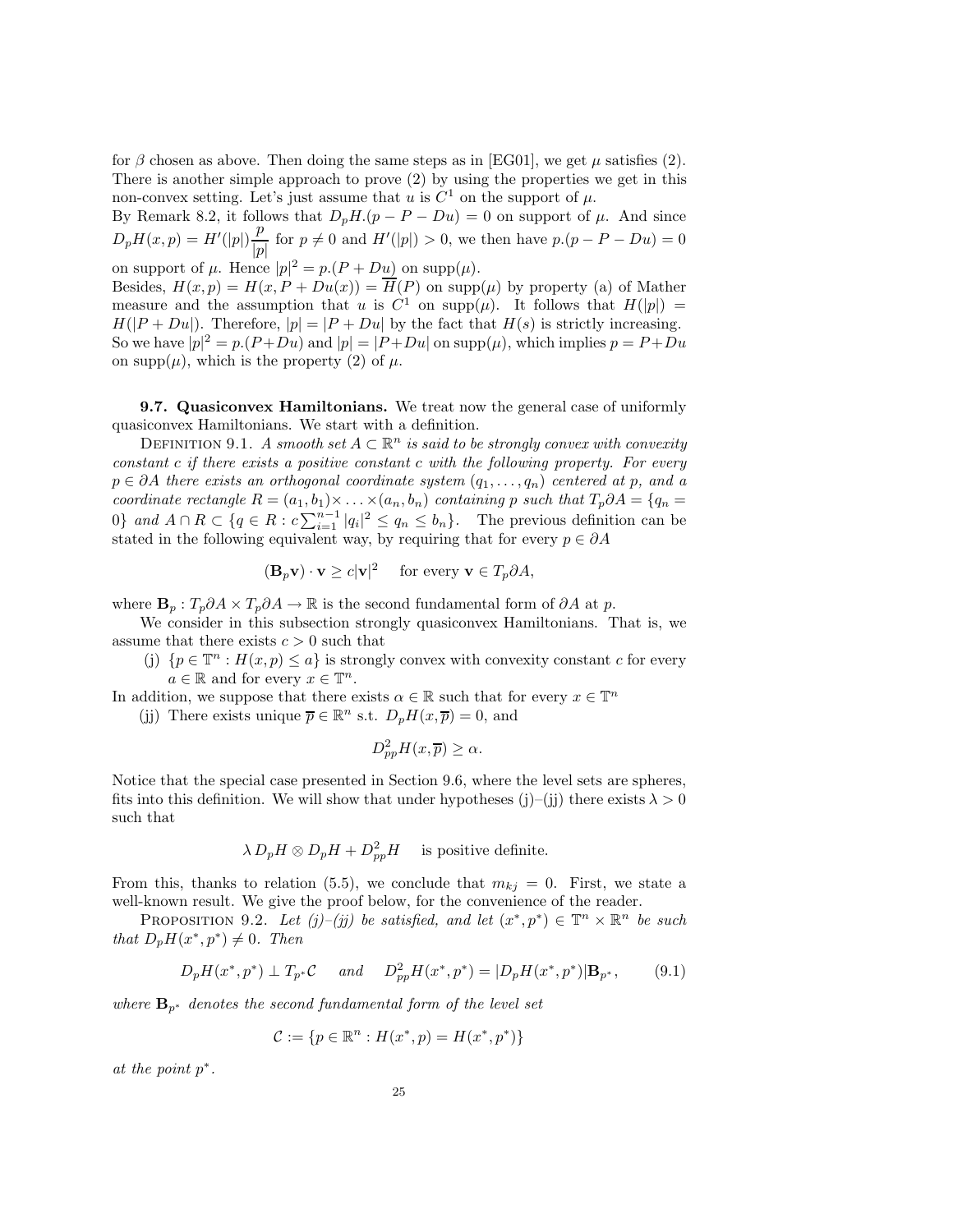*Proof.* By the smoothness of H, there exists a neighborhood  $U \subset \mathbb{R}^n$  of  $p^*$  and *n* smooth functions  $\nu: U \to S^{n-1}, \tau_i: U \to S^{n-1}, i = 1, ..., n-1$ , such that for every  $p \in U$  the vectors  $\{\tau_1(p), \ldots, \tau_{n-1}(p), \nu(p)\}\$  are a smooth orthonormal basis of  $\mathbb{R}^n$ , and for every  $p \in U \cap C$   $\tau_1(p), \ldots, \tau_{n-1}(p) \in T_p C$ . Let now  $i, j \in \{1, \ldots, n-1\}$ be fixed. Since

$$
H(x^*, p) = a \quad \forall \, p \in U,
$$

differentiating w.r.t  $\tau_i(p)$  we have

$$
D_p H(x^*, p) \cdot \tau_i(p) = 0 \quad \forall \, p \in U \cap \mathcal{C}.
$$

Computing last relation at  $p = p^*$  we get that  $D_pH(x^*, p^*) \perp T_{p^*}C$ . Differentiating (9.2) along the direction  $\tau_j(p)$  and computing at  $p = p^*$ 

$$
(D_{pp}^2 H(x^*, p^*) \tau_j(p^*)) \cdot \tau_i(p^*) + D_p H(x^*, p^*) \cdot (D_p \tau_i(p^*) \tau_j(p^*)) = 0.
$$
 (9.3)

Notice that by differentiating along the direction  $\tau_j(p)$  the identity  $\tau_i(p) \cdot \nu(p)=0$ and computing at  $p^*$  we get

$$
(D_p \tau_i(p^*) \tau_j(p^*)) \cdot \nu(p^*) = -(D_p \nu(p^*) \tau_j(p^*)) \cdot \tau_i(p^*).
$$

Plugging last relation into (9.3), and choosing  $\nu(p^*)$  oriented in the direction of  $D_pH(x^*,p^*)$  we have

$$
(D_{pp}^{2}H(x^{*},p^{*})\tau_{j}(p^{*})) \cdot \tau_{i}(p^{*}) = -|D_{p}H(x^{*},p^{*})| (D_{p}\tau_{i}(p^{*})\tau_{j}(p^{*})) \cdot \nu(p^{*})
$$
  
=  $|D_{p}H(x^{*},p^{*})| (D_{p}\nu(p^{*})\tau_{j}(p^{*})) \cdot \tau_{i}(p^{*}) = |D_{p}H(x^{*},p^{*})| (\mathbf{B}_{p^{*}}\tau_{j}(p^{*})) \cdot \tau_{i}(p^{*}).$ 

 $\Box$ 

For every vector  $v \in \mathbb{R}^n$ , we consider the decomposition

$$
v = v_{\parallel} \mathbf{v}^{\parallel} + v_{\perp} \mathbf{v}^{\perp},
$$

with  $v^{\parallel}, v^{\perp} \in \mathbb{R}$ ,  $|v^{\parallel}| = |v^{\perp}| = 1$ ,  $v^{\parallel} \in T_{p^*}C$ , and  $v^{\perp} \in (T_{p^*}C)^{\perp}$ . By hypothesis (jj) and by the smoothness of H, there exist  $\tau > 0$  and  $\alpha' \in (0, \alpha)$ , independent of  $(x, p)$ , such that

$$
D_{pp}^{2}H(x,p) \ge \alpha' \quad \text{ for every } (x,p) \in \{|D_{p}H| \le \tau\}.
$$

Let us now consider two subcases: **Case 1:**  $(x, p) \in \{ |D_pH| \leq \tau \}$ 

First of all, notice that

$$
\lambda D_p H \otimes D_p H v \cdot v = \lambda |D_p H \cdot v|^2 = \lambda v_\perp^2 |D_p H|^2.
$$

Then, we have

$$
(\lambda D_p H \otimes D_p H + D_{pp}^2 H)v \cdot v = \lambda v_\perp^2 |D_p H|^2 + (D_{pp}^2 H v \cdot v) \ge \alpha' |v|^2.
$$

**Case 2:**  $(x, p) \in \{|D_pH| > \tau\}$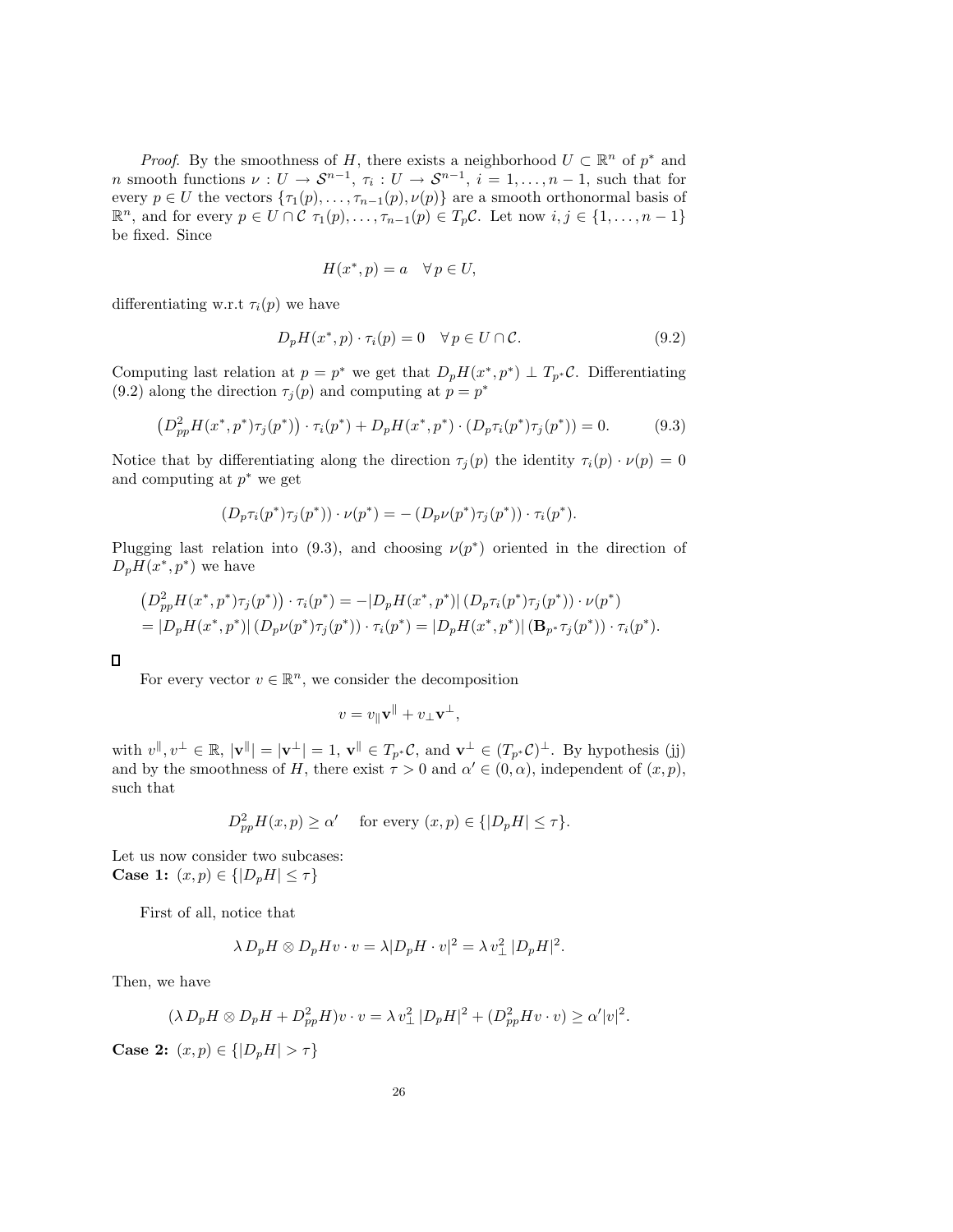In this case we have

$$
D_{pp}^2 H \mathbf{v}^{\parallel} \cdot \mathbf{v}^{\parallel} \ge c |D_p H|,
$$

which then yields

$$
D_{pp}^2 H v \cdot v = v_{\parallel}^2 (D_{pp}^2 H \mathbf{v}^{\parallel} \cdot \mathbf{v}^{\parallel}) + 2v_{\parallel} v_{\perp} (D_{pp}^2 H \mathbf{v}^{\parallel} \cdot \mathbf{v}^{\perp}) + v_{\perp}^2 (D_{pp}^2 H \mathbf{v}^{\perp} \cdot \mathbf{v}^{\perp})
$$
  
\n
$$
\geq c v_{\parallel}^2 |D_p H| + 2v_{\parallel} v_{\perp} (D_{pp}^2 H \mathbf{v}^{\parallel} \cdot \mathbf{v}^{\perp}) + v_{\perp}^2 (D_{pp}^2 H \mathbf{v}^{\perp} \cdot \mathbf{v}^{\perp}).
$$

By  $(5.3)$  we have

$$
|D_{pp}^2H| \le C \quad \text{ along } \sup \mu.
$$

Thus,

$$
(\lambda D_p H \otimes D_p H + D_{pp}^2 H)v \cdot v
$$
  
\n
$$
\geq \lambda v_\perp^2 |D_p H|^2 + c v_\parallel^2 |D_p H| + 2v_\parallel v_\perp (D_{pp}^2 H \mathbf{v}^\parallel \cdot \mathbf{v}^\perp) + v_\perp^2 (D_{pp}^2 H \mathbf{v}^\perp \cdot \mathbf{v}^\perp)
$$
  
\n
$$
\geq v_\perp^2 (\lambda |D_p H|^2 - C) - 2C|v_\parallel ||v_\perp| + c v_\parallel^2 |D_p H|
$$
  
\n
$$
> v_\perp^2 (\lambda \tau^2 - C\Big(1 + \frac{1}{\eta^2}\Big)\Big) + v_\parallel^2 (c\tau - C\eta^2).
$$

Choosing first  $\eta^2 < \frac{c\tau}{C}$ , and then

$$
\lambda > \frac{C}{\tau^2} \Big( 1 + \frac{1}{\eta^2} \Big),
$$

we obtain

$$
(\lambda D_p H \otimes D_p H + D_{pp}^2 H)v \cdot v \ge \alpha'' |v|^2,
$$

for some  $\alpha'' > 0$ , independent of  $(x, p)$ . General Case

In the general case, we have

$$
(\lambda D_p H \otimes D_p H + D_{pp}^2 H)v \cdot v \ge \gamma |v|^2,
$$

where  $\gamma := \min{\{\alpha', \alpha''\}}$ .

Similar to the case above, we basically have that  $\phi(x, p) = e^{\lambda H(x, p)}$  is uniformly convex on the support of  $\mu$  for  $\lambda$  large enough. Hence, by repeating again the same steps as in [EG01], we finally get that  $\mu$  satisfies (2). As already mentioned in the introduction, we observe that one could also study the case of uniformly convex Hamiltonians by duality, that is, by considering a function  $\Phi : \mathbb{R} \to \mathbb{R}$  such that  $\Phi(H(x, \cdot))$  is convex for each  $x \in \mathbb{T}^n$ . In this way, the dynamics can be seen as a reparametrization of the dynamics associated to the convex Hamiltonian  $\Phi(H)$ .

10. A one dimensional example of nonvanishing dissipation measure  $m$ . In this section we sketch a one dimensional example in which the dissipation measure m does not vanish. We assume that the zero level set of the Hamiltonian  $H: \mathbb{T} \times \mathbb{R} \to$ R is the smooth curve in Figure 10.1, and that everywhere else in the plane  $(x, p)$  the signs of  $H$  are as shown in the picture. In addition,  $H$  can be constructed in such a way that  $(D_xH, D_pH) \neq (0, 0)$  for every  $(x, p) \in \{(x, p) \in \mathbb{T} \times \mathbb{R} : H(x, p) = 0\}$ . That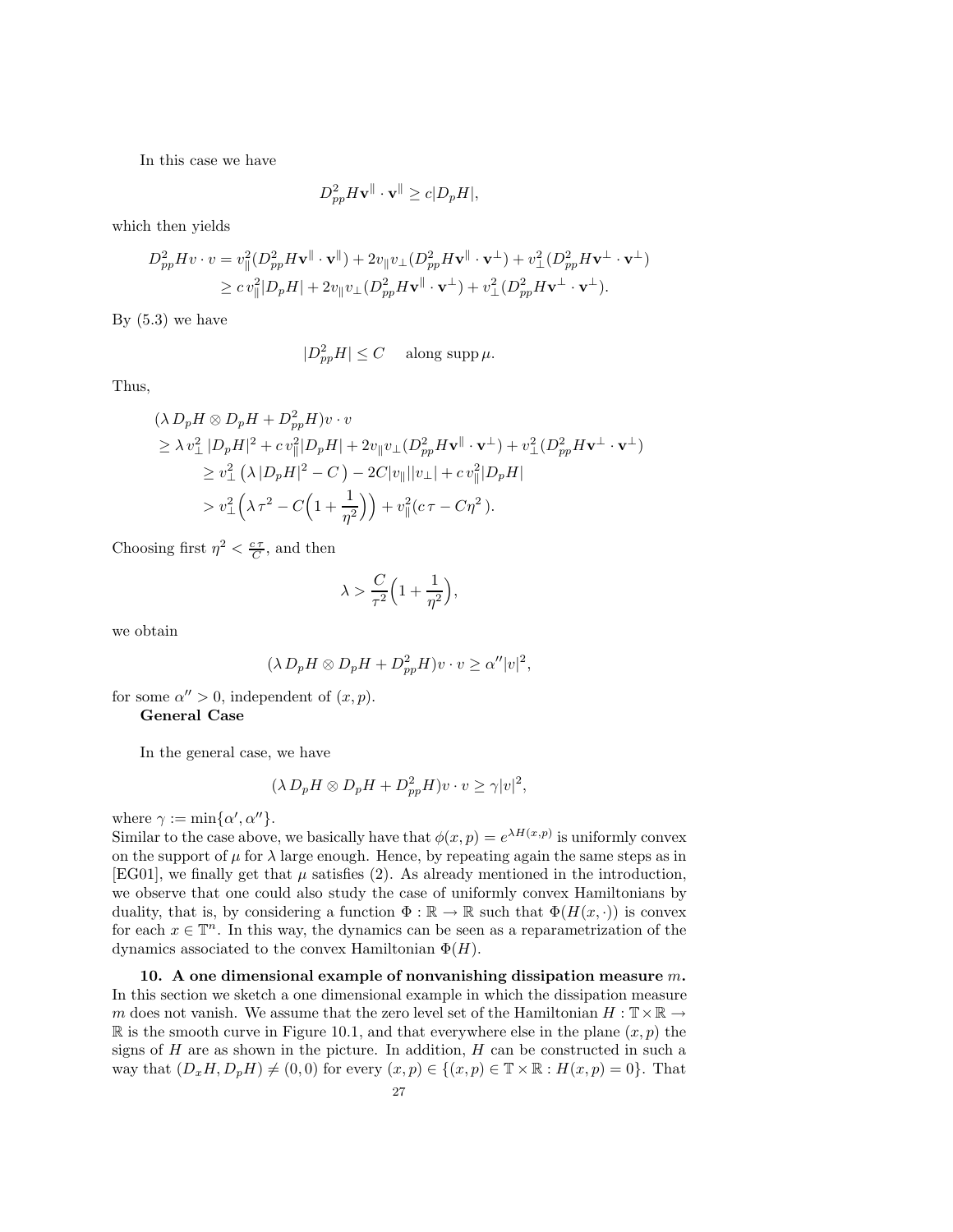

is, the zero level set of  $H$  does not contain any equilibrium point. Consider now the piecewise continuous function  $g : [0,1] \to \mathbb{R}$ , with  $g(0) = g(1)$ , as shown in Figure 10.2. Then, set

$$
P := \int_0^1 g(x) \, dx,
$$

and define

$$
u(x,P) := -Px + \int_0^x g(y) \, dy.
$$

One can see that  $u(\cdot, P)$  is the unique periodic viscosity solution of

$$
H(x, P + D_x u(x, P)) = 0,
$$

that is equation (1.2) with  $\overline{H}(P) = 0$ . Assume now that a Mather measure  $\mu$  exists, satisfying property (1). Then, the support of  $\mu$  has necessarily to be concentrated on the graph of g, and not on the whole level set  $\{H = 0\}$ . However, any invariant measure by the Hamiltonian flow will be supported on the whole set  $\{H = 0\}$ , due to the non existence of equilibria and to the one-dimensional nature of the problem, thus giving a contradiction.

11. Acknowledgments. The authors are grateful to Craig Evans and Fraydoun Rezakhanlou for very useful discussions on the subject of the paper.

## REFERENCES

| N. Anantharaman, R. Iturriaga, P. Padilla, and H. Sanchez-Morgado. Physical so-     |
|-------------------------------------------------------------------------------------|
| lutions of the Hamilton-Jacobi equation. <i>Discrete Contin. Dyn. Syst. Ser. B.</i> |
| $5(3):513-528$ , 2005.                                                              |
| N. Anantharaman. On the zero-temperature or vanishing viscosity limit for certain   |
| Markov processes arising from Lagrangian dynamics. J. Eur. Math. Soc. (JEMS),       |
| $6(2):207-276$ , 2004.                                                              |
| L. C. Evans and D. Gomes. Effective Hamiltonians and averaging for Hamiltonian      |
| dynamics. I. Arch. Ration. Mech. Anal., $157(1):1-33$ , 2001.                       |
| L. C. Evans. Weak convergence methods for nonlinear partial differential equations. |
|                                                                                     |